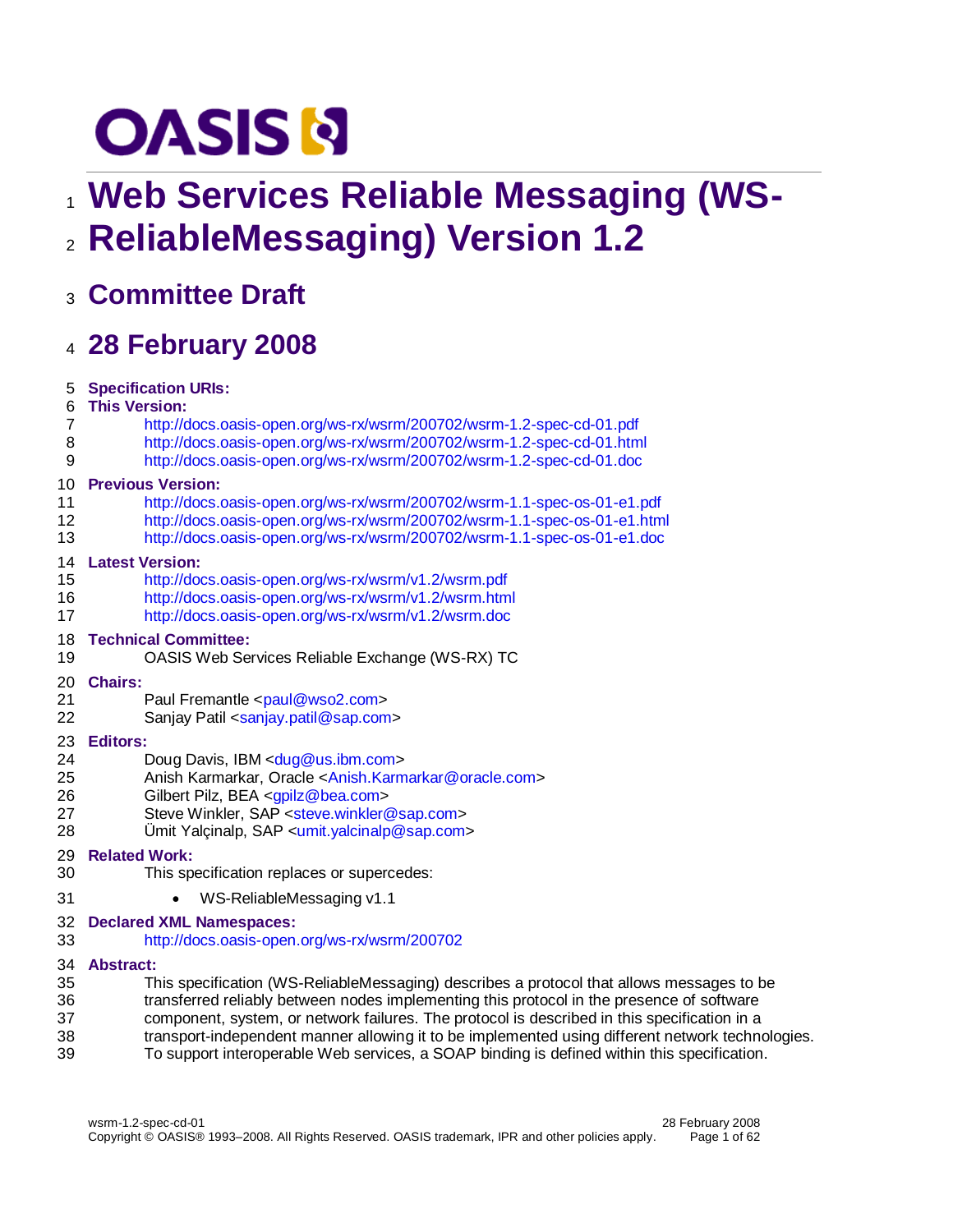- The protocol defined in this specification depends upon other Web services specifications for the identification of service endpoint addresses and policies. How these are identified and retrieved are detailed within those specifications and are out of scope for this document.
- 43 By using the XML [\[XML\]](#page-6-0), SOAP [\[SOAP 1.1\]](#page-6-1), [\[SOAP 1.2\]](#page-6-2) and WSD[L \[WSDL 1.1\] e](#page-6-3)xtensibility
- model, SOAP-based and WSDL-based specifications are designed to be composed with each
- other to define a rich Web services environment. As such, WS-ReliableMessaging by itself does
- not define all the features required for a complete messaging solution. WS-ReliableMessaging is
- a building block that is used in conjunction with other specifications and application-specific protocols to accommodate a wide variety of requirements and scenarios related to the operation
- of distributed Web services.

#### **Status:**

- This document was last revised or approved by the WS-RX Technical Committee on the above date. The level of approval is also listed above. Check the "Latest Version" or "Latest Approved Version" location noted above for possible later revisions of this document.
- Technical Committee members should send comments on this specification to the Technical Committee's email list. Others should send comments to the Technical Committee by using the "Send A Comment" button on the Technical Committee's web page at [http://www.oasis-](http://www.oasis-open.org/committees/ws-rx/)
- [open.org/committees/ws-rx/.](http://www.oasis-open.org/committees/ws-rx/)
- For information on whether any patents have been disclosed that may be essential to
- implementing this specification, and any offers of patent licensing terms, please refer to the
- Intellectual Property Rights section of the Technical Committee web page [\(http://www.oasis-](http://www.oasis-open.org/committees/ws-rx/ipr.php)[open.org/committees/ws-rx/ipr.php\)](http://www.oasis-open.org/committees/ws-rx/ipr.php).
- The non-normative errata page for this specification is located at [http://www.oasis-](http://www.oasis-open.org/committees/ws-rx/)[open.org/committees/ws-rx/.](http://www.oasis-open.org/committees/ws-rx/)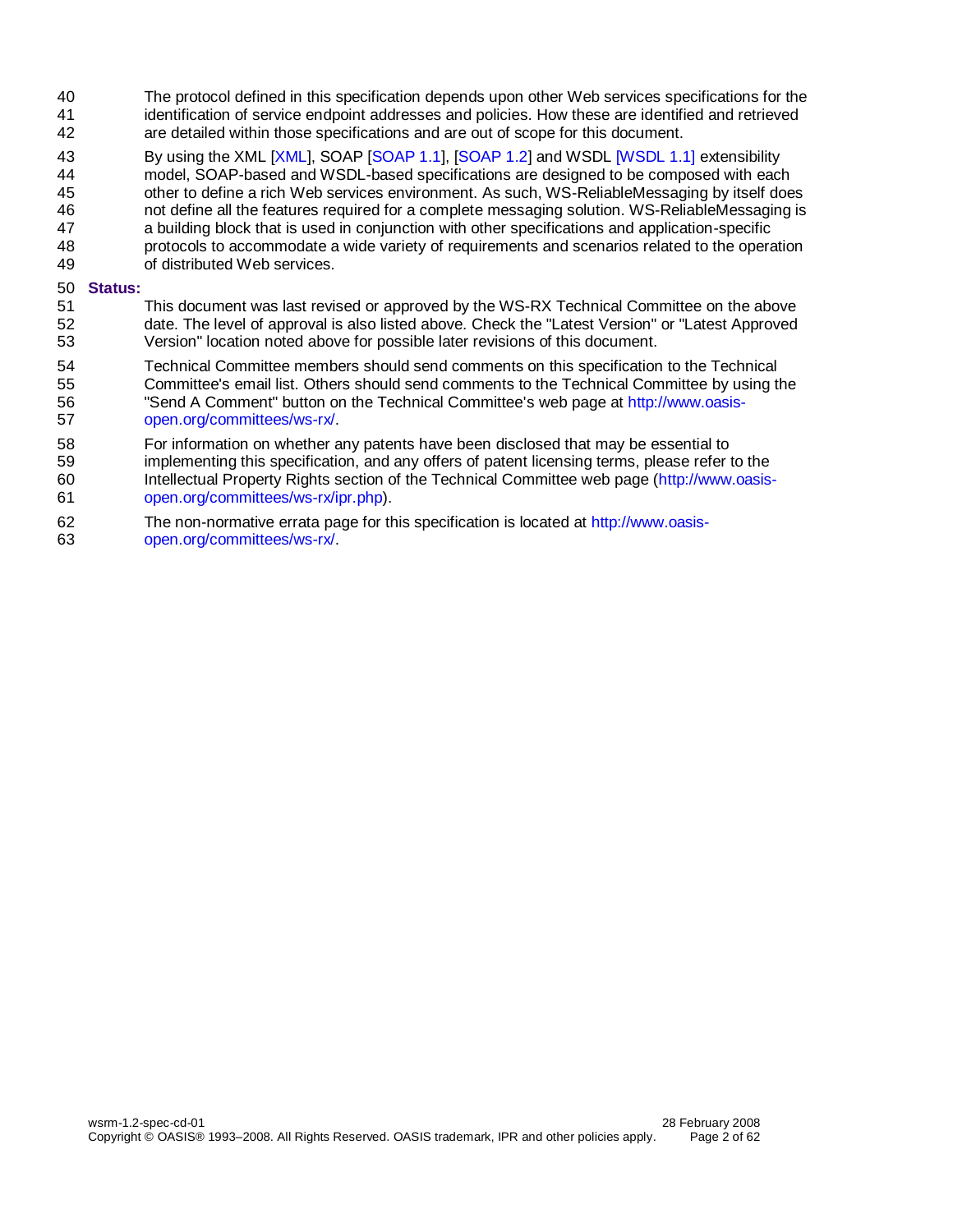# **Notices**

Copyright © OASIS® 1993–2007. All Rights Reserved. OASIS trademark, IPR and other policies apply.

 All capitalized terms in the following text have the meanings assigned to them in the OASIS Intellectual Property Rights Policy (the "OASIS IPR Policy"). The full Policy may be found at the OASIS website.

This document and translations of it may be copied and furnished to others, and derivative works that

comment on or otherwise explain it or assist in its implementation may be prepared, copied, published,

and distributed, in whole or in part, without restriction of any kind, provided that the above copyright notice

and this section are included on all such copies and derivative works. However, this document itself may

not be modified in any way, including by removing the copyright notice or references to OASIS, except as

needed for the purpose of developing any document or deliverable produced by an OASIS Technical

Committee (in which case the rules applicable to copyrights, as set forth in the OASIS IPR Policy, must be

followed) or as required to translate it into languages other than English.

 The limited permissions granted above are perpetual and will not be revoked by OASIS or its successors or assigns.

This document and the information contained herein is provided on an "AS IS" basis and OASIS

DISCLAIMS ALL WARRANTIES, EXPRESS OR IMPLIED, INCLUDING BUT NOT LIMITED TO ANY

WARRANTY THAT THE USE OF THE INFORMATION HEREIN WILL NOT INFRINGE ANY

OWNERSHIP RIGHTS OR ANY IMPLIED WARRANTIES OF MERCHANTABILITY OR FITNESS FOR A

PARTICULAR PURPOSE.

OASIS requests that any OASIS Party or any other party that believes it has patent claims that would

necessarily be infringed by implementations of this OASIS Committee Specification or OASIS Standard, to

- notify OASIS TC Administrator and provide an indication of its willingness to grant patent licenses to such
- patent claims in a manner consistent with the IPR Mode of the OASIS Technical Committee that produced

this specification.

- OASIS invites any party to contact the OASIS TC Administrator if it is aware of a claim of ownership of any
- patent claims that would necessarily be infringed by implementations of this specification by a patent
- holder that is not willing to provide a license to such patent claims in a manner consistent with the IPR

Mode of the OASIS Technical Committee that produced this specification. OASIS may include such claims

on its website, but disclaims any obligation to do so.

- OASIS takes no position regarding the validity or scope of any intellectual property or other rights that
- might be claimed to pertain to the implementation or use of the technology described in this document or
- the extent to which any license under such rights might or might not be available; neither does it represent
- that it has made any effort to identify any such rights. Information on OASIS' procedures with respect to
- rights in any document or deliverable produced by an OASIS Technical Committee can be found on the

OASIS website. Copies of claims of rights made available for publication and any assurances of licenses

to be made available, or the result of an attempt made to obtain a general license or permission for the

use of such proprietary rights by implementers or users of this OASIS Committee Specification or OASIS

 Standard, can be obtained from the OASIS TC Administrator. OASIS makes no representation that any information or list of intellectual property rights will at any time be complete, or that any claims in such list

- are, in fact, Essential Claims.
- 104 The name "OASIS", WS-ReliableMessaging, WSRM and WS-RX are trademarks of [OASIS,](http://www.oasis-open.org/) the owner

and developer of this specification, and should be used only to refer to the organization and its official

outputs. OASIS welcomes reference to, and implementation and use of, specifications, while reserving the

right to enforce its marks against misleading uses. Please see [http://www.oasis-](http://www.oasis-open.org/who/trademark.php)

[open.org/who/trademark.php](http://www.oasis-open.org/who/trademark.php) for above guidance.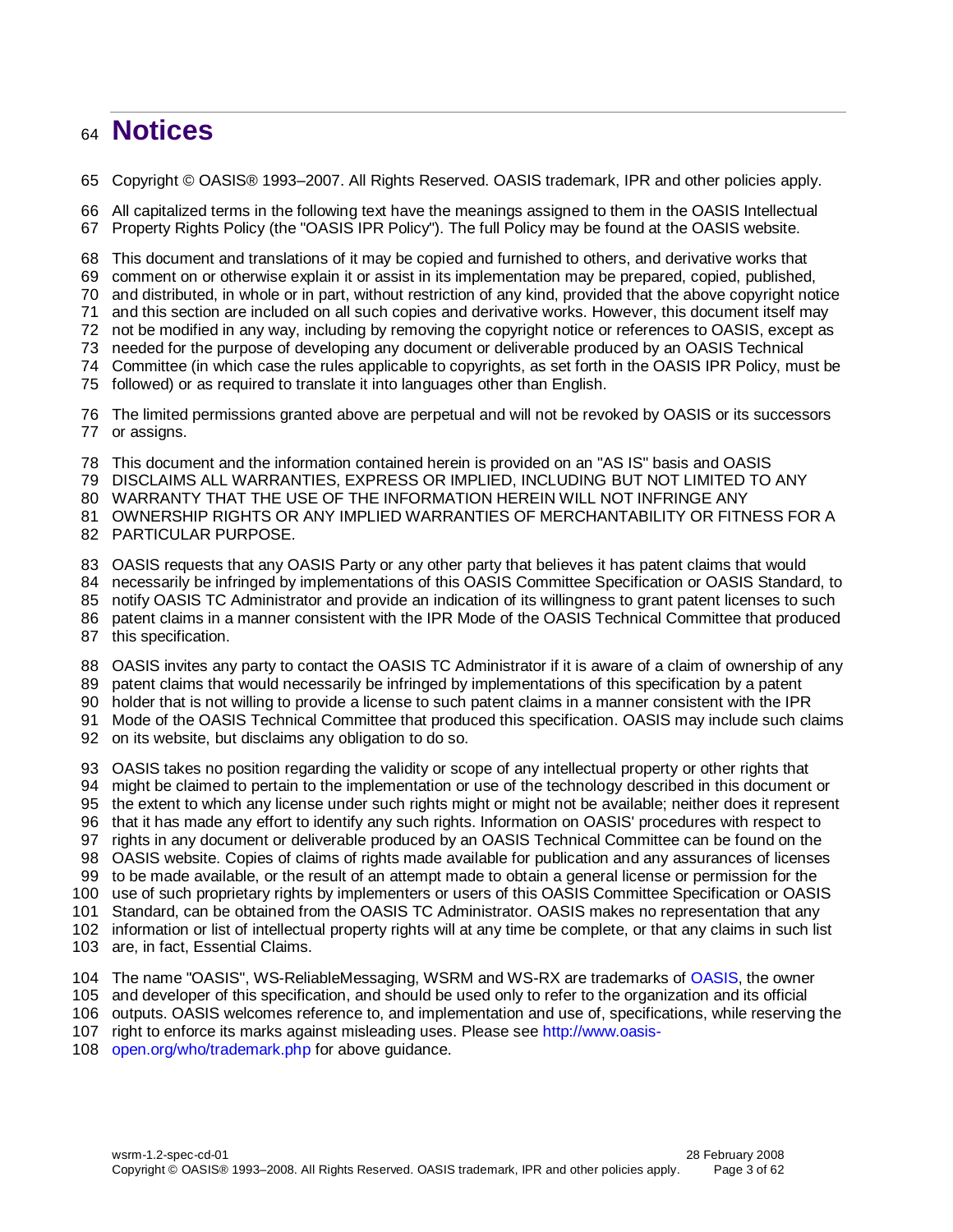# 109 Table of Contents

| 110 1         |                |  |
|---------------|----------------|--|
| 111           |                |  |
| 112           |                |  |
| 113           |                |  |
| 114           |                |  |
| 115           |                |  |
| 116 2         |                |  |
| 117           |                |  |
| 118           |                |  |
| 119           |                |  |
| 120           |                |  |
| 121           |                |  |
| $122 \quad 3$ |                |  |
| 123           |                |  |
| 124           |                |  |
| 125           |                |  |
| 126           |                |  |
| 127           |                |  |
| 128           |                |  |
| 129           |                |  |
| 130           |                |  |
| 131           |                |  |
| 132           | $\overline{4}$ |  |
| 133           |                |  |
| 134           |                |  |
| 135           |                |  |
| 136           |                |  |
| 137           |                |  |
| 138           |                |  |
| 139           |                |  |
| 140           |                |  |
| 141 5         |                |  |
| 142           |                |  |
| 143           |                |  |
| 144           | 6              |  |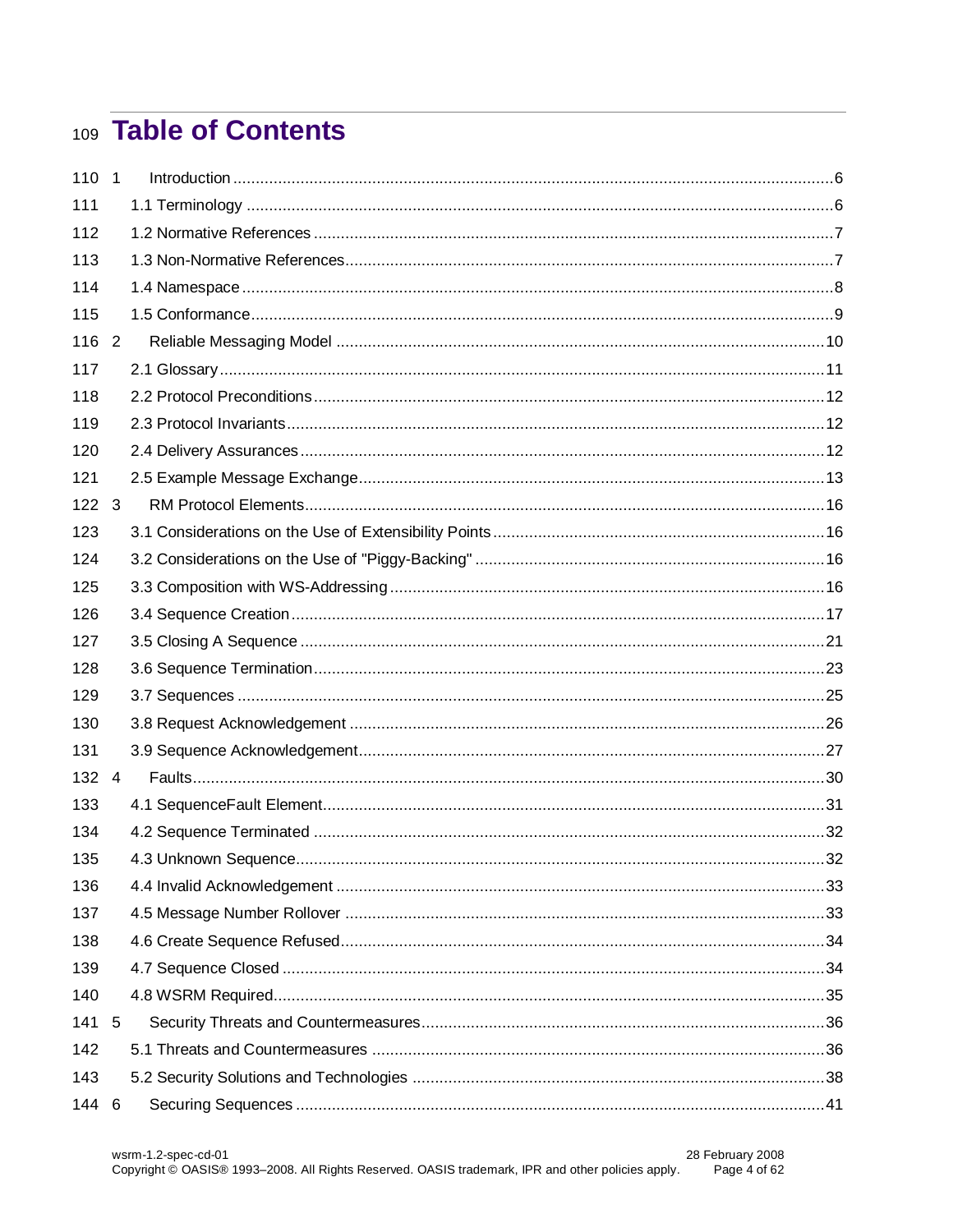| 145 |  |
|-----|--|
| 146 |  |
| 147 |  |
| 148 |  |
| 149 |  |
| 150 |  |
| 151 |  |
| 152 |  |
| 153 |  |
| 154 |  |
| 155 |  |
| 156 |  |
| 157 |  |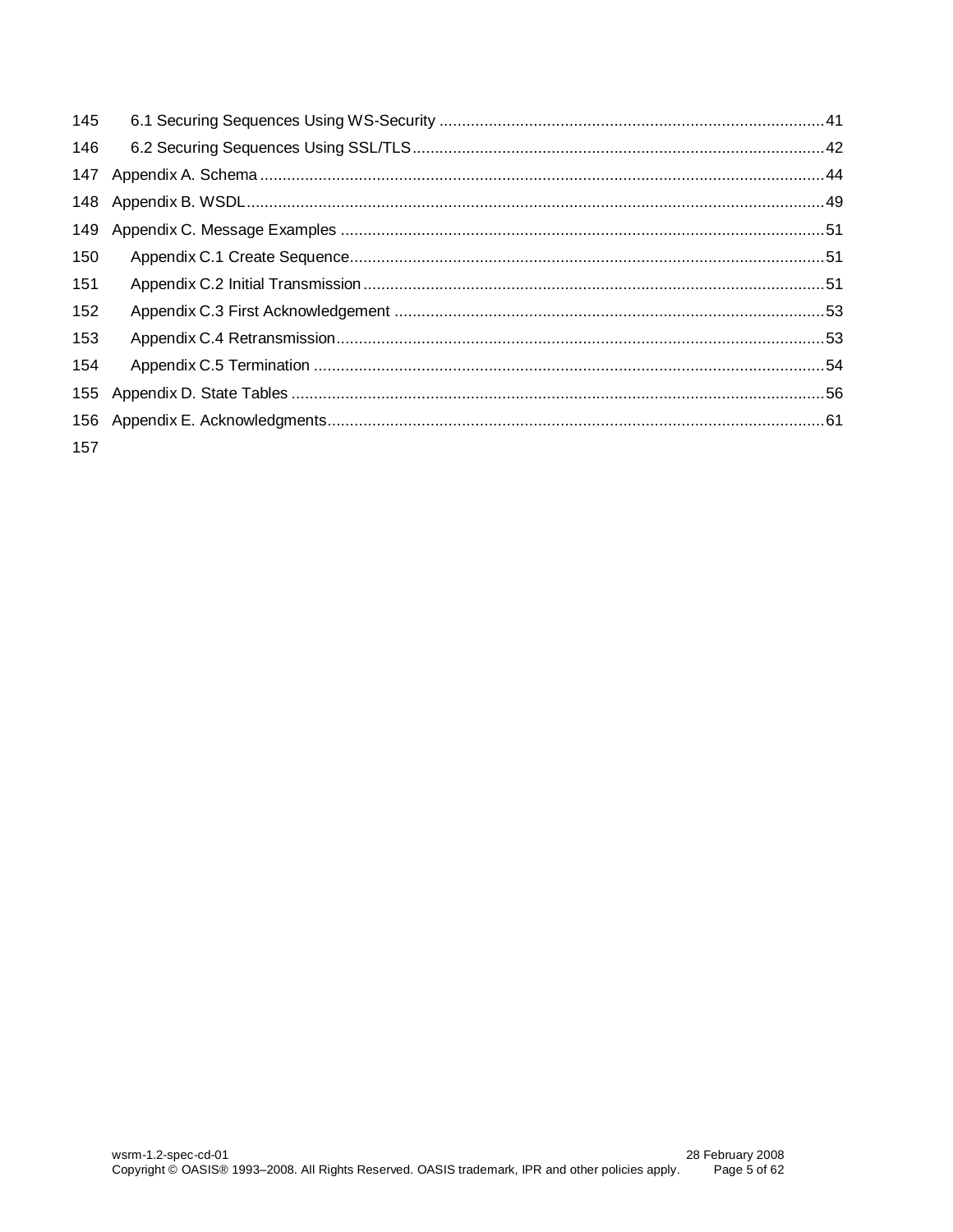# <span id="page-5-0"></span>**1 Introduction**

 It is often a requirement for two Web services that wish to communicate to do so reliably in the presence of software component, system, or network failures. The primary goal of this specification is to create a modular mechanism for reliable transfer of messages. It defines a messaging protocol to identify, track, and manage the reliable transfer of messages between a source and a destination. It also defines a SOAP binding that is required for interoperability. Additional bindings can be defined.

This mechanism is extensible allowing additional functionality, such as security, to be tightly integrated.

165 This specification integrates with and complements the WS-Security [\[WS-Security\]](#page-7-1), WS-Policy [\[WS-](#page-7-2)

166 Policyl, and other Web services specifications. Combined, these allow for a broad range of reliable,

secure messaging options.

# <span id="page-5-1"></span>**1.1 Terminology**

 The keywords "MUST", "MUST NOT", "REQUIRED", "SHALL", "SHALL NOT", "SHOULD", "SHOULD NOT", "RECOMMENDED", "MAY", and "OPTIONAL" in this document are to be interpreted as described 171 in RFC 2119 [\[KEYWORDS\]](#page-6-6).

This specification uses the following syntax to define normative outlines for messages:

- 173 The syntax appears as an XML instance, but values in italics indicate data types instead of values.
- 175 Characters are appended to elements and attributes to indicate cardinality:
- o "?" (0 or 1)
- o "\*" (0 or more)
- 178 o "+" (1 or more)
- 179 The character "|" is used to indicate a choice between alternatives.
- 180 The characters "[" and "]" are used to indicate that contained items are to be treated as a group 181 with respect to cardinality or choice.
- 182 An ellipsis (i.e. "...") indicates a point of extensibility that allows other child or attribute content specified in this document. Additional children elements and/or attributes MAY be added at the indicated extension points but they MUST NOT contradict the semantics of the parent and/or owner, respectively. If an extension is not recognized it SHOULD be ignored.
- 186 XML namespace prefixes (see section [1.4\)](#page-7-0) are used to indicate the namespace of the element being defined.

 Elements and Attributes defined by this specification are referred to in the text of this document using 189 XPath 1.0 [XPath 10] expressions. Extensibility points are referred to using an extended version of this syntax:

- 191 An element extensibility point is referred to using {any} in place of the element name. This indicates that any element name can be used, from any namespace other than the wsrm: namespace.
- 194 An attribute extensibility point is referred to using  $@$ {any} in place of the attribute name. This indicates that any attribute name can be used, from any namespace other than the wsrm: namespace.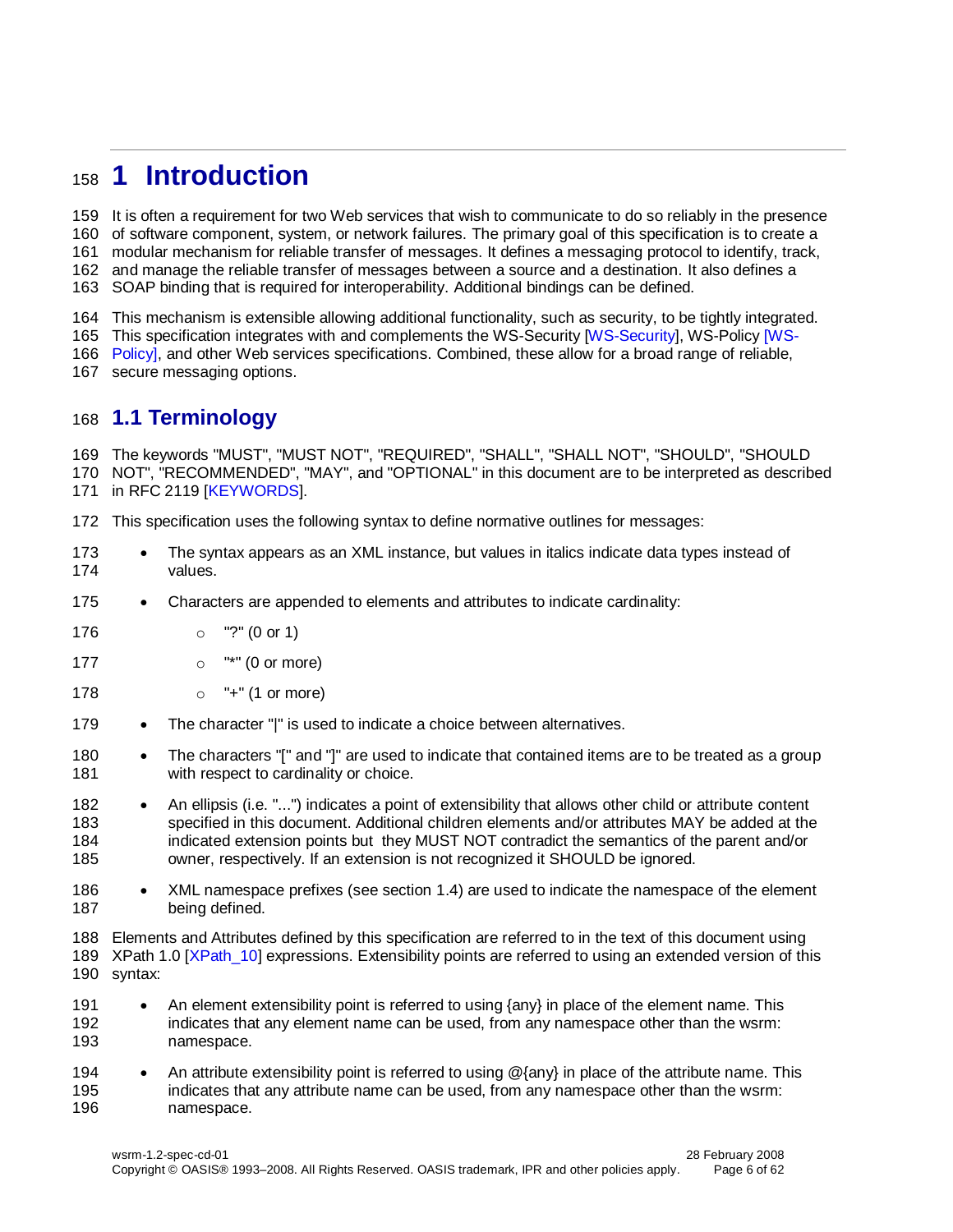# **1.2 Normative References**

<span id="page-6-14"></span><span id="page-6-13"></span><span id="page-6-6"></span><span id="page-6-4"></span><span id="page-6-2"></span><span id="page-6-1"></span><span id="page-6-0"></span>

| 198<br>199<br>200               | [KEYWORDS]         | S. Bradner, "Key words for use in RFCs to Indicate Requirement Levels," RFC<br>2119, Harvard University, March 1997<br>http://www.ietf.org/rfc/rfc2119.txt                                                                                                           |
|---------------------------------|--------------------|----------------------------------------------------------------------------------------------------------------------------------------------------------------------------------------------------------------------------------------------------------------------|
| 201<br>202<br>203               | [WS-RM Policy]     | OASIS WS-RX Technical Committee Draft, "Web Services Reliable Messaging<br>Policy Assertion(WS-RM Policy)," February 2008<br>http://docs.oasis-open.org/ws-rx/wsrmp/v1.2/wsrmp.pdf                                                                                   |
| 204<br>205                      | [SOAP 1.1]         | W3C Note, "SOAP: Simple Object Access Protocol 1.1," 08 May 2000.<br>http://www.w3.org/TR/2000/NOTE-SOAP-20000508/                                                                                                                                                   |
| 206<br>207<br>208               | [SOAP 1.2]         | W3C Recommendation, "SOAP Version 1.2 Part 1: Messaging Framework" June<br>2003.<br>http://www.w3.org/TR/2003/REC-soap12-part1-20030624/                                                                                                                             |
| 209<br>210<br>211<br>212        | [URI]              | T. Berners-Lee, R. Fielding, L. Masinter, "Uniform Resource Identifiers (URI):<br>Generic Syntax," RFC 3986, MIT/LCS, U.C. Irvine, Xerox Corporation, January<br>2005.<br>http://ietf.org/rfc/rfc3986                                                                |
| 213<br>214<br>215<br>216        | [UUID]             | P. Leach, M. Mealling, R. Salz, "A Universally Unique IDentifier (UUID) URN<br>Namespace," RFC 4122, Microsoft, Refactored Networks - LLC, DataPower<br>Technology Inc, July 2005<br>http://www.ietf.org/rfc/rfc4122.txt                                             |
| 217<br>218<br>219               | [XML]              | W3C Recommendation, "Extensible Markup Language (XML) 1.0 (Fourth<br>Edition)", September 2006.<br>http://www.w3.org/TR/REC-xml/                                                                                                                                     |
| 220<br>221                      | $[XML-ns]$         | W3C Recommendation, "Namespaces in XML," 14 January 1999.<br>http://www.w3.org/TR/1999/REC-xml-names-19990114/                                                                                                                                                       |
| 222<br>223                      | [XML-Schema Part1] | W3C Recommendation, "XML Schema Part 1: Structures," October 2004.<br>http://www.w3.org/TR/xmlschema-1/                                                                                                                                                              |
| 224<br>225                      | [XML-Schema Part2] | W3C Recommendation, "XML Schema Part 2: Datatypes," October 2004.<br>http://www.w3.org/TR/xmlschema-2/                                                                                                                                                               |
| 226<br>227<br>228               | [XPATH 1.0]        | W3C Recommendation, "XML Path Language (XPath) Version 1.0," 16<br>November 1999.<br>http://www.w3.org/TR/xpath                                                                                                                                                      |
| 229<br>230                      | [WSDL 1.1]         | W3C Note, "Web Services Description Language (WSDL 1.1)," 15 March 2001.<br>http://www.w3.org/TR/2001/NOTE-wsdl-20010315                                                                                                                                             |
| 231<br>232<br>233<br>234<br>235 | [WS-Addressing]    | W3C Recommendation, "Web Services Addressing 1.0 - Core," May 2006.<br>http://www.w3.org/TR/2006/REC-ws-addr-core-20060509/<br>W3C Recommendation, "Web Services Addressing 1.0 - SOAP Binding," May<br>2006<br>http://www.w3.org/TR/2006/REC-ws-addr-soap-20060509/ |

# <span id="page-6-12"></span><span id="page-6-11"></span><span id="page-6-10"></span><span id="page-6-8"></span><span id="page-6-7"></span><span id="page-6-5"></span><span id="page-6-3"></span>**1.3 Non-Normative References**

<span id="page-6-16"></span><span id="page-6-15"></span><span id="page-6-9"></span>

| 237<br>238<br>239 | [BSP 1.0]         | WS-I Working Group Draft. "Basic Security Profile Version 1.0," August 2006<br>http://www.ws-i.org/Profiles/BasicSecurityProfile-1.0.html                           |
|-------------------|-------------------|---------------------------------------------------------------------------------------------------------------------------------------------------------------------|
| 240<br>241<br>242 | [RDDL 2.0]        | Jonathan Borden, Tim Bray, eds. "Resource Directory Description Language<br>(RDDL) 2.0," January 2004<br>http://www.openhealth.org/RDDL/20040118/rddl-20040118.html |
| 243<br>244        | <b>IRFC 26171</b> | J. Franks, P. Hallam-Baker, J. Hostetler, S. Lawrence, P. Leach, A. Loutonen, L.<br>Stewart, "HTTP Authentication: Basic and Digest Access Authentication," June    |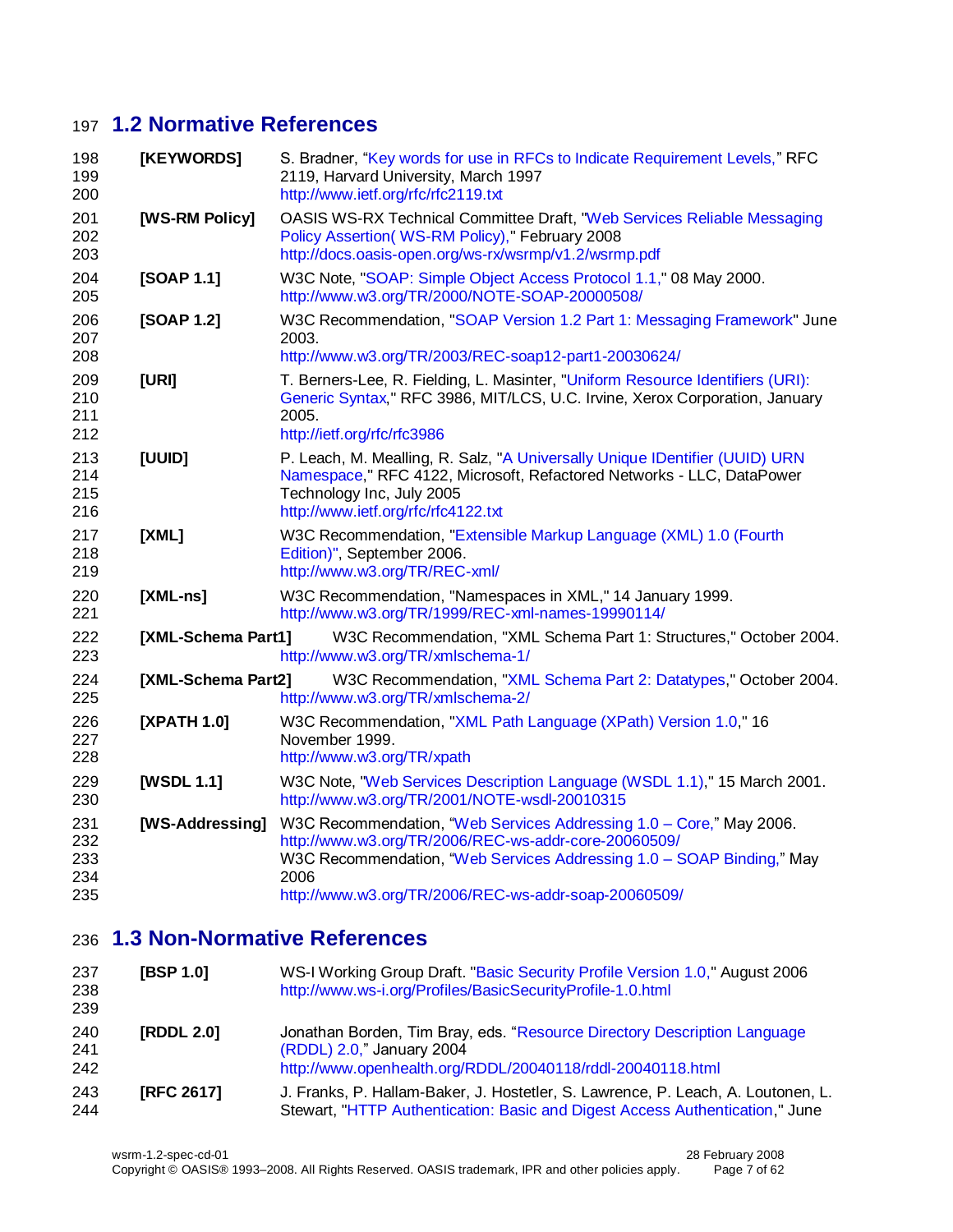<span id="page-7-4"></span><span id="page-7-2"></span><span id="page-7-1"></span>

| 245<br>246                      |                       | 1999.<br>http://www.ietf.org/rfc/rfc2617.txt                                                                                                                                                                                                                                                 |
|---------------------------------|-----------------------|----------------------------------------------------------------------------------------------------------------------------------------------------------------------------------------------------------------------------------------------------------------------------------------------|
| 247<br>248<br>249               | <b>[RFC 4346]</b>     | T. Dierks, E. Rescorla, "The Transport Layer Security (TLS) Protocol Version<br>1.1," April 2006.<br>http://www.ietf.org/rfc/rfc4346.txt                                                                                                                                                     |
| 250<br>251<br>252               | [WS-Policy]           | W3C Recommendation, "Web Services Policy 1.5 - Framework," September<br>2007.<br>http://www.w3.org/TR/2007/REC-ws-policy-20070904                                                                                                                                                            |
| 253<br>254<br>255               | [WS-PolicyAttachment] | W3C Recommendation, "Web Services Policy 1.5 - Attachment,"<br>September 2007.<br>http://www.w3.org/TR/2007/REC-ws-policy-attach-20070904                                                                                                                                                    |
| 256<br>257<br>258<br>259<br>260 | [WS-Security]         | Anthony Nadalin, Chris Kaler, Phillip Hallam-Baker, Ronald Monzillo, eds. "OASIS<br>Web Services Security: SOAP Message Security 1.0 (WS-Security 2004)",<br>OASIS Standard 200401, March 2004.<br>http://docs.oasis-open.org/wss/2004/01/oasis-200401-wss-soap-message-<br>security-1.0.pdf |
| 261<br>262<br>263<br>264<br>265 |                       | Anthony Nadalin, Chris Kaler, Phillip Hallam-Baker, Ronald Monzillo, eds. "OASIS<br>Web Services Se-curity: SOAP Message Security 1.1 (WS-Security 2004)",<br>OASIS Standard 200602, February 2006.<br>http://docs.oasis-open.org/wss/v1.1/wss-v1.1-spec-os-SOAPMessageSecurity.pdf          |
| 266<br>267<br>268               | [RTTM]                | V. Jacobson, R. Braden, D. Borman, "TCP Extensions for High Performance",<br>RFC 1323, May 1992.<br>http://www.rfc-editor.org/rfc/rfc1323.txt                                                                                                                                                |
| 269<br>270                      | [SecurityPolicy]      | <b>OASIS WS-SX Technical Committee Editor Draft, "WS-SecurityPolicy 1.3"</b><br>http://docs.oasis-open.org/ws-sx/ws-securitypolicy/200802                                                                                                                                                    |
| 271<br>272<br>273               | [SecureConversation]  | <b>OASIS WS-SX Technical Committee Editor Draft, "WS-</b><br>SecureConversation 1.4"<br>http://docs.oasis-open.org/ws-sx/ws-secureconversation/200512                                                                                                                                        |
| 274<br>275                      | [Trust]               | OASIS WS-SX Technical Committee Editor Draft, "WS-Trust 1.4"<br>http://docs.oasis-open.org/ws-sx/ws-trust/200802                                                                                                                                                                             |

# <span id="page-7-7"></span><span id="page-7-6"></span><span id="page-7-5"></span><span id="page-7-3"></span><span id="page-7-0"></span>**1.4 Namespace**

277 The XML namespace [\[XML-ns\]](#page-6-8) URI that MUST be used by implementations of this specification is:

<http://docs.oasis-open.org/ws-rx/wsrm/200702>

279 Dereferencing the above URI will produce the Resource Directory Description Language [\[RDDL 2.0\]](#page-6-9) document that describes this namespace.

 Table 1 lists the XML namespaces that are used in this specification. The choice of any namespace prefix is arbitrary and not semantically significant.

#### Table 1

| <b>Prefix</b>   | <b>Namespace</b>                             |
|-----------------|----------------------------------------------|
| S               | (Either SOAP 1.1 or 1.2)                     |
| S <sub>11</sub> | http://schemas.xmlsoap.org/soap/envelope/    |
| S <sub>12</sub> | http://www.w3.org/2003/05/soap-envelope      |
| wsrm            | http://docs.oasis-open.org/ws-rx/wsrm/200702 |
| wsa             | http://www.w3.org/2005/08/addressing         |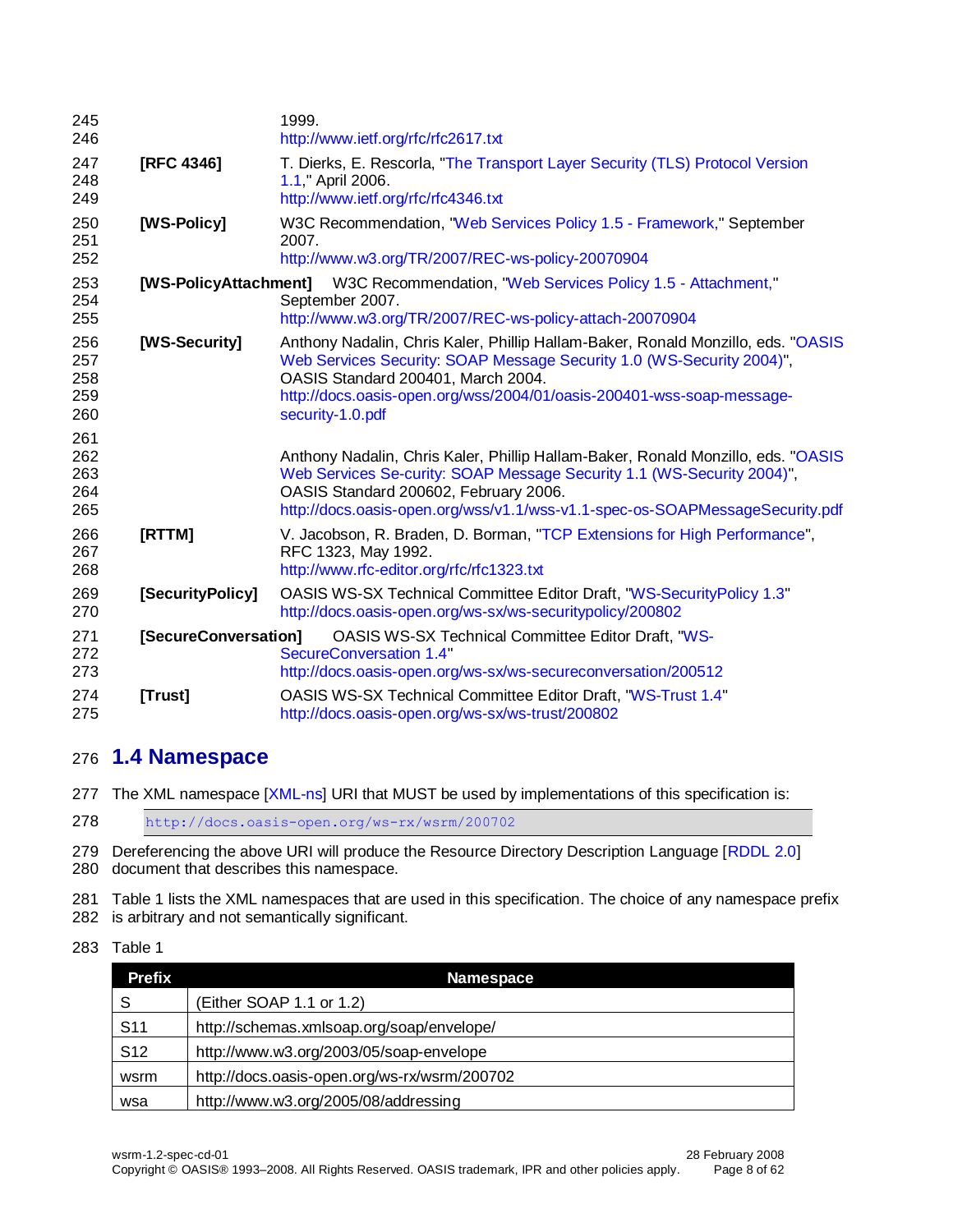| wsam | http://www.w3.org/2007/05/addressing/metadata                                     |
|------|-----------------------------------------------------------------------------------|
| wsse | http://docs.oasis-open.org/wss/2004/01/oasis-200401-wss-wssecurity-secext-1.0.xsd |
| XS   | http://www.w3.org/2001/XMLSchema                                                  |

284 The normative schema for WS-ReliableMessaging can be found linked from the namespace document 285 that is located at the namespace URI specified above.

286 All sections explicitly noted as examples are informational and are not to be considered normative.

# <span id="page-8-0"></span>287 **1.5 Conformance**

288 An implementation is not conformant with this specification if it fails to satisfy one or more of the MUST or

289 REQUIRED level requirements defined herein. A SOAP Node MUST NOT use the XML namespace

- 290 identifier for this specification (listed in section [1.4\)](#page-7-0) within SOAP Envelopes unless it is conformant with 291 this specification.
- 292 Normative text within this specification takes precedence over normative outlines, which in turn take
- 293 precedence over the XML Schema [\[XML Schema Part 1,](#page-6-10) [Part 2\]](#page-6-11) descriptions.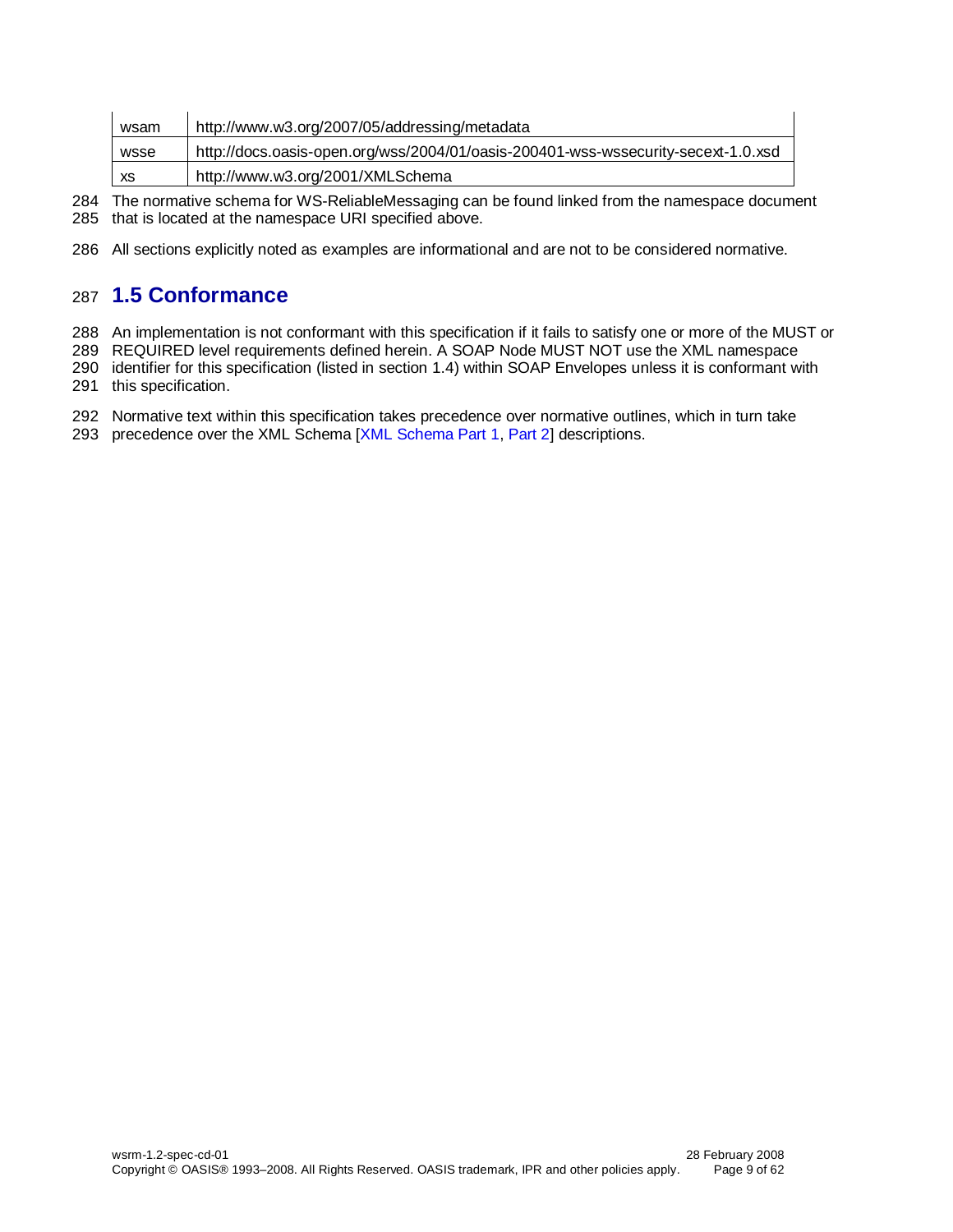# <span id="page-9-0"></span>**2 Reliable Messaging Model**

 Many errors can interrupt a conversation. Messages can be lost, duplicated or reordered. Further the host systems can experience failures and lose volatile state.

 The WS-ReliableMessaging specification defines an interoperable protocol that enables a Reliable Messaging (RM) Source to accurately determine the disposition of each message it Transmits as perceived by the RM Destination, so as to allow it to resolve any in-doubt status regarding receipt of the message Transmitted. The protocol also enables an RM Destination to efficiently determine which of those messages it Receives have been previously Received, enabling it to filter out duplicate message transmissions caused by the retransmission, by the RM Source, of an unacknowledged message. It also enables an RM Destination to Deliver the messages it Receives to the Application Destination in the order in which they were sent by an Application Source, in the event that they are Received out of order. Note that this specification places no restriction on the scope of the RM Source or RM Destination entities. For example, either can span multiple WSDL Ports or Endpoints. The protocol enables the implementation of a broad range of reliability features which include ordered

Delivery, duplicate elimination, and guaranteed receipt. The protocol can also be implemented with a

range of robustness characteristics ranging from in-memory persistence that is scoped to a single process

lifetime, to replicated durable storage that is recoverable in all but the most extreme circumstances. It is

expected that the Endpoints will implement as many or as few of these reliability characteristics as

necessary for the correct operation of the application using the protocol. Regardless of which of the

reliability features is enabled, the wire protocol does not change.

Figure 1 below illustrates the entities and events in a simple reliable exchange of messages. First, the

Application Source Sends a message for reliable transfer. The Reliable Messaging Source accepts the

message and Transmits it one or more times. After accepting the message, the RM Destination

Acknowledges it. Finally, the RM Destination Delivers the message to the Application Destination. The

exact roles the entities play and the complete meaning of the events will be defined throughout this

specification.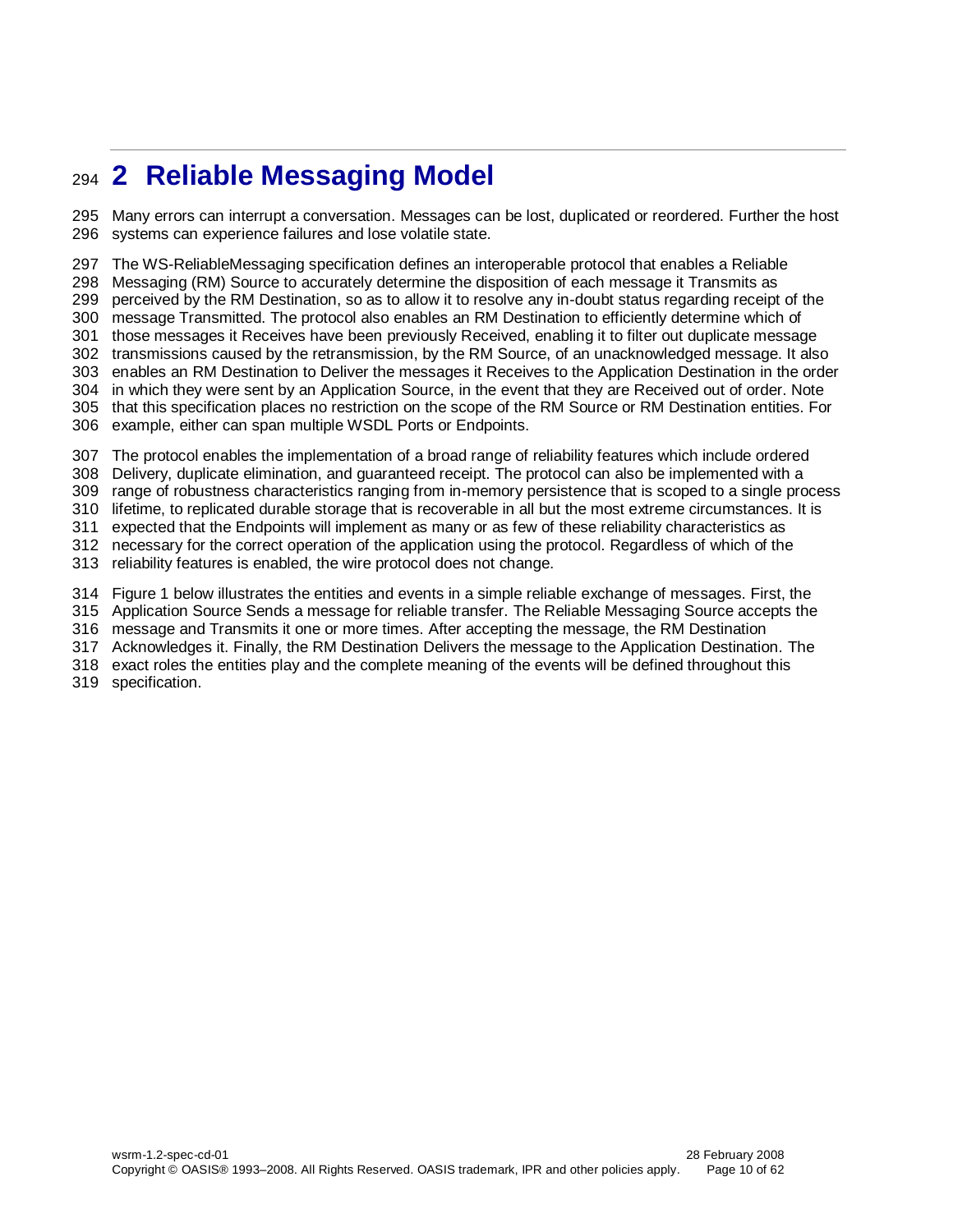

Figure 1: Reliable Messaging Model

### <span id="page-10-0"></span>**2.1 Glossary**

- The following definitions are used throughout this specification:
- **Accept:** The act of qualifying a message by the RM Destination such that it becomes eligible for Delivery and acknowledgement**.**
- **Acknowledgement:** The communication from the RM Destination to the RM Source indicating the successful receipt of a message.
- **Acknowledgement Message:** A message containing a SequenceAcknowledgement header block. Acknowledgement Messages may or may not contain a SOAP body.
- **Acknowledgement Request:** A message containing an AckRequested header. Acknowledgement
- Requests may or may not contain a SOAP body.
- **Application Destination:** The Endpoint to which a message is Delivered.
- **Application Source:** The Endpoint that Sends a message.
- **Back-channel:** When the underlying transport provides a mechanism to return a transport-protocol
- specific response, capable of carrying a SOAP message, without initiating a new connection, this
- specification refers to this mechanism as a back-channel.
- **Deliver:** The act of transferring responsibility for a message from the RM Destination to the Application Destination.
- **Endpoint:** As defined in the WS-Addressing specification [\[WS-Addressing\]](#page-6-12); a Web service Endpoint is a
- (referenceable) entity, processor, or resource to which Web service messages can be addressed.
- Endpoint references (EPRs) convey the information needed to address a Web service Endpoint.
- **Receive:** The act of reading a message from a network connection and accepting it.
- **RM Destination:** The Endpoint that Receives messages Transmitted reliably from an RM Source.
- **RM Protocol Header Block:** One of Sequence, SequenceAcknowledgement, orAckRequested.
- **RM Source:** The Endpoint that Transmits messages reliably to an RM Destination.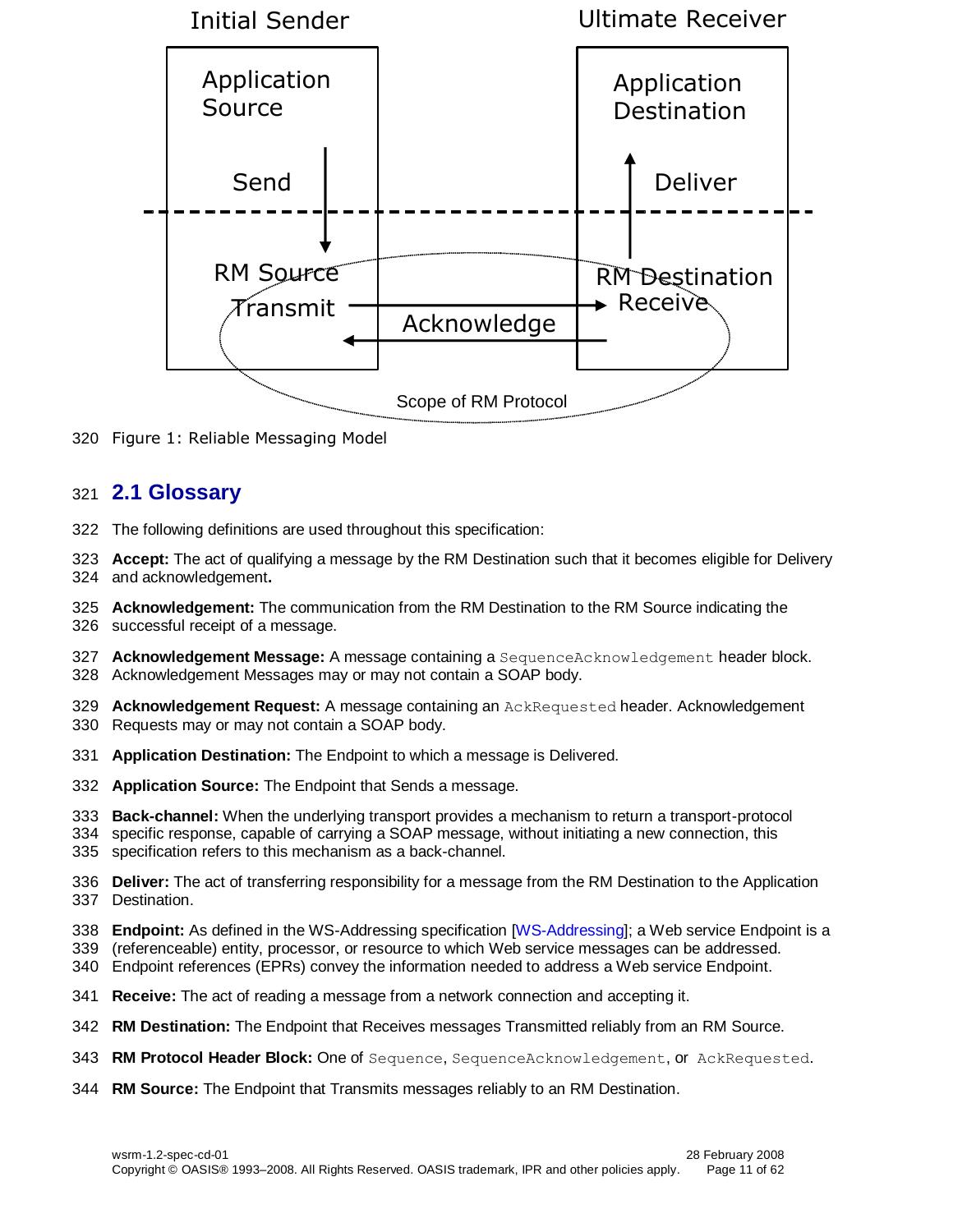- **Send:** The act of transferring a message from the Application Source to the RM Source for reliable transfer.
- **Sequence Lifecycle Message:** A message that contains one of: CreateSequence,
- 348 CreateSequenceResponse, CloseSequence, CloseSequenceResponse, TerminateSequence,
- 349 TerminateSequenceResponse as the child element of the SOAP body element.
- **Sequence Traffic Message:** A message containing a Sequence header block.
- **Transmit:** The act of writing a message to a network connection.

# <span id="page-11-0"></span>**2.2 Protocol Preconditions**

- The correct operation of the protocol requires that a number of preconditions MUST be established prior to the processing of the initial sequenced message:
- 355 For any single message exchange the RM Source MUST have an endpoint reference that uniquely identifies the RM Destination Endpoint.
- 357 The RM Source MUST have successfully created a Sequence with the RM Destination.
- 358 The RM Source MUST be capable of formulating messages that adhere to the RM Destination's policies.
- 360 If a secure exchange of messages is REQUIRED, then the RM Source and RM Destination MUST have a security context.

# <span id="page-11-1"></span>**2.3 Protocol Invariants**

- During the lifetime of a Sequence, the following invariants are REQUIRED for correctness:
- The RM Source MUST assign each message within a Sequence a message number (defined below) beginning at 1 and increasing by exactly 1 for each subsequent message. These numbers MUST be assigned in the same order in which messages are sent by the Application Source.
- Within every Acknowledgement Message it issues, the RM Destination MUST include one or more AcknowledgementRange child elements that contain, in their collective ranges, the message number of every message accepted by the RM Destination. The RM Destination MUST exclude, in the AcknowledgementRange elements, the message numbers of any messages it has not accepted. If no messages have been received the RM Destination MUST return None 372 instead of an AcknowledgementRange(s). The RM Destination MAY transmit a Nack for a 373 specific message or messages instead of an AcknowledgementRange(s).
- While the Sequence is not closed or terminated, the RM Source SHOULD retransmit unacknowledged messages.

# <span id="page-11-2"></span>**2.4 Delivery Assurances**

 This section defines a number of Delivery Assurance assertions, which can be supported by RM Sources and RM Destinations. These assertions can be specified as policy assertions using the WS-Policy

- framework [\[WS-Policy\]](#page-7-2). For details on this see the WSRM Policy specification [\[WS-RM Policy\]](#page-6-13).
- AtLeastOnce
- Each message is to be delivered at least once, or else an error MUST be raised by the RM Source and/or RM Destination. The requirement on an RM Source is that it SHOULD retry transmission of every message sent by the Application Source until it receives an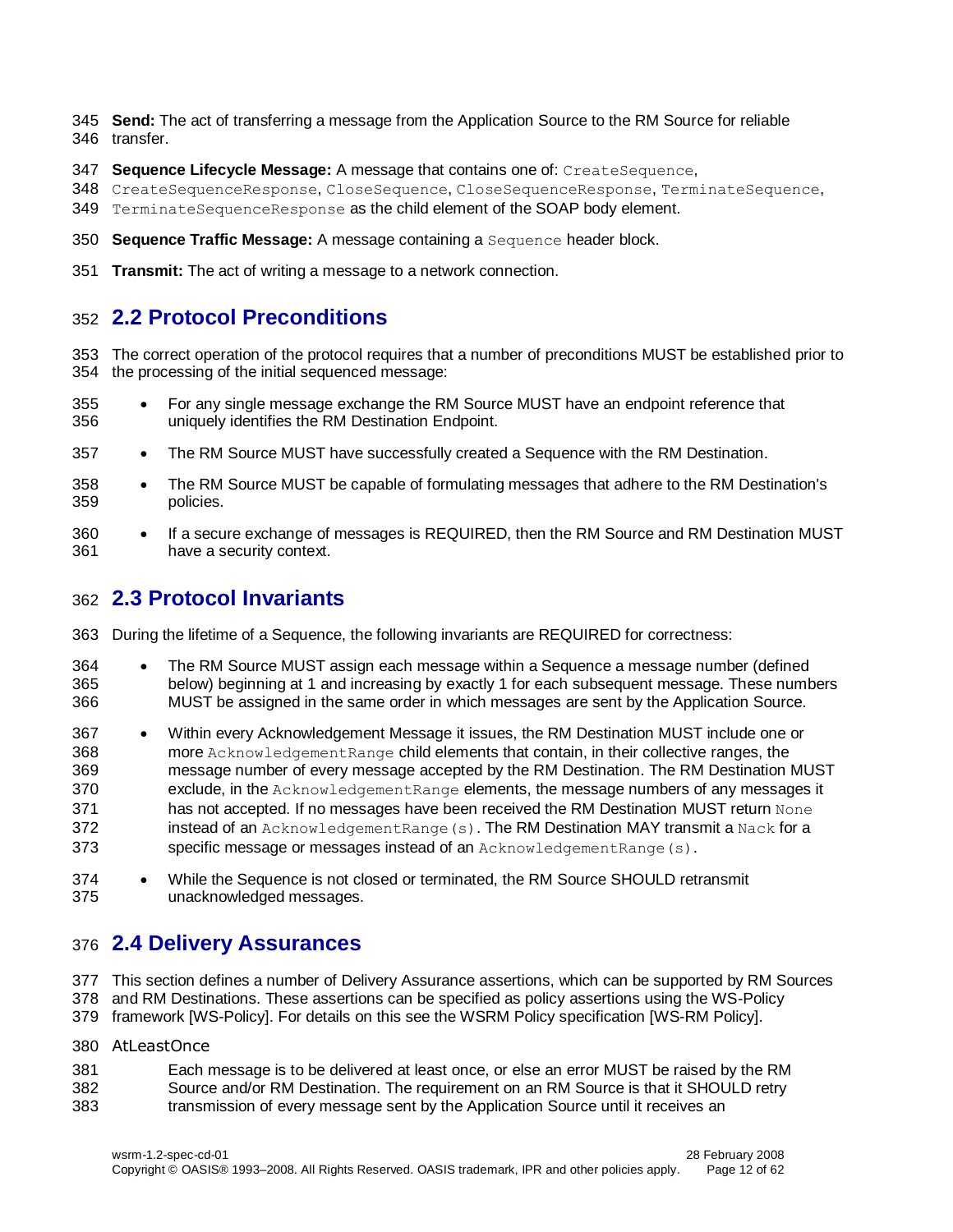- acknowledgement from the RM Destination. The requirement on the RM Destination is that it SHOULD retry the transfer to the Application Destination of any message that it accepts from the RM Source, until that message has been successfully delivered. There is no requirement for the
- RM Destination to apply duplicate message filtering.

#### AtMostOnce

- **Each message is to be delivered at most once**. The RM Source MAY retry transmission of 390 unacknowledged messages, but is NOT REQUIRED to do so. The requirement on the RM
- unacknowledged messages, but is NOT REQUIRED to do so. The requirement on the RM
- Destination is that it MUST filter out duplicate messages, i.e. that it MUST NOT deliver a duplicate
- of a message that has already been delivered.

#### ExactlyOnce

 Each message is to be delivered exactly once; if a message cannot be delivered then an error MUST be raised by the RM Source and/or RM Destination. The requirement on an RM Source is that it SHOULD retry transmission of every message sent by the Application Source until it receives an acknowledgement from the RM Destination. The requirement on the RM Destination is that it SHOULD retry the transfer to the Application Destination of any message that it accepts from the RM Source until that message has been successfully delivered, and that it MUST NOT deliver a duplicate of a message that has already been delivered.

#### InOrder

402 Messages from each individual Sequence are to be delivered in the same order they have been<br>403 sent by the Application Source. The requirement on an RM Source is that it MUST ensure that th sent by the Application Source. The requirement on an RM Source is that it MUST ensure that the ordinal position of each message in the Sequence (as indicated by a message Sequence number) is consistent with the order in which the messages have been sent from the Application Source. The requirement on the RM Destination is that it MUST deliver received messages for each Sequence in the order indicated by the message numbering. This DeliveryAssurance can be used in combination with any of the AtLeastOnce, AtMostOnce or ExactlyOnce assertions, and the requirements of those assertions MUST also be met. In particular if the AtLeastOnce or ExactlyOnce assertion applies and the RM Destination detects a gap in the Sequence then the RM Destination MUST NOT deliver any subsequent messages from that Sequence until the missing messages are received or until the Sequence is closed.

# <span id="page-12-0"></span>**2.5 Example Message Exchange**

Figure 2 illustrates a possible message exchange between two reliable messaging Endpoints A and B.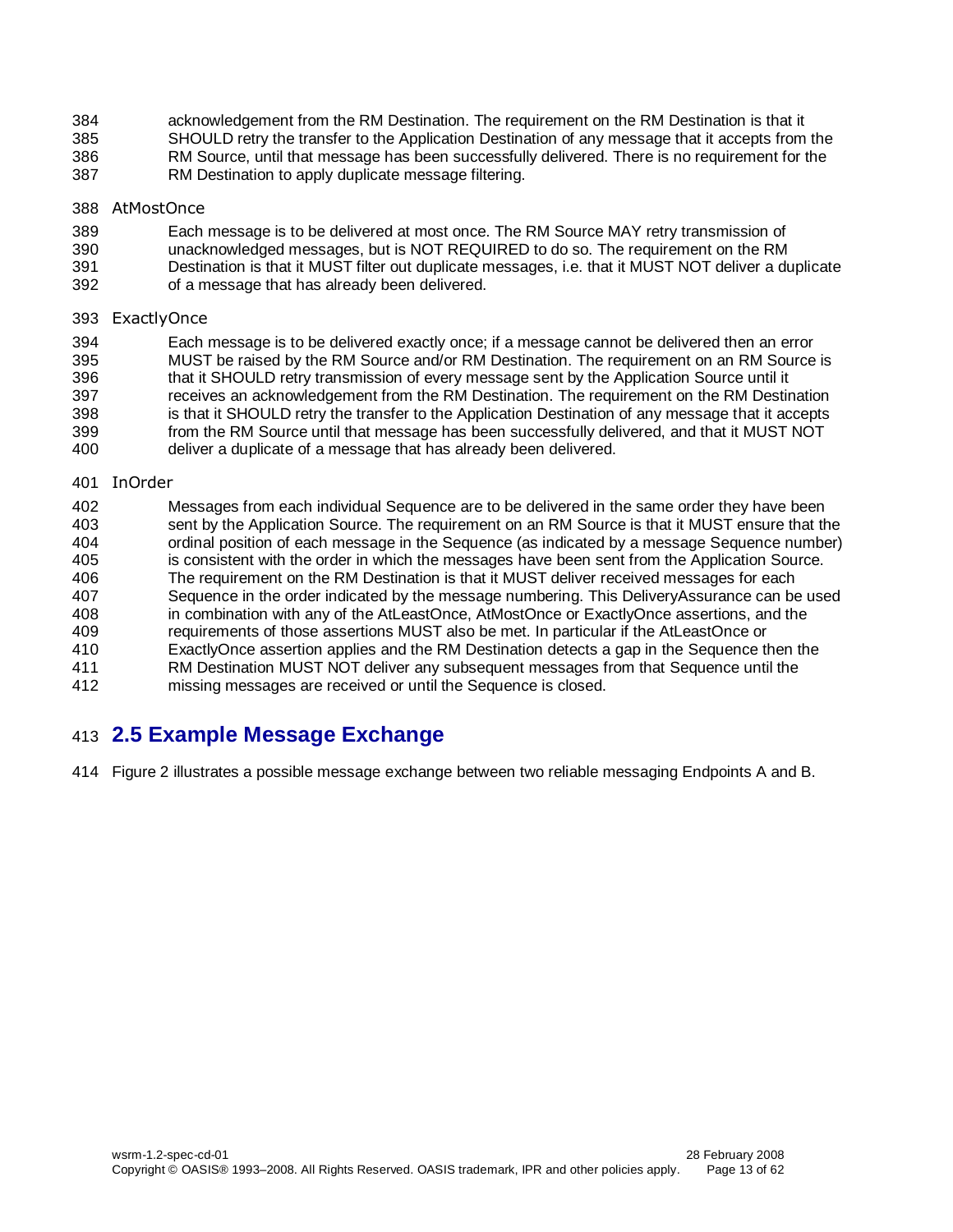

- 415 Figure 2: The WS-ReliableMessaging Protocol
- 416 1. The protocol preconditions are established. These include policy exchange, endpoint resolution, 417 and establishing trust.
- 418 2. The RM Source requests creation of a new Sequence.
- 419 3. The RM Destination creates a new Sequence and returns its unique Identifier.
- 420 4. The RM Source begins Transmitting messages in the Sequence beginning with MessageNumber 421 1. In the figure above, the RM Source sends 3 messages in the Sequence.
- 422  $\,$  5. The 2<sup>nd</sup> message in the Sequence is lost in transit.
- 423  $\,$  6. The 3<sup>rd</sup> message is the last in this Sequence and the RM Source includes an AckRequested 424 header to ensure that it gets a timely SequenceAcknowledgement for the Sequence.
- 425 7. The RM Destination acknowledges receipt of message numbers 1 and 3 as a result of receiving 426 the RM Source's AckRequested header.
- 427 8. The RM Source retransmits the unacknowledged message with MessageNumber 2. This is a new 428 message from the perspective of the underlying transport, but it has the same Sequence 429 Identifier and MessageNumber so the RM Destination can recognize it as a duplicate of the 430 earlier message, in case the original and retransmitted messages are both Received. The RM 431 Source includes an AckRequested header in the retransmitted message so the RM Destination 432 will expedite an acknowledgement.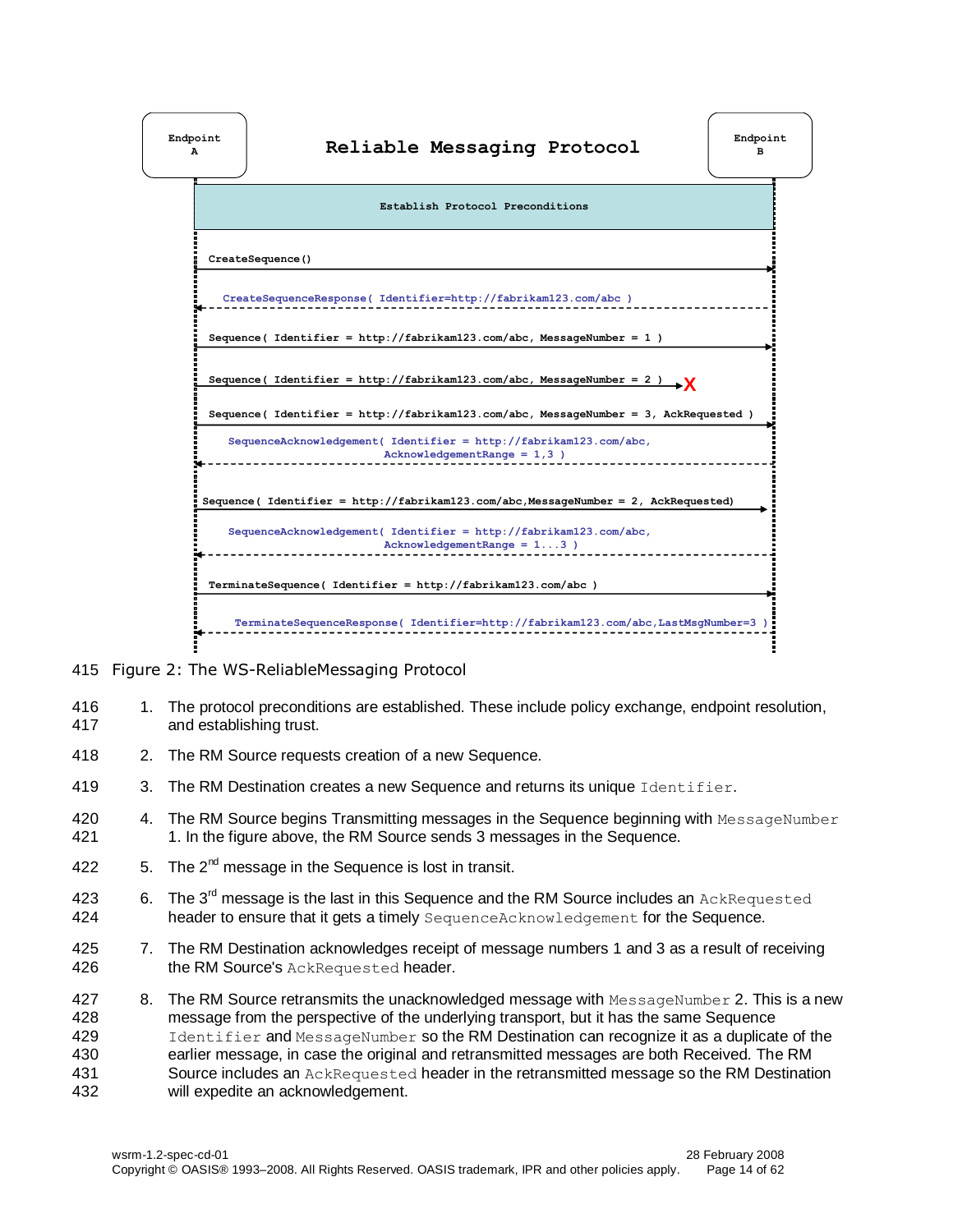- 433 9. The RM Destination Receives the second transmission of the message with MessageNumber 2 and acknowledges receipt of message numbers 1, 2, and 3.
- 435 10. The RM Source Receives this Acknowledgement and sends a TerminateSequence message to 436 the RM Destination indicating that the Sequence is completed. The TerminateSequence message indicates that message number 3 was the last message in the Sequence. The RM Destination then reclaims any resources associated with the Sequence.
- 439 11. The RM Destination Receives the TerminateSequence message indicating that the RM Source will not be sending any more messages. The RM Destination sends a TerminateSequenceResponse message to the RM Source and reclaims any resources
- associated with the Sequence.

 The RM Source will expect to Receive Acknowledgements from the RM Destination during the course of a message exchange at occasions described in section [3](#page-15-0) below. Should an Acknowledgement not be Received in a timely fashion, the RM Source MUST re-transmit the message since either the message or the associated Acknowledgement might have been lost. Since the nature and dynamic characteristics of the underlying transport and potential intermediaries are unknown in the general case, the timing of re- transmissions cannot be specified. Additionally, over-aggressive re-transmissions have been demonstrated to cause transport or intermediary flooding which are counterproductive to the intention of providing a reliable exchange of messages. Consequently, implementers are encouraged to utilize adaptive mechanisms that dynamically adjust re-transmission time and the back-off intervals that are appropriate to the nature of the transports and intermediaries envisioned. For the case of TCP/IP

transports, a mechanism similar to that described as RTTM in RFC 1323 [\[RTTM\]](#page-7-3) SHOULD be considered.

 Now that the basic model has been outlined, the details of the elements used in this protocol are now provided in section [3.](#page-15-0)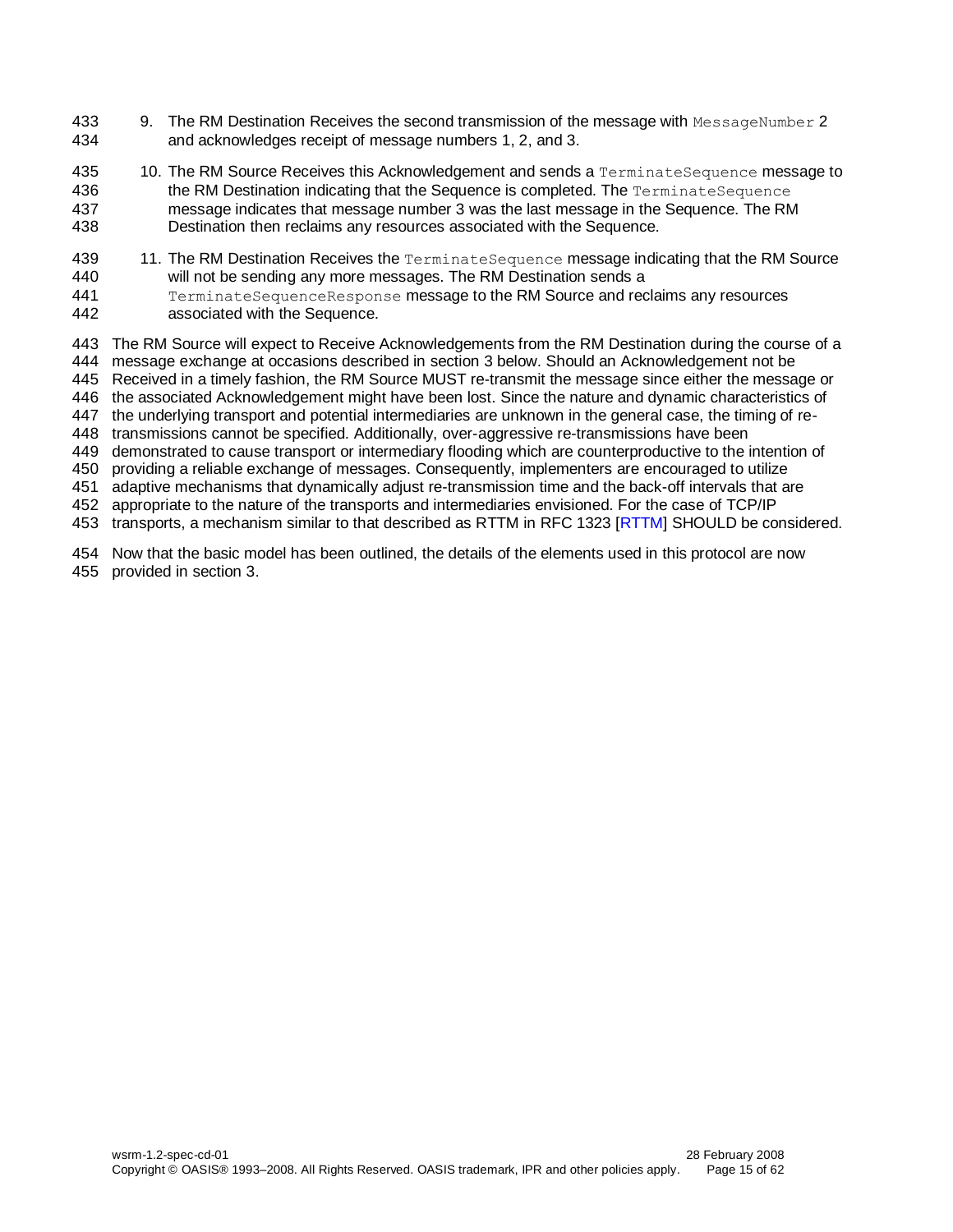# <span id="page-15-0"></span>**3 RM Protocol Elements**

 The following sub-sections define the various RM protocol elements, and prescribe their usage by a conformant implementations.

# <span id="page-15-1"></span>**3.1 Considerations on the Use of Extensibility Points**

The following protocol elements define extensibility points at various places. Implementations MAY add

child elements and/or attributes at the indicated extension points but MUST NOT contradict the semantics

of the parent and/or owner, respectively. If a receiver does not recognize an extension, the receiver

SHOULD ignore the extension.

# <span id="page-15-2"></span>**3.2 Considerations on the Use of "Piggy-Backing"**

 Some RM Protocol Header Blocks may be added to messages that are targeted to the same Endpoint to which those headers are to be sent (a concept often referred to as "piggy-backing"), thus saving the overhead of an additional message exchange. Reference parameters MUST be considered when determining whether two EPRs are targeted to the same Endpoint. The determination of if and when a Header Block will be piggy-backed onto another message is made by the entity (RM Source or RM Destination) that is sending the header. In order to ensure optimal and successful processing of RM Sequences, endpoints that receive RM-related messages SHOULD be prepared to process RM Protocol Header Blocks that are included in any message it receives. See the sections that define each RM Protocol Header Block to know which ones may be considered for piggy-backing.

# <span id="page-15-3"></span>**3.3 Composition with WS-Addressing**

 When the RM protocol, defined in this specification, is composed with the WS-Addressing specification, 476 the following rules prescribe the constraints on the value of the  $ws$  : Action header:

| 477<br>478<br>479<br>480<br>481<br>482 |  | 1. When an Endpoint generates a message that carries an RM protocol element, that is defined in<br>the following sections, in the body of a SOAP envelope that Endpoint MUST include in that<br>envelope a wsa: Action SOAP header block whose value is an IRI that is a concatenation of the<br>WS-RM namespace URI, followed by a "/", followed by the value of the local name of the child<br>element of the SOAP body. For example, for a Sequence creation request message as described<br>in section 3.4 below, the value of the wsa: Action IRI would be: |  |
|----------------------------------------|--|------------------------------------------------------------------------------------------------------------------------------------------------------------------------------------------------------------------------------------------------------------------------------------------------------------------------------------------------------------------------------------------------------------------------------------------------------------------------------------------------------------------------------------------------------------------|--|
| 483                                    |  | http://docs.oasis-open.org/ws-rx/wsrm/200702/CreateSequence                                                                                                                                                                                                                                                                                                                                                                                                                                                                                                      |  |
| 484<br>485                             |  | 2. When an Endpoint generates an Acknowledgement Message that has no element content in the<br>SOAP body, then the value of the wsa: Action IRI MUST be:                                                                                                                                                                                                                                                                                                                                                                                                         |  |
| 486                                    |  | http://docs.oasis-open.org/ws-rx/wsrm/200702/SequenceAcknowledgement                                                                                                                                                                                                                                                                                                                                                                                                                                                                                             |  |
| 487<br>488                             |  | 3. When an Endpoint generates an Acknowledgement Request that has no element content in the<br>SOAP body, then the value of the wsa: Action IRI MUST be:                                                                                                                                                                                                                                                                                                                                                                                                         |  |
| 489                                    |  | http://docs.oasis-open.org/ws-rx/wsrm/200702/AckRequested                                                                                                                                                                                                                                                                                                                                                                                                                                                                                                        |  |
| 490<br>491                             |  | 4. When an Endpoint generates an RM fault as defined in section 4 below, the value of the<br>wsa: Action IRI MUST be as defined in section 4 below.                                                                                                                                                                                                                                                                                                                                                                                                              |  |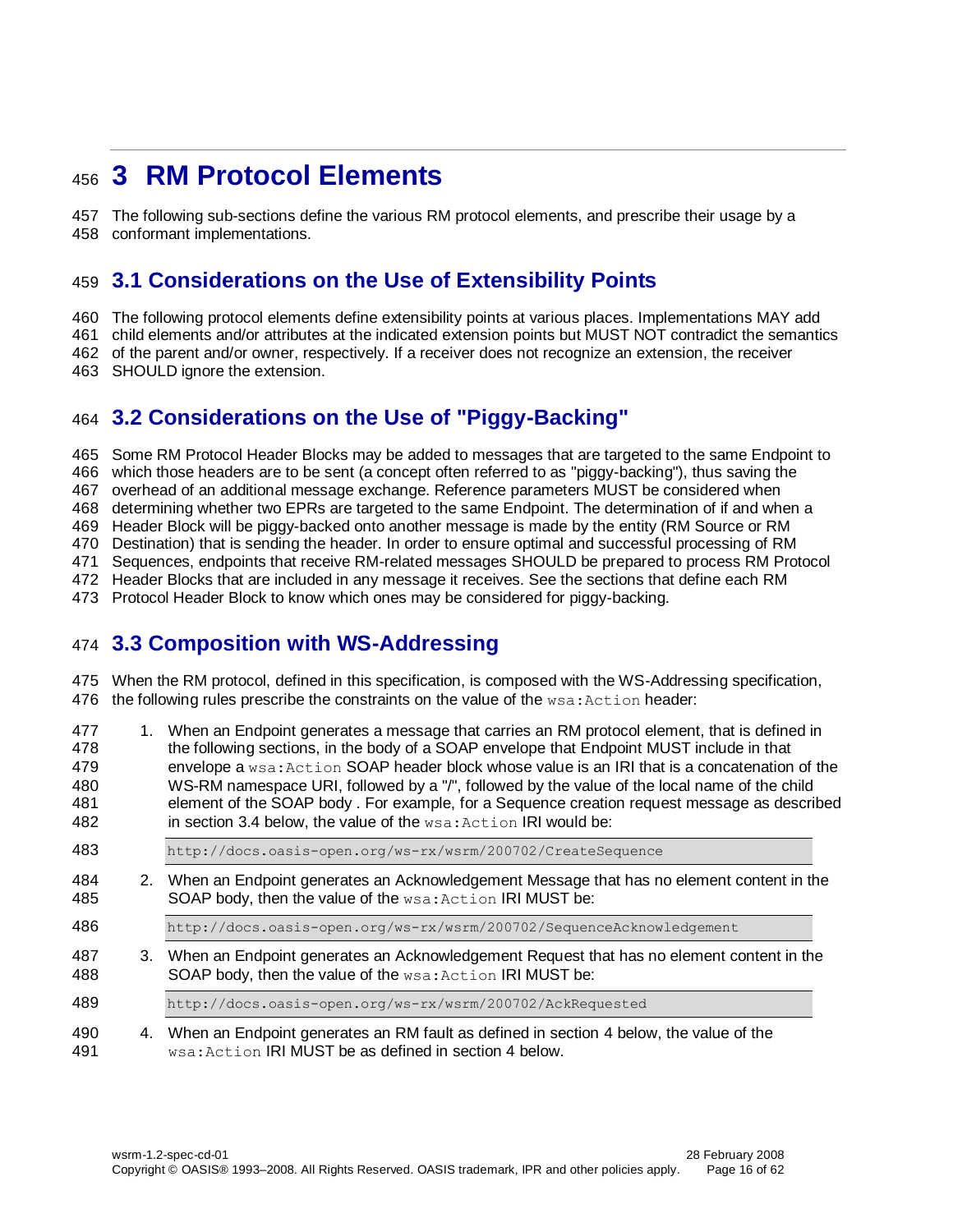# <span id="page-16-0"></span>**3.4 Sequence Creation**

493 The RM Source MUST request creation of an outbound Sequence by sending a CreateSequence element in the body of a message to the RM Destination which in turn responds either with a message containing CreateSequenceResponse or a CreateSequenceRefused fault. The RM Source MAY 496 include an offer to create an inbound Sequence within the CreateSequence message. This offer is 497 either accepted or rejected by the RM Destination in the CreateSequenceResponse message.

 The SOAP version used for the CreateSequence message SHOULD be used for all subsequent messages in or for that Sequence, sent by either the RM Source or the RM Destination.

The following exemplar defines the CreateSequence syntax:

```
501 <wsrm:CreateSequence ...>
502 <wsrm:AcksTo> wsa:EndpointReferenceType </wsrm:AcksTo><br>503 <wsrm:Expires ...> xs:duration </wsrm:Expires> ?
503 <wsrm:Expires ...> xs:duration </wsrm:Expires> ?<br>504 <wsrm:Offer ...>
504 <wsrm:Offer ...><br>505 <wsrm:Identi
                   505 <wsrm:Identifier ...> xs:anyURI </wsrm:Identifier>
506 <wsrm:Endpoint> wsa:EndpointReferenceType </wsrm:Endpoint>
507 <br>
Subsettion <wsrm:Expires ...> xs:duration </wsrm:Expires> ?<br>
508 <br>
Subsettion <wsrm:IncompleteSequenceBehavior>
508 <wsrm:IncompleteSequenceBehavior>
509 wsrm:IncompleteSequenceBehaviorType
                   510 </wsrm:IncompleteSequenceBehavior> ?
511<br>512
               512 </wsrm:Offer> ?
513 ...
514 </wsrm:CreateSequence>
```
- 515 The following describes the content model of the CreateSequence element.
- /wsrm:CreateSequence

 This element requests creation of a new Sequence between the RM Source that sends it, and the RM Destination to which it is sent. The RM Source MUST NOT send this element as a header

- block. The RM Destination MUST respond either with a CreateSequenceResponse response
- message or a CreateSequenceRefused fault.
- /wsrm:CreateSequence/wsrm:AcksTo
- The RM Source MUST include this element in any CreateSequence message it sends. This element is of type wsa:EndpointReferenceType (as specified by WS-Addressing). It specifies 524 the endpoint reference to which messages containing SequenceAcknowledgement header blocks and faults related to the created Sequence are to be sent, unless otherwise noted in this specification (for example, see section [3.5\)](#page-20-0).
- 527 Implementations MUST NOT use an endpoint reference in the AcksTo element that would prevent the sending of Sequence Acknowledgements back to the RM Source. For example, using the WS-Addressing "http://www.w3.org/2005/08/addressing/none" IRI would make it impossible for the RM Destination to ever send Sequence Acknowledgements.
- 
- /wsrm:CreateSequence/wsrm:Expires
- 532 This element, if present, of type xs: duration specifies the RM Source's requested duration for
- the Sequence. The RM Destination MAY either accept the requested duration or assign a lesser value of its choosing. A value of "PT0S" indicates that the Sequence will never expire. Absence of the element indicates an implied value of "PT0S".
- /wsrm:CreateSequence/wsrm:Expires/@{any}
- This is an extensibility mechanism to allow additional attributes, based on schemas, to be added to the element.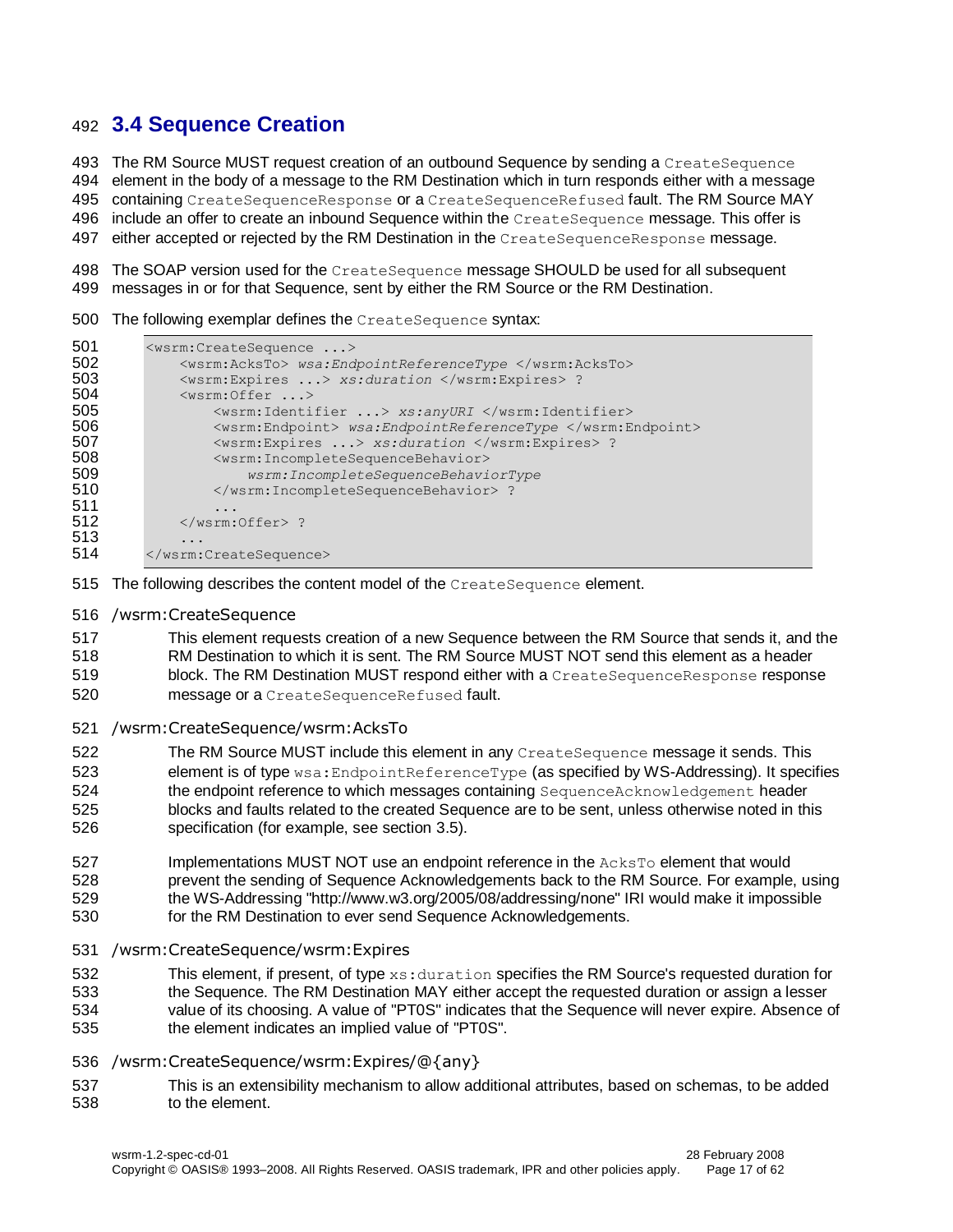#### /wsrm:CreateSequence/wsrm:Offer

 This element, if present, enables an RM Source to offer a corresponding Sequence for the reliable exchange of messages Transmitted from RM Destination to RM Source.

#### /wsrm:CreateSequence/wsrm:Offer/wsrm:Identifier

- The RM Source MUST set the value of this element to an absolute URI (conformant with
- RFC3986 [\[URI\]](#page-6-14)) that uniquely identifies the offered Sequence.
- /wsrm:CreateSequence/wsrm:Offer/wsrm:Identifier/@{any}
- This is an extensibility mechanism to allow additional attributes, based on schemas, to be added to the element.
- /wsrm:CreateSequence/wsrm:Offer/wsrm:Endpoint
- 549 An RM Source MUST include this element, of type wsa: EndpointReferenceType (as specified by WS-Addressing). This element specifies the endpoint reference to which Sequence Lifecycle Messages, Acknowledgement Requests, and fault messages related to the offered Sequence are to be sent.
- Implementations MUST NOT use an endpoint reference in the Endpoint element that would prevent the sending of Sequence Lifecycle Message, etc. For example, using the WS-Addressing "http://www.w3.org/2005/08/addressing/none" IRI would make it impossible for the RM Destination 556 to ever send Sequence Lifecycle Messages (e.g. TerminateSequence) to the RM Source for the offered Sequence.
- The offer of an Endpoint containing the "http://www.w3.org/2005/08/addressing/anonymous" IRI as its address is problematic due to the inability of a source to connect to this address and retry unacknowledged messages (as described in section [2.3\)](#page-11-1). Note that this specification does not define any mechanisms for providing this assurance. In the absence of an extension that addresses this issue, an RM Destination MUST NOT accept (via the
- /wsrm:CreateSequenceResponse/wsrm:Accept element described below) an offer that contains the "http://www.w3.org/2005/08/addressing/anonymous" IRI as its address.
- /wsrm:CreateSequence/wsrm:Offer/wsrm:Expires
- 566 This element, if present, of type xs: duration specifies the duration for the offered Sequence. A value of "PT0S" indicates that the offered Sequence will never expire. Absence of the element
- indicates an implied value of "PT0S".
- /wsrm:CreateSequence/wsrm:Offer/wsrm:Expires/@{any}
- This is an extensibility mechanism to allow additional attributes, based on schemas, to be added to the element.

#### /wsrm:CreateSequence/wsrm:Offer/wsrm:IncompleteSequenceBehavior

- This element, if present, specifies the behavior that the destination will exhibit upon the closure or termination of an incomplete Sequence. For the purposes of defining the values used, the term "discard" refers to behavior equivalent to the Application Destination never processing a particular message.
- **A value of** "DiscardEntireSequence" indicates that the entire Sequence MUST be discarded if the Sequence is closed, or terminated, when there are one or more gaps in the final SequenceAcknowledgement.
- 580 A value of "DiscardFollowingFirstGap" indicates that messages in the Sequence beyond the first gap MUST be discarded when there are one or more gaps in the final SequenceAcknowledgement.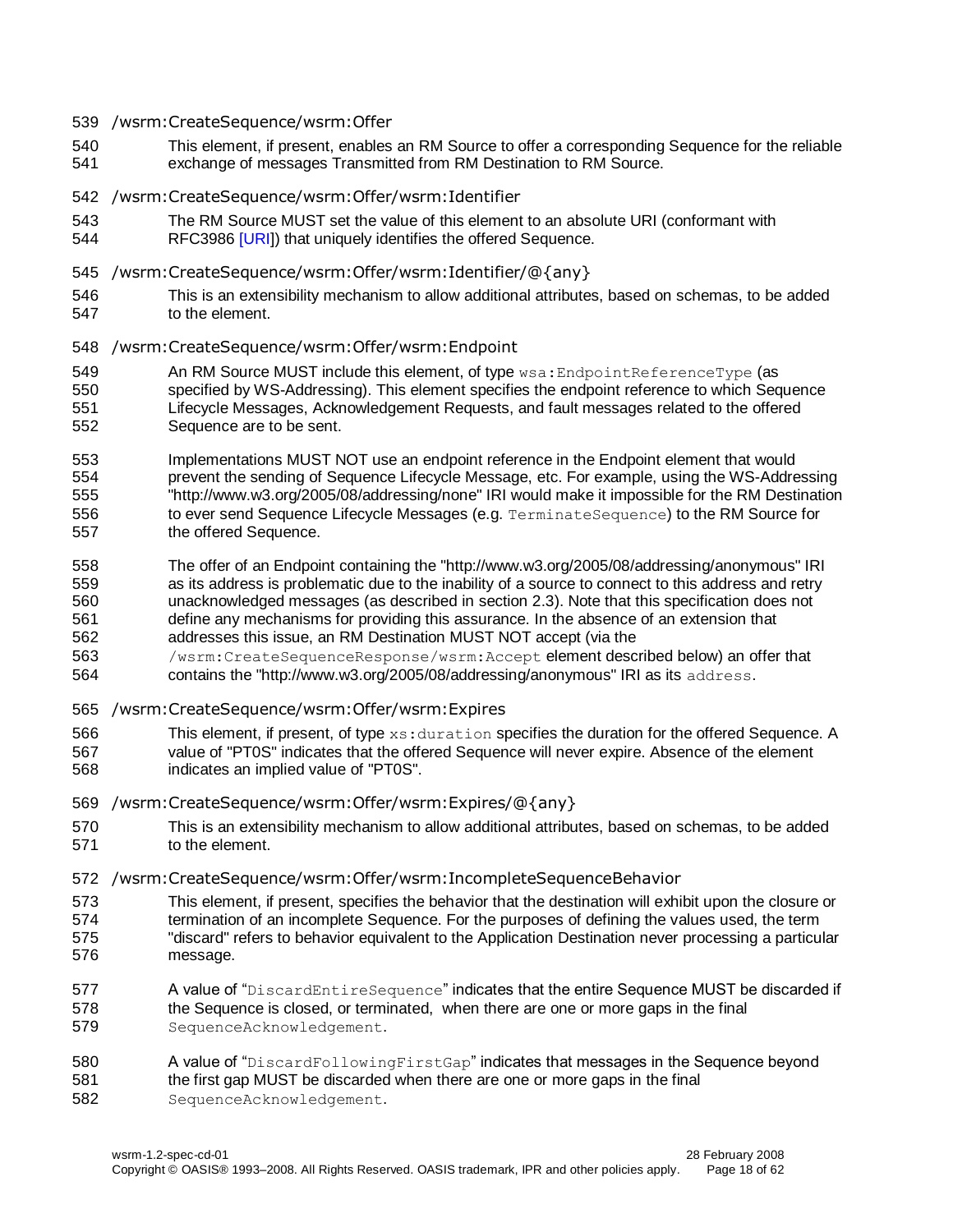- The default value of "NoDiscard" indicates that no acknowledged messages in the Sequence will be discarded.
- /wsrm:CreateSequence/wsrm:Offer/{any}
- This is an extensibility mechanism to allow different (extensible) types of information, based on a schema, to be passed.
- /wsrm:CreateSequence/wsrm:Offer/@{any}
- This is an extensibility mechanism to allow additional attributes, based on schemas, to be added to the element.
- /wsrm:CreateSequence/{any}
- This is an extensibility mechanism to allow different (extensible) types of information, based on a schema, to be passed.
- /wsrm:CreateSequence/@{any}
- This is an extensibility mechanism to allow additional attributes, based on schemas, to be added to the element.
- 597 A CreateSequenceResponse is sent in the body of a response message by an RM Destination in
- 598 response to receipt of a CreateSequence request message. It carries the Identifier of the created Sequence and indicates that the RM Source can begin sending messages in the context of the identified
- Sequence.
- The following exemplar defines the CreateSequenceResponse syntax:

| 602 | <wsrm:createsequenceresponse></wsrm:createsequenceresponse> |
|-----|-------------------------------------------------------------|
| 603 | <wsrm:identifier> xs:anyURI </wsrm:identifier>              |
| 604 | <wsrm:expires> xs:duration </wsrm:expires> ?                |
| 605 | <wsrm: incompletesequencebehavior=""></wsrm:>               |
| 606 | wsrm: IncompleteSequenceBehaviorType                        |
| 607 | ?                                                           |
| 608 | $\langle$ wsrm: Accept >                                    |
| 609 | <wsrm:acksto> wsa:EndpointReferenceType </wsrm:acksto>      |
| 610 | .                                                           |
| 611 | $\langle$ /wsrm:Accept> ?                                   |
| 612 | .                                                           |
| 613 |                                                             |

- 614 The following describes the content model of the CreateSequenceResponse element.
- /wsrm:CreateSequenceResponse
- 616 This element is sent in the body of the response message in response to a CreateSequence
- request message. It indicates that the RM Destination has created a new Sequence at the
- request of the RM Source. The RM Destination MUST NOT send this element as a header block.
- /wsrm:CreateSequenceResponse/wsrm:Identifier
- 620 The RM Destination MUST include this element within any CreateSequenceResponse
- message it sends. The RM Destination MUST set the value of this element to the absolute URI (conformant with RFC3986) that uniquely identifies the Sequence that has been created by the
- RM Destination.
- /wsrm:CreateSequenceResponse/wsrm:Identifier/@{any}
- This is an extensibility mechanism to allow additional attributes, based on schemas, to be added to the element.
- /wsrm:CreateSequenceResponse/wsrm:Expires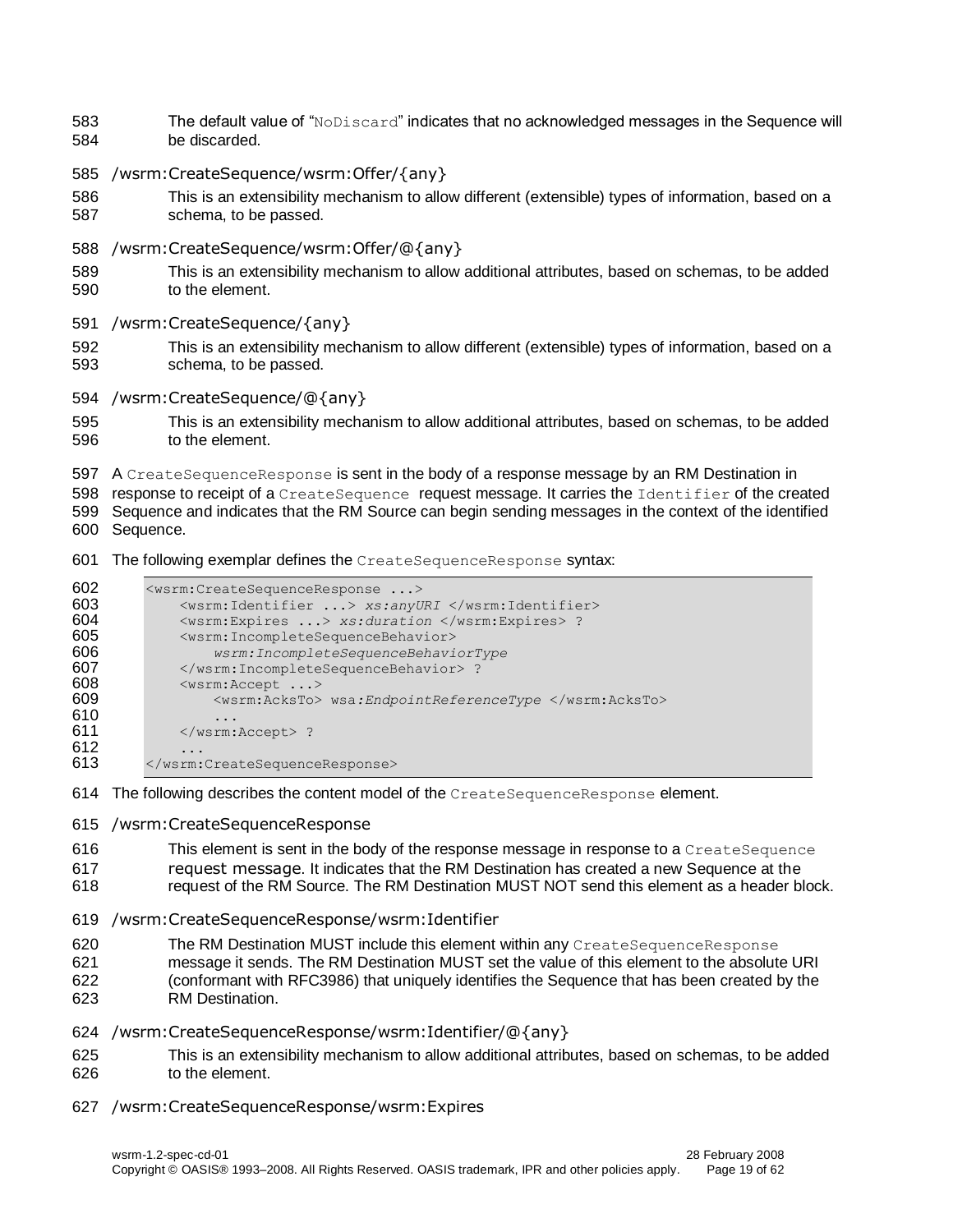628 This element, if present, of type  $xs:$  duration accepts or refines the RM Source's requested duration for the Sequence. It specifies the amount of time after which any resources associated with the Sequence SHOULD be reclaimed thus causing the Sequence to be silently terminated. At the RM Destination this duration is measured from a point proximate to Sequence creation and at 632 the RM Source this duration is measured from a point approximate to the successful processing of the CreateSequenceResponse. A value of "PT0S" indicates that the Sequence will never expire. Absence of the element indicates an implied value of "PT0S". The RM Destination MUST 635 set the value of this element to be equal to or less than the value requested by the RM Source in 636 the corresponding CreateSequence message.

- /wsrm:CreateSequenceResponse/wsrm:Expires/@{any}
- This is an extensibility mechanism to allow additional attributes, based on schemas, to be added to the element.
- /wsrm:CreateSequenceResponse/wsrm:IncompleteSequenceBehavior
- This element, if present, specifies the behavior that the destination will exhibit upon the closure or termination of an incomplete Sequence. For the purposes of defining the values used, the term "discard" refers to behavior equivalent to the Application Destination never processing a particular message.
- 645 A value of "DiscardEntireSequence" indicates that the entire Sequence MUST be discarded if the Sequence is closed, or terminated, when there are one or more gaps in the final
- SequenceAcknowledgement.
- 648 A value of "DiscardFollowingFirstGap" indicates that messages in the Sequence beyond the first gap MUST be discarded when there are one or more gaps in the final SequenceAcknowledgement.
- The default value of "NoDiscard" indicates that no acknowledged messages in the Sequence will be discarded.
- /wsrm:CreateSequenceResponse/wsrm:Accept
- This element, if present, enables an RM Destination to accept the offer of a corresponding
- Sequence for the reliable exchange of messages Transmitted from RM Destination to RM Source.
- Note: If a CreateSequenceResponse is returned without a child Accept in response to a 657 CreateSequence that did contain a child Offer, then the RM Source MAY immediately reclaim any resources associated with the unused offered Sequence.
- 
- /wsrm:CreateSequenceResponse/wsrm:Accept/wsrm:AcksTo
- 660 The RM Destination MUST include this element, of type wsa: EndpointReferenceType (as specified by WS-Addressing). It specifies the endpoint reference to which messages containing SequenceAcknowledgement header blocks and faults related to the created Sequence are to be sent, unless otherwise noted in this specification (for example, see sectio[n3.5\)](#page-20-0).
- Implementations MUST NOT use an endpoint reference in the AcksTo element that would prevent the sending of Sequence Acknowledgements back to the RM Source. For example, using the WS-Addressing "http://www.w3.org/2005/08/addressing/none" IRI would make it impossible
- 667 for the RM Destination to ever send Sequence Acknowledgements.
- /wsrm:CreateSequenceResponse/wsrm:Accept/{any}
- This is an extensibility mechanism to allow different (extensible) types of information, based on a schema, to be passed.
- /wsrm:CreateSequenceResponse/wsrm:Accept/@{any}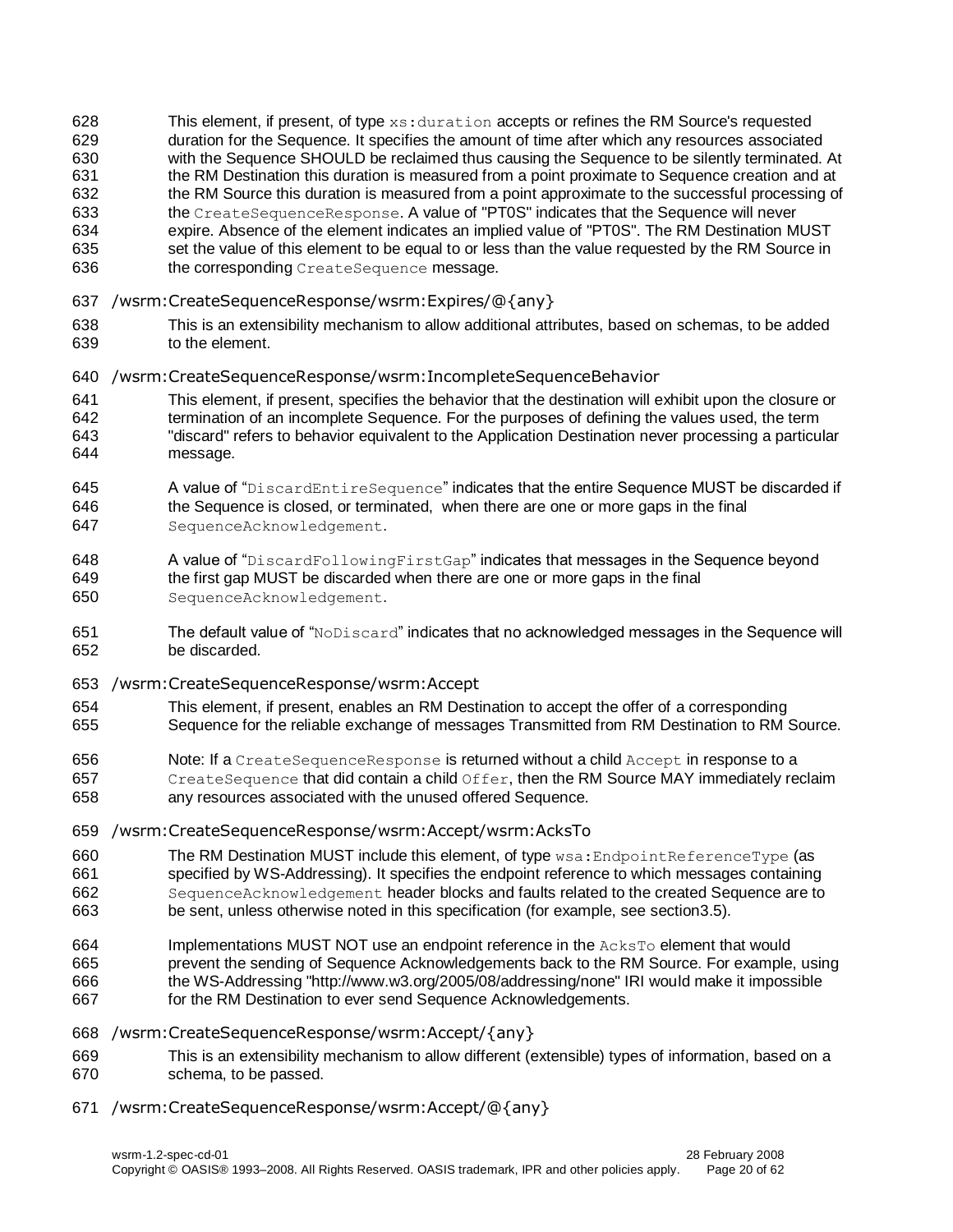- This is an extensibility mechanism to allow additional attributes, based on schemas, to be added to the element.
- /wsrm:CreateSequenceResponse/{any}
- This is an extensibility mechanism to allow different (extensible) types of information, based on a schema, to be passed.
- /wsrm:CreateSequenceResponse/@{any}

```
678 This is an extensibility mechanism to allow additional attributes, based on schemas, to be added 
679 to the element.
```
# <span id="page-20-0"></span>**3.5 Closing A Sequence**

 There are times during the use of an RM Sequence that the RM Source or RM Destination will wish to discontinue using a Sequence. Simply terminating the Sequence discards the state managed by the RM Destination, leaving the RM Source unaware of the final ranges of messages that were successfully transferred to the RM Destination. To ensure that the Sequence ends with a known final state either the RM Source or RM Destination MAY choose to close the Sequence before terminating it.

686 If the RM Source wishes to close the Sequence, then it sends a CloseSequence element, in the body of a message, to the RM Destination. This message indicates that the RM Destination MUST NOT accept

 any new messages for the specified Sequence, other than those already accepted at the time the CloseSequence element is interpreted by the RM Destination. Upon receipt of this message, or

subsequent to the RM Destination closing the Sequence of its own volition, the RM Destination MUST

include a final SequenceAcknowledgement (within which the RM Destination MUST include the Final

element) header block on any messages associated with the Sequence destined to the RM Source,

693 including the CloseSequenceResponse message or on any Sequence fault Transmitted to the RM

Source.

To allow the RM Destination to determine if it has received all of the messages in a Sequence, the RM

696 Source SHOULD include the LastMsgNumber element in any CloseSequence messages it sends. The

RM Destination can use this information, for example, to implement the behavior indicated by

/wsrm:CreateSequenceResponse/wsrm:IncompleteSequenceBehavior. The value of the

699 LastMsgNumber element MUST be the same in all the CloseSequence messages for the closing Sequence.

If the RM Destination decides to close a Sequence of its own volition, it MAY inform the RM Source of this

702 event by sending a CloseSequence element, in the body of a message, to the AcksTo EPR of that

Sequence. The RM Destination MUST include a final SequenceAcknowledgement (within which the RM

Destination MUST include the Final element) header block in this message and any subsequent

messages associated with the Sequence destined to the RM Source.

While the RM Destination MUST NOT accept any new messages for the specified Sequence it MUST still

process Sequence Lifecyle Messages and Acknowledgement Requests. For example, it MUST respond to

AckRequested, TerminateSequence as well as CloseSequence messages. Note, subsequent

CloseSequence messages have no effect on the state of the Sequence.

In the case where the RM Destination wishes to discontinue use of a Sequence it is RECOMMENDED

711 that it close the Sequence. Please see Final and the SequenceClosed fault. Whenever possible the

SequenceClosed fault SHOULD be used in place of the SequenceTerminated fault to allow the RM

Source to still Receive Acknowledgements.

714 The following exemplar defines the CloseSequence syntax:

| 715 | <wsrm:closesequence></wsrm:closesequence>                           |
|-----|---------------------------------------------------------------------|
| 716 | <wsrm:identifier> xs:anyURI </wsrm:identifier>                      |
| 717 | <wsrm:lastmsqnumber> wsrm:MessageNumberType </wsrm:lastmsqnumber> 1 |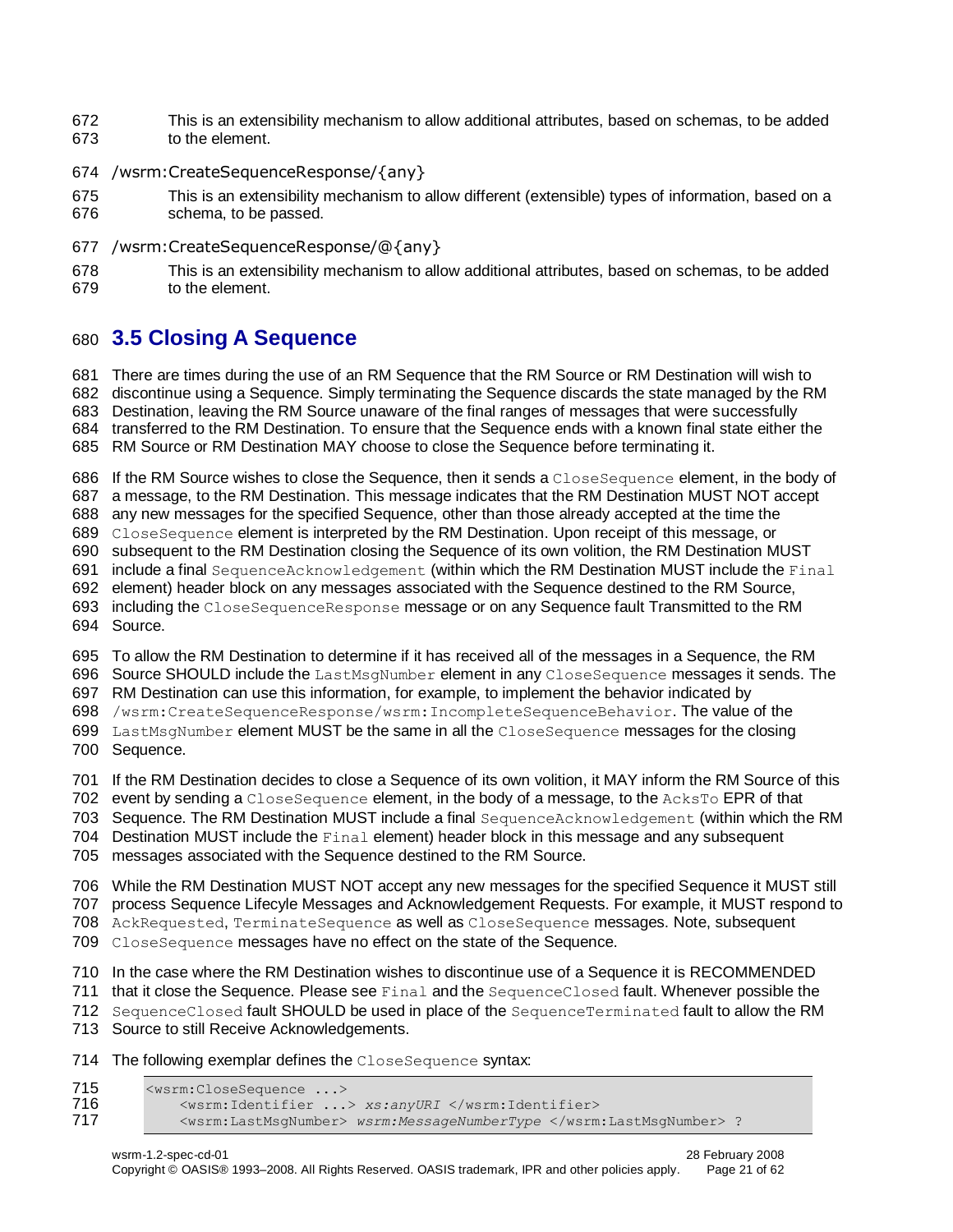| 718<br>719        |                                                                                                                                                                                                                                                                  |
|-------------------|------------------------------------------------------------------------------------------------------------------------------------------------------------------------------------------------------------------------------------------------------------------|
| 720               | The following describes the content model of the CloseSequence element.                                                                                                                                                                                          |
| 721               | /wsrm:CloseSequence                                                                                                                                                                                                                                              |
| 722<br>723<br>724 | This element MAY be sent by an RM Source to indicate that the RM Destination MUST NOT<br>accept any new messages for this Sequence This element MAY also be sent by an RM<br>Destination to indicate that it will not accept any new messages for this Sequence. |
| 725               | /wsrm:CloseSequence/wsrm:Identifier                                                                                                                                                                                                                              |
| 726<br>727<br>728 | The RM Source or RM Destination MUST include this element in any CloseSequence messages<br>it sends. The RM Source or RM Destination MUST set the value of this element to the absolute<br>URI (conformant with RFC3986) of the closing Sequence.                |
| 729               | /wsrm:CloseSequence/wsrm:LastMessageNumber                                                                                                                                                                                                                       |
| 730<br>731<br>732 | The RM Source SHOULD include this element in any CloseSequence message it sends. The<br>LastMsgNumber element specifies the highest assigned message number of all the Sequence<br>Traffic Messages for the closing Sequence.                                    |
| 733               | /wsrm:CloseSequence/wsrm:Identifier/@{any}                                                                                                                                                                                                                       |
| 734<br>735        | This is an extensibility mechanism to allow additional attributes, based on schemas, to be added<br>to the element.                                                                                                                                              |
| 736               | /wsrm:CloseSequence/{any}                                                                                                                                                                                                                                        |
| 737<br>738        | This is an extensibility mechanism to allow different (extensible) types of information, based on a<br>schema, to be passed.                                                                                                                                     |
| 739               | /wsrm:CloseSequence/@{any}                                                                                                                                                                                                                                       |
| 740<br>741        | This is an extensibility mechanism to allow additional attributes, based on schemas, to be added<br>to the element.                                                                                                                                              |
| 742<br>743        | A CloseSequenceResponse is sent in the body of a message in response to receipt of a<br>CloseSequence request message. It indicates that the responder has closed the Sequence.                                                                                  |
| 744               | The following exemplar defines the CloseSequenceResponse syntax:                                                                                                                                                                                                 |
| 745<br>746        | <wsrm:closesequenceresponse><br/><wsrm:identifier> xs:anyURI </wsrm:identifier></wsrm:closesequenceresponse>                                                                                                                                                     |
| 747<br>748        |                                                                                                                                                                                                                                                                  |
| 749               | The following describes the content model of the CloseSequenceResponse element.                                                                                                                                                                                  |
| 750               | /wsrm:CloseSequenceResponse                                                                                                                                                                                                                                      |
| 751<br>752        | This element is sent in the body of a message in response to receipt of a CloseSequence<br>request message. It indicates that the responder has closed the Sequence.                                                                                             |
| 753               | /wsrm:CloseSequenceResponse/wsrm:Identifier                                                                                                                                                                                                                      |
| 754               | The responder (RM Source or RM Destination) MUST include this element in any                                                                                                                                                                                     |

- CloseSequenceResponse message it sends. The responder MUST set the value of this element to the absolute URI (conformant with RFC3986) of the closing Sequence.
- /wsrm:CloseSequenceResponse/wsrm:Identifier/@{any}
- This is an extensibility mechanism to allow additional attributes, based on schemas, to be added to the element.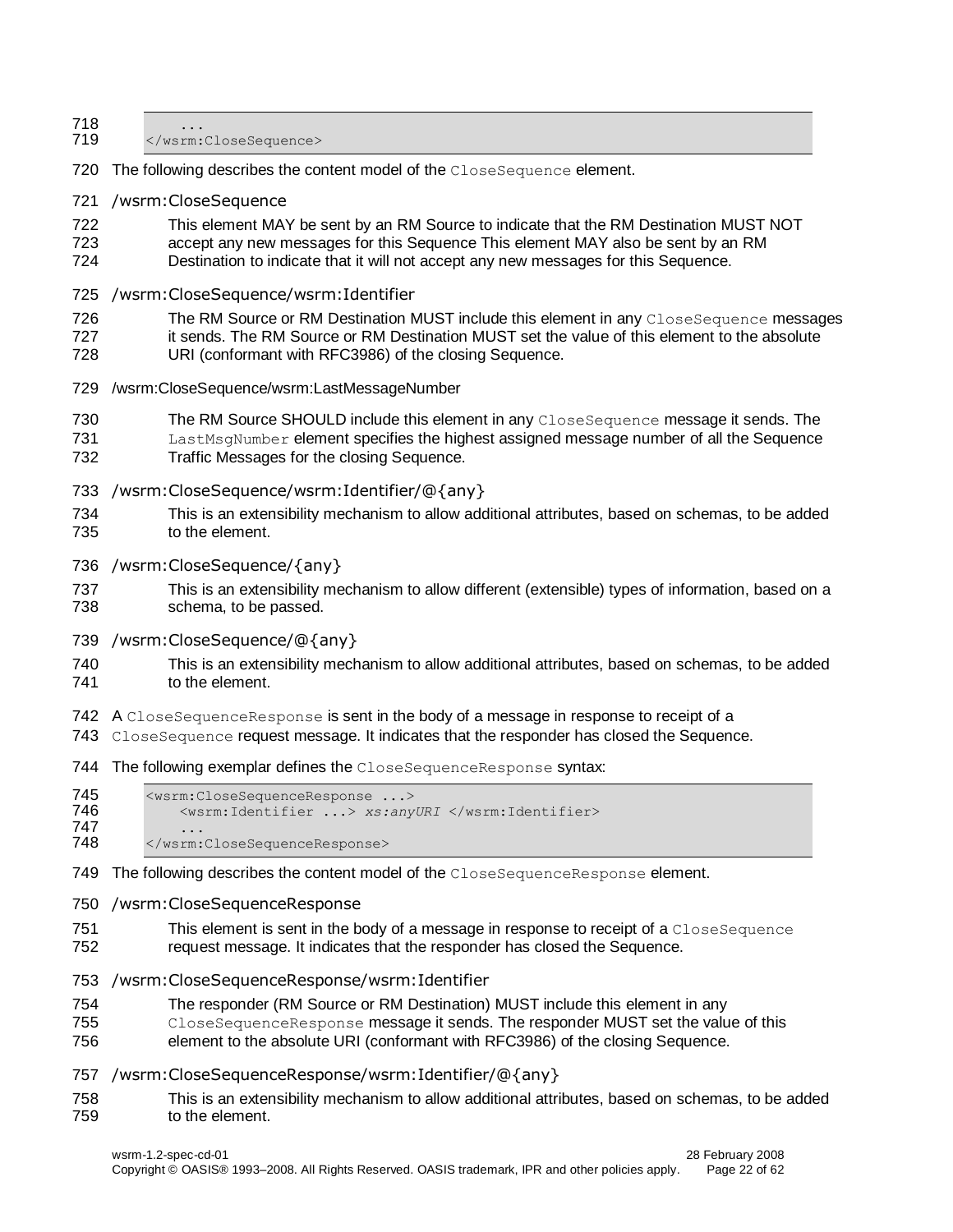/wsrm:CloseSequenceResponse/{any}

- This is an extensibility mechanism to allow different (extensible) types of information, based on a schema, to be passed.
- /wsrm:CloseSequenceResponse/@{any}

```
764 This is an extensibility mechanism to allow additional attributes, based on schemas, to be added 
765 to the element.
```
# <span id="page-22-0"></span>**3.6 Sequence Termination**

767 When the RM Source has completed its use of the Sequence it sends a TerminateSequence element, in the body of a message, to the RM Destination to indicate that the Sequence is complete and that it will not be sending any further messages related to the Sequence. The RM Destination can safely reclaim any 770 resources associated with the Sequence upon receipt of the TerminateSequence message. Under normal usage the RM Source will complete its use of the Sequence when all of the messages in the Sequence have been acknowledged. However, the RM Source is free to Terminate or Close a Sequence

at any time regardless of the acknowledgement state of the messages.

To allow the RM Destination to determine if it has received all of the messages in a Sequence, the RM

775 Source SHOULD include the LastMsgNumber element in any TerminateSequence messages it sends.

The RM Destination can use this information, for example, to implement the behavior indicated by

/wsrm:CreateSequenceResponse/wsrm:IncompleteSequenceBehavior. The value of the

778 LastMsgNumber element in the TerminateSequence message MUST be equal to the value of the

779 LastMsgNumber element in any CloseSequence message(s) sent by the RM Source for the same

Sequence.

If the RM Destination decides to terminate a Sequence of its own volition, it MAY inform the RM Source of

782 this event by sending a TerminateSequence element, in the body of a message, to the AcksTo EPR for

that Sequence. The RM Destination MUST include a final SequenceAcknowledgement (within which

the RM Destination MUST include the Final element) header block in this message.

785 The following exemplar defines the TerminateSequence syntax:

```
786 <wsrm:TerminateSequence ...><br>787 <wsrm:Identifier ...> xs
787 <wsrm:Identifier ...> xs:anyURI </wsrm:Identifier><br>788 <wsrm:LastMsqNumber> wsrm:MessageNumberType </wsrm
                  788 <wsrm:LastMsgNumber> wsrm:MessageNumberType </wsrm:LastMsgNumber> ?
789 ...<br>790 </wsrm:
             790 </wsrm:TerminateSequence>
```
791 The following describes the content model of the TerminateSequence element.

/wsrm:TerminateSequence

 This element MAY be sent by an RM Source to indicate it has completed its use of the Sequence. It indicates that the RM Destination can safely reclaim any resources related to the identified Sequence. The RM Source MUST NOT send this element as a header block. The RM Source MAY retransmit this element. Once this element is sent, other than this element, the RM Source

MUST NOT send any additional message to the RM Destination referencing this Sequence.

- This element MAY also be sent by the RM Destination to indicate that it has unilaterally terminated the Sequence. Upon sending this message the RM Destination MUST NOT accept any additional messages (with the exception of the corresponding
- 801 TerminateSequenceResponse) for this Sequence. Upon receipt of a TerminateSequence
- 802 the RM Source MUST NOT send any additional messages (with the exception of the
- **corresponding** TerminateSequenceResponse) for this Sequence.

#### /wsrm:TerminateSequence/wsrm:Identifier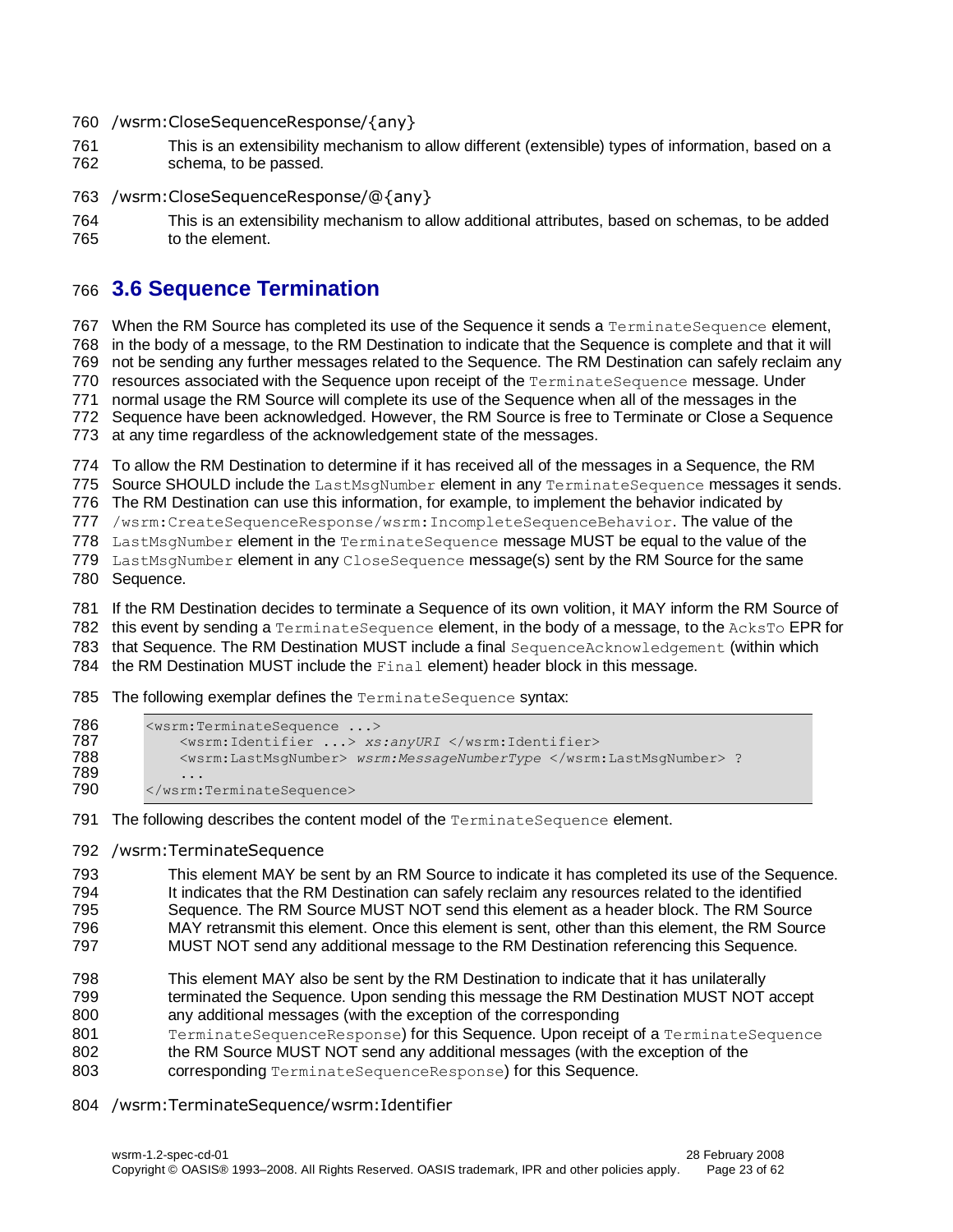- 805 The RM Source or RM Destination MUST include this element in any TerminateSequence
- message it sends. The RM Source or RM Destination MUST set the value of this element to the absolute URI (conformant with RFC3986) of the terminating Sequence.
- /wsrm:TerminateSequence/wsrm:LastMsgNumber
- 809 The RM Source SHOULD include this element in any TerminateSequence message it sends.
- 810 The LastMsgNumber element specifies the highest assigned message number of all the
- Sequence Traffic Messages for the terminating Sequence.
- /wsrm:TerminateSequence/wsrm:Identifier/@{any}
- This is an extensibility mechanism to allow additional attributes, based on schemas, to be added to the element.
- /wsrm:TerminateSequence/{any}
- This is an extensibility mechanism to allow different (extensible) types of information, based on a schema, to be passed.
- /wsrm:TerminateSequence/@{any}
- This is an extensibility mechanism to allow additional attributes, based on schemas, to be added 820 to the element.
- 821 A TerminateSequenceResponse is sent in the body of a message in response to receipt of a
- 822 TerminateSequence request message. It indicates that responder has terminated the Sequence.
- 823 The following exemplar defines the TerminateSequenceResponse syntax:
- 824 <wsrm:TerminateSequenceResponse ...><br>825 <wsrm:Identifier ...> xs:anyURI <wsrm:Identifier ...> *xs:anyURI* </wsrm:Identifier> 826 ...<br>827 </wsrm </wsrm:TerminateSequenceResponse>
- 828 The following describes the content model of the TerminateSequence element.
- /wsrm:TerminateSequenceResponse

830 This element is sent in the body of a message in response to receipt of a TerminateSequence 831 request message. It indicates that the responder has terminated the Sequence. The responder MUST NOT send this element as a header block.

- 
- /wsrm:TerminateSequenceResponse/wsrm:Identifier
- The responder (RM Source or RM Destination) MUST include this element in any
- 835 TerminateSequenceResponse message it sends. The responder MUST set the value of this
- element to the absolute URI (conformant with RFC3986) of the terminating Sequence.
- /wsrm:TerminateSequenceResponse/wsrm:Identifier/@{any}
- This is an extensibility mechanism to allow additional attributes, based on schemas, to be added 839 to the element.
- /wsrm:TerminateSequenceResponse/{any}
- This is an extensibility mechanism to allow different (extensible) types of information, based on a schema, to be passed.
- /wsrm:TerminateSequenceResponse/@{any}
- This is an extensibility mechanism to allow additional attributes, based on schemas, to be added 845 to the element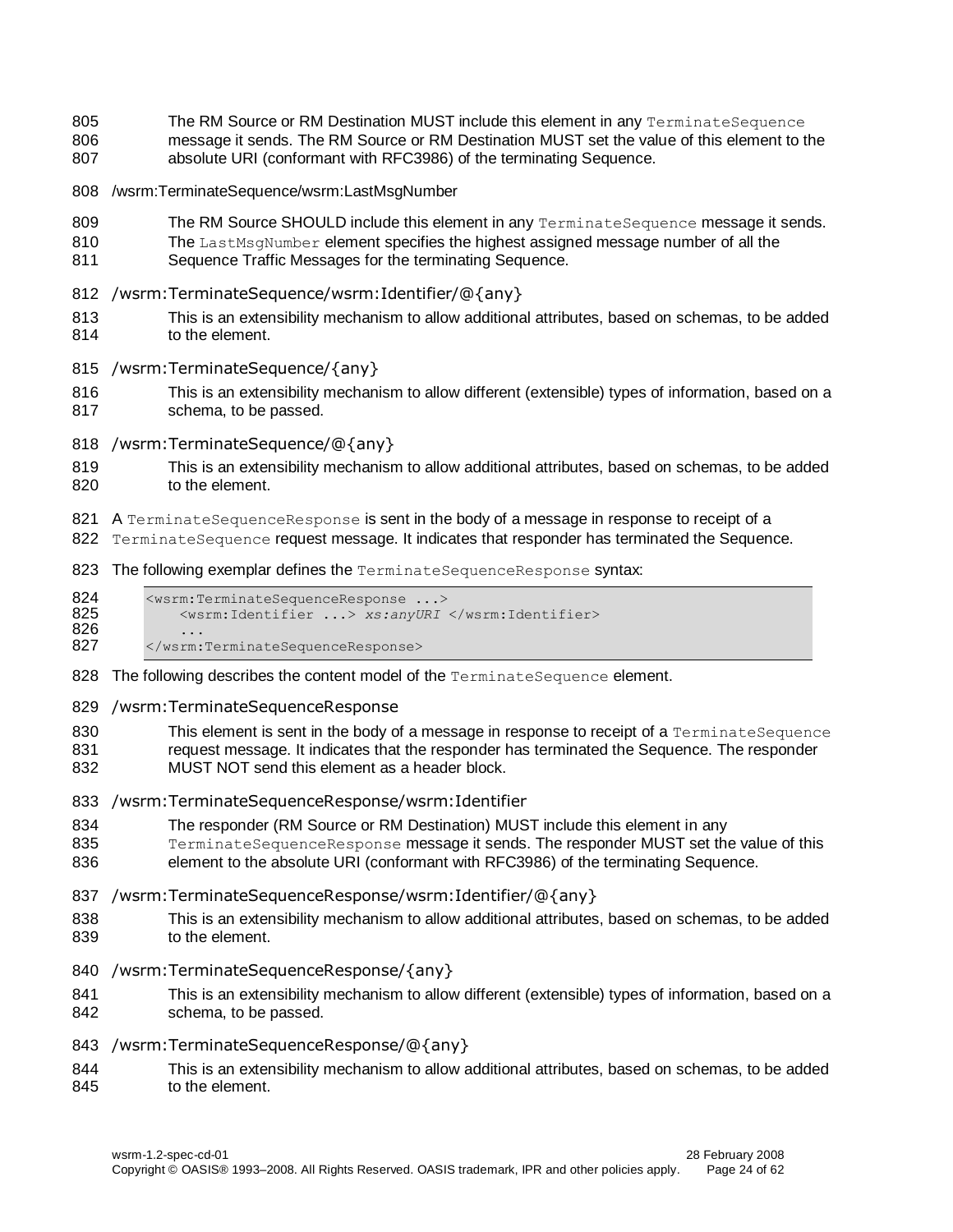846 On receipt of a TerminateSequence message the receiver (RM Source or RM Destination) MUST

- 847 respond with a corresponding TerminateSequenceResponse message or generate a fault
- 848 UnknownSequenceFault if the Sequence is not known.

### <span id="page-24-0"></span>849 **3.7 Sequences**

850 The RM protocol uses a Sequence header block to track and manage the reliable transfer of messages.

851 The RM Source MUST include a Sequence header block in all messages for which reliable transfer is

852 REQUIRED. The RM Source MUST identify Sequences with unique Identifier elements and the RM

853 Source MUST assign each message within a Sequence a MessageNumber element that increments by 1

854 from an initial value of 1. These values are contained within a Sequence header block accompanying

855 each message being transferred in the context of a Sequence.

- 856 The RM Source MUST NOT include more than one Sequence header block in any message.
- 857 A following exemplar defines its syntax:

```
858 <wsrm:Sequence ...><br>859 <wsrm:Identifie
859 <wsrm:Identifier ...> xs:anyURI </wsrm:Identifier>
              860 <wsrm:MessageNumber> wsrm:MessageNumberType </wsrm:MessageNumber>
861<br>862
          862 </wsrm:Sequence>
```
863 The following describes the content model of the Sequence header block.

#### 864 /wsrm:Sequence

865 This protocol element associates the message in which it is contained with a previously 866 established RM Sequence. It contains the Sequence's unique Identifier and the containing 867 message's ordinal position within that Sequence. The RM Destination MUST understand the 868 Sequence header block. The RM Source MUST assign a must Understand attribute with a 869 value 1/true (from the namespace corresponding to the version of SOAP to which the Sequence 870 SOAP header block is bound) to the Sequence header block element.

871 /wsrm:Sequence/wsrm:Identifier

872 An RM Source that includes a Sequence header block in a SOAP envelope MUST include this 873 element in that header block. The RM Source MUST set the value of this element to the absolute

- 874 URI (conformant with RFC3986) that uniquely identifies the Sequence.
- 875 /wsrm:Sequence/wsrm:Identifier/@{any}
- 876 This is an extensibility mechanism to allow additional attributes, based on schemas, to be added 877 to the element.
- 878 /wsrm:Sequence/wsrm:MessageNumber
- 879 The RM Source MUST include this element within any Sequence headers it creates. This
- 880 element is of type MessageNumberType. It represents the ordinal position of the message within
- 881 a Sequence. Sequence message numbers start at 1 and monotonically increase by 1 throughout
- 882 the Sequence. See section [4.5](#page-32-1) for Message Number Rollover fault.
- 883 /wsrm:Sequence/{any}
- 884 This is an extensibility mechanism to allow different (extensible) types of information, based on a 885 schema, to be passed.
- 886 /wsrm:Sequence/@{any}
- 887 This is an extensibility mechanism to allow additional attributes, based on schemas, to be added 888 to the element.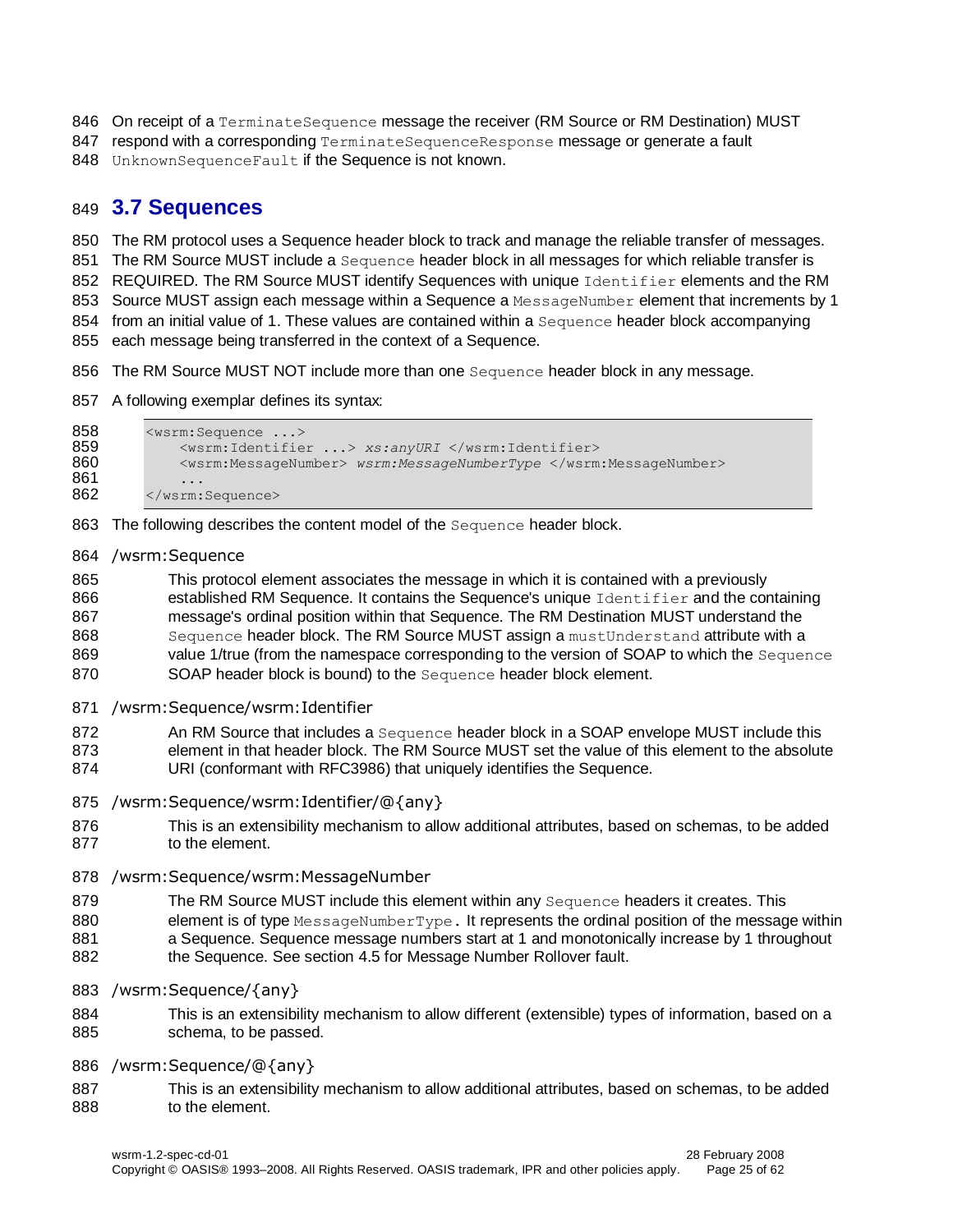889 The following example illustrates a Sequence header block.

```
890 <wsrm:Sequence><br>891 <wsrm:Ident
               891 <wsrm:Identifier>http://example.com/abc</wsrm:Identifier>
892 <wsrm:MessageNumber>10</wsrm:MessageNumber>893 </wsrm:Sequence>
          </wsrm:Sequence>
```
### <span id="page-25-0"></span>894 **3.8 Request Acknowledgement**

895 The purpose of the AckRequested header block is to signal to the RM Destination that the RM Source is 896 requesting that a SequenceAcknowledgement be sent.

897 The RM Source MAY request an Acknowledgement Message from the RM Destination at any time by 898 independently transmitting an AckRequested header block (i.e. as a header of a SOAP envelope with an 899 empty body). Alternatively the RM Source MAY include an AckRequested header block in any message 900 targeted to the RM Destination. The RM Destination SHOULD process AckRequested header blocks 901 that are included in any message it receives. If a non-mustUnderstand fault occurs when processing an 902 AckRequested header block that was piggy-backed, a fault MUST be generated, but the processing of

903 the original message MUST NOT be affected.

904 An RM Destination that Receives a message that contains an AckRequested header block MUST send

905 a message containing a SequenceAcknowledgement header block to the AcksTo endpoint reference

906 (see section [3.4\)](#page-16-0) for a known Sequence or else generate an UnknownSequence fault. It is

907 RECOMMENDED that the RM Destination return a Acknowledgement Range or None element instead 908 of a Nack element (see section [3.9\)](#page-26-0).

909 The following exemplar defines its syntax:

```
910 <wsrm:AckRequested ...><br>911 <wsrm:Identifier ..
                911 <wsrm:Identifier ...> xs:anyURI </wsrm:Identifier>
912 ...<br>913 </wsrm:
           913 </wsrm:AckRequested>
```
- 914 The following describes the content model of the AckRequested header block.
- 915 /wsrm:AckRequested
- 916 This element requests an Acknowledgement for the identified Sequence.
- 917 /wsrm:AckRequested/wsrm:Identifier

918 **An RM Source that includes an AckRequested header block in a SOAP envelope MUST include** 919 this element in that header block. The RM Source MUST set the value of this element to the 920 absolute URI, (conformant with RFC3986), that uniquely identifies the Sequence to which the

- 921 request applies.
- 922 /wsrm:AckRequested/wsrm:Identifier/@{any}
- 923 This is an extensibility mechanism to allow additional attributes, based on schemas, to be added 924 to the element.
- 925 /wsrm:AckRequested/{any}
- 926 This is an extensibility mechanism to allow different (extensible) types of information, based on a 927 schema, to be passed.
- 928 /wsrm:AckRequested/@{any}
- 929 This is an extensibility mechanism to allow additional attributes, based on schemas, to be added 930 to the element.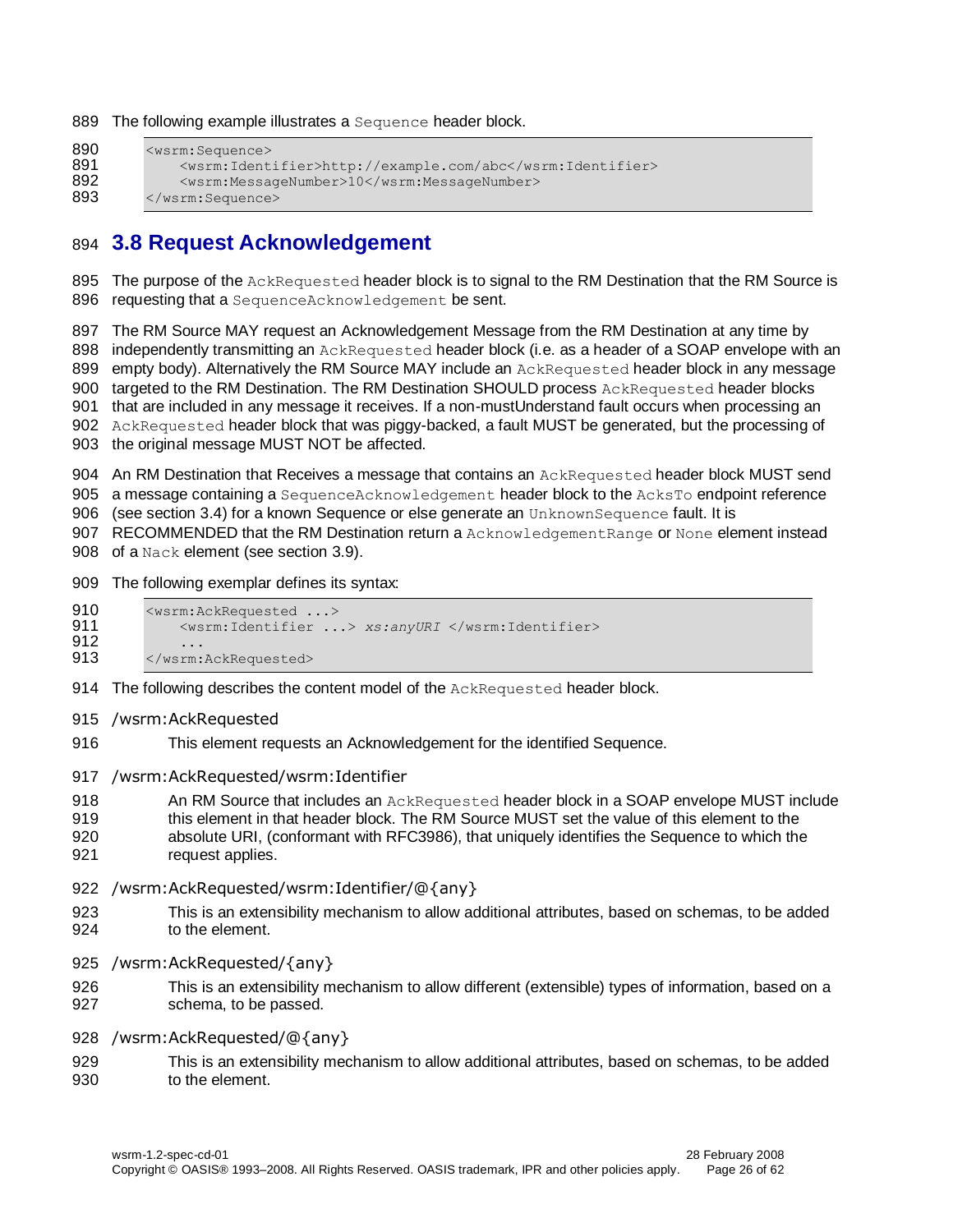# <span id="page-26-0"></span>931 **3.9 Sequence Acknowledgement**

932 The RM Destination informs the RM Source of successful message receipt using a

933 SequenceAcknowledgement header block. Acknowledgements can be explicitly requested using the 934 AckRequested directive (see section [3.8\)](#page-25-0).

935 The RM Destination MAY Transmit the SequenceAcknowledgement header block independently (i.e. as 936 a header of a SOAP envelope with an empty body). Alternatively, an RM Destination MAY include a 937 SequenceAcknowledgement header block on any SOAP envelope targeted to the endpoint referenced 938 by the AcksTo EPR. The RM Source SHOULD process SequenceAcknowledgement header blocks 939 that are included in any message it receives. If a non-mustUnderstand fault occurs when processing a 940 SequenceAcknowledgement header that was piggy-backed, a fault MUST be generated, but the

941 processing of the original message MUST NOT be affected.

942 During creation of a Sequence the RM Source MAY specify the WS-Addressing anonymous IRI as the 943 address of the AcksTo EPR for that Sequence. When the RM Source specifies the WS-Addressing 944 anonymous IRI as the address of the AcksTo EPR, the RM Destination MUST Transmit any 945 SequenceAcknowledgement headers for the created Sequence in a SOAP envelope to be Transmitted 946 on the protocol binding-specific back-channel. Such a channel is provided by the context of a Received 947 message containing a SOAP envelope that contains a Sequence header block and/or an AckRequested 948 header block for that same Sequence Identifier. When the RM Destination receives an 949 AckRequested header, and the AcksTo EPR for that Sequence is the WS-Addressing anonymous IRI, 950 the RM Destination SHOULD respond on the protocol binding-specific back-channel provided by the 951 Received message containing the AckRequested header block.

952 The following exemplar defines its syntax:

| 953 | <wsrm:sequenceacknowledgement></wsrm:sequenceacknowledgement> |
|-----|---------------------------------------------------------------|
| 954 | <wsrm:identifier> xs:anyURI </wsrm:identifier>                |
| 955 | [ [ [ <wsrm: <="" acknowledgement="" range="" th=""></wsrm:>  |
| 956 | Upper="wsrm:MessageNumberType"                                |
| 957 | Lower=" $wsrm$ : MessageNumberType" /> +                      |
| 958 | $ $ $\langle$ wsrm:None/> 1                                   |
| 959 | $<$ wsrm: Final/> ? 1                                         |
| 960 | <wsrm:nack> wsrm:MessageNumberType </wsrm:nack> + ]           |
| 961 |                                                               |
| 962 | .                                                             |
| 963 |                                                               |

964 The following describes the content model of the SequenceAcknowledgement header block.

- 965 /wsrm:SequenceAcknowledgement
- 966 This element contains the Sequence Acknowledgement information.
- 967 /wsrm:SequenceAcknowledgement/wsrm:Identifier
- 968 An RM Destination that includes a SequenceAcknowledgement header block in a SOAP
- 969 envelope MUST include this element in that header block. The RM Destination MUST set the
- 970 value of this element to the absolute URI (conformant with RFC3986) that uniquely identifies the
- 971 Sequence. The RM Destination MUST NOT include multiple SequenceAcknowledgement
- 972 header blocks that share the same value for Identifier within the same SOAP envelope.
- 973 /wsrm:SequenceAcknowledgement/wsrm:Identifier/@{any}
- 974 This is an extensibility mechanism to allow additional attributes, based on schemas, to be added 975 to the element
- 976 /wsrm:SequenceAcknowledgement/wsrm:AcknowledgementRange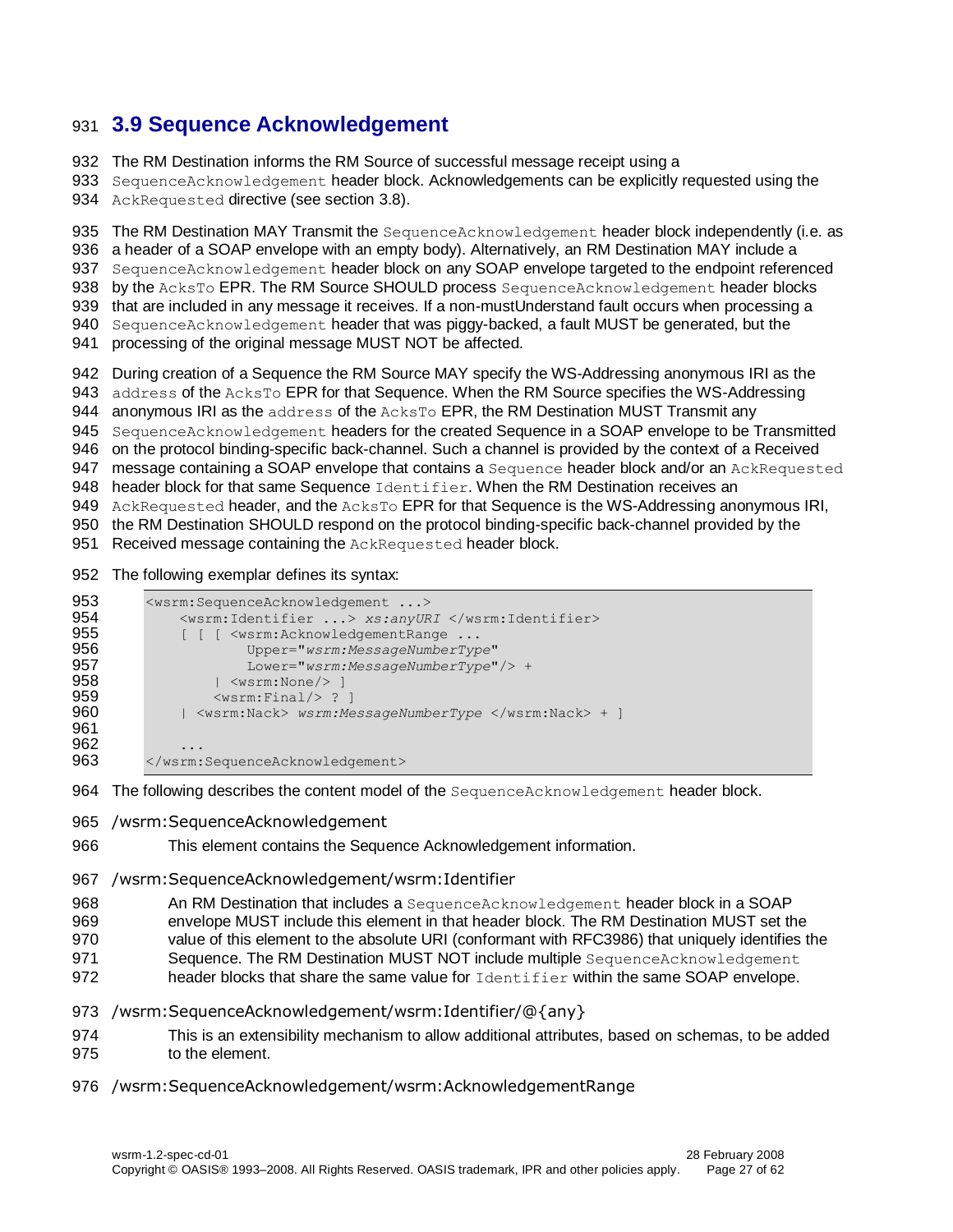- 977 The RM Destination MAY include one or more instances of this element within a
- 978 SequenceAcknowledgement header block. It contains a range of Sequence message numbers
- 979 successfully accepted by the RM Destination. The ranges MUST NOT overlap. The RM
- 980 Destination MUST NOT include this element if a sibling Nack or None element is also present as
- 981 **a child of** SequenceAcknowledgement.
- 982 /wsrm:SequenceAcknowledgement/wsrm:AcknowledgementRange/@Upper
- 983 The RM Destination MUST set the value of this attribute equal to the message number of the 984 highest contiguous message in a Sequence range accepted by the RM Destination.
- 985 /wsrm:SequenceAcknowledgement/wsrm:AcknowledgementRange/@Lower
- 986 The RM Destination MUST set the value of this attribute equal to the message number of the 987 lowest contiguous message in a Sequence range accepted by the RM Destination.
- 988 /wsrm:SequenceAcknowledgement/wsrm:AcknowledgementRange/@{any}
- 989 This is an extensibility mechanism to allow additional attributes, based on schemas, to be added to the element.
- 991 /wsrm:SequenceAcknowledgement/wsrm:None
- 992 The RM Destination MUST include this element within a SequenceAcknowledgement header 993 block if the RM Destination has not accepted any messages for the specified Sequence. The RM
- 994 Destination MUST NOT include this element if a sibling AcknowledgementRange or Nack
- 995 element is also present as a child of the SequenceAcknowledgement.
- 996 /wsrm:SequenceAcknowledgement/wsrm:Final
- 997 The RM Destination MAY include this element within a SequenceAcknowledgement header
- 998 block. This element indicates that the RM Destination is not receiving new messages for the
- 999 specified Sequence. The RM Source can be assured that the ranges of messages acknowledged 1000 by this SequenceAcknowledgement header block will not change in the future. The RM
- 1001 Destination MUST include this element when the Sequence is closed. The RM Destination MUST
- 1002 NOT include this element when sending a  $Nack$ ; it can only be used when sending
- 1003 AcknowledgementRange elements or a None.
- 1004 /wsrm:SequenceAcknowledgement/wsrm:Nack
- 1005 The RM Destination MAY include this element within a SequenceAcknowledgement header 1006 block. If used, the RM Destination MUST set the value of this element to a MessageNumberType 1007 representing the MessageNumber of an unreceived message in a Sequence. The RM Destination 1008 MUST NOT include a Nack element if a sibling Acknowledgement Range or None element is 1009 also present as a child of SequenceAcknowledgement. Upon the receipt of a Nack, an RM 1010 Source SHOULD retransmit the message identified by the Nack. The RM Destination MUST NOT
- 1011 issue a SequenceAcknowledgement containing a Nack for a message that it has previously
- 1012 **acknowledged within an** AcknowledgementRange. The RM Source SHOULD ignore a
- 1013 SequenceAcknowledgement containing a Nack for a message that has previously been
- 1014 **acknowledged within an AcknowledgementRange.**

#### 1015 /wsrm:SequenceAcknowledgement/{any}

- 1016 This is an extensibility mechanism to allow different (extensible) types of information, based on a 1017 schema, to be passed.
- 1018 /wsrm:SequenceAcknowledgement/@{any}
- 1019 This is an extensibility mechanism to allow additional attributes, based on schemas, to be added 1020 to the element.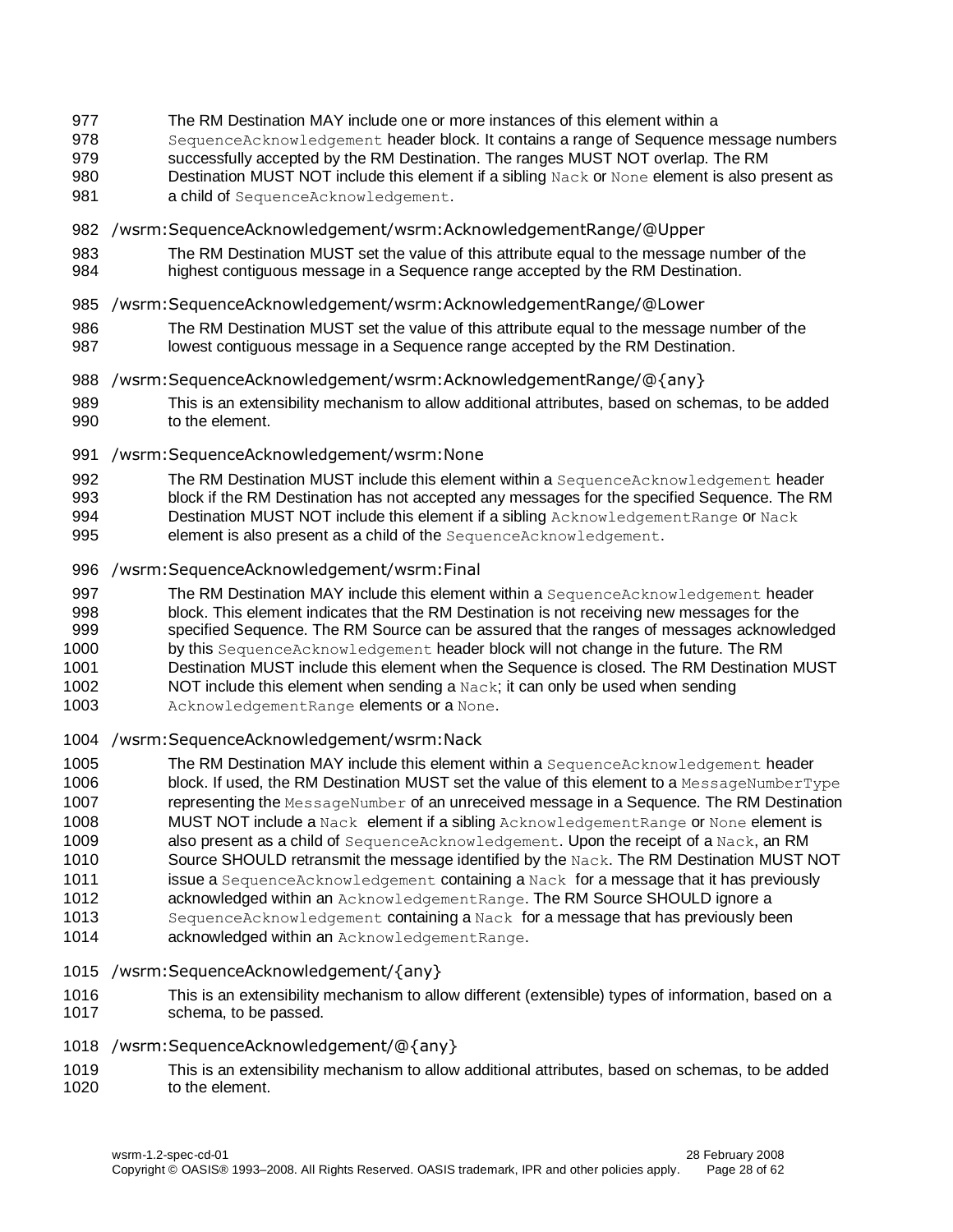1021 The following examples illustrate SequenceAcknowledgement elements:

| 1022                                         | $\bullet$ | Message numbers 110 inclusive in a Sequence have been accepted by the RM Destination.                                                                                                                                                                                                                                                                             |
|----------------------------------------------|-----------|-------------------------------------------------------------------------------------------------------------------------------------------------------------------------------------------------------------------------------------------------------------------------------------------------------------------------------------------------------------------|
| 1023<br>1024<br>1025<br>1026                 |           | <wsrm:sequenceacknowledgement><br/><wsrm:identifier>http://example.com/abc</wsrm:identifier><br/><wsrm:acknowledgementrange lower="1" upper="10"></wsrm:acknowledgementrange><br/></wsrm:sequenceacknowledgement>                                                                                                                                                 |
| 1027<br>1028                                 |           | Message numbers 12, 46, and 810 inclusive in a Sequence have been accepted by the RM<br>Destination, messages 3 and 7 have not been accepted.                                                                                                                                                                                                                     |
| 1029<br>1030<br>1031<br>1032<br>1033<br>1034 |           | <wsrm:sequenceacknowledgement><br/><wsrm:identifier>http://example.com/abc</wsrm:identifier><br/><wsrm:acknowledgementrange lower="1" upper="2"></wsrm:acknowledgementrange><br/><wsrm: acknowledgementrange="" lower="4" upper="6"></wsrm:><br/><wsrm:acknowledgementrange lower="8" upper="10"></wsrm:acknowledgementrange><br/></wsrm:sequenceacknowledgement> |
| 1035                                         |           | Message number 3 in a Sequence has not been accepted by the RM Destination.                                                                                                                                                                                                                                                                                       |
| 1036<br>1037<br>1038<br>1039                 |           | <wsrm:sequenceacknowledgement><br/><wsrm:identifier>http://example.com/abc</wsrm:identifier><br/><wsrm:nack>3</wsrm:nack><br/></wsrm:sequenceacknowledgement>                                                                                                                                                                                                     |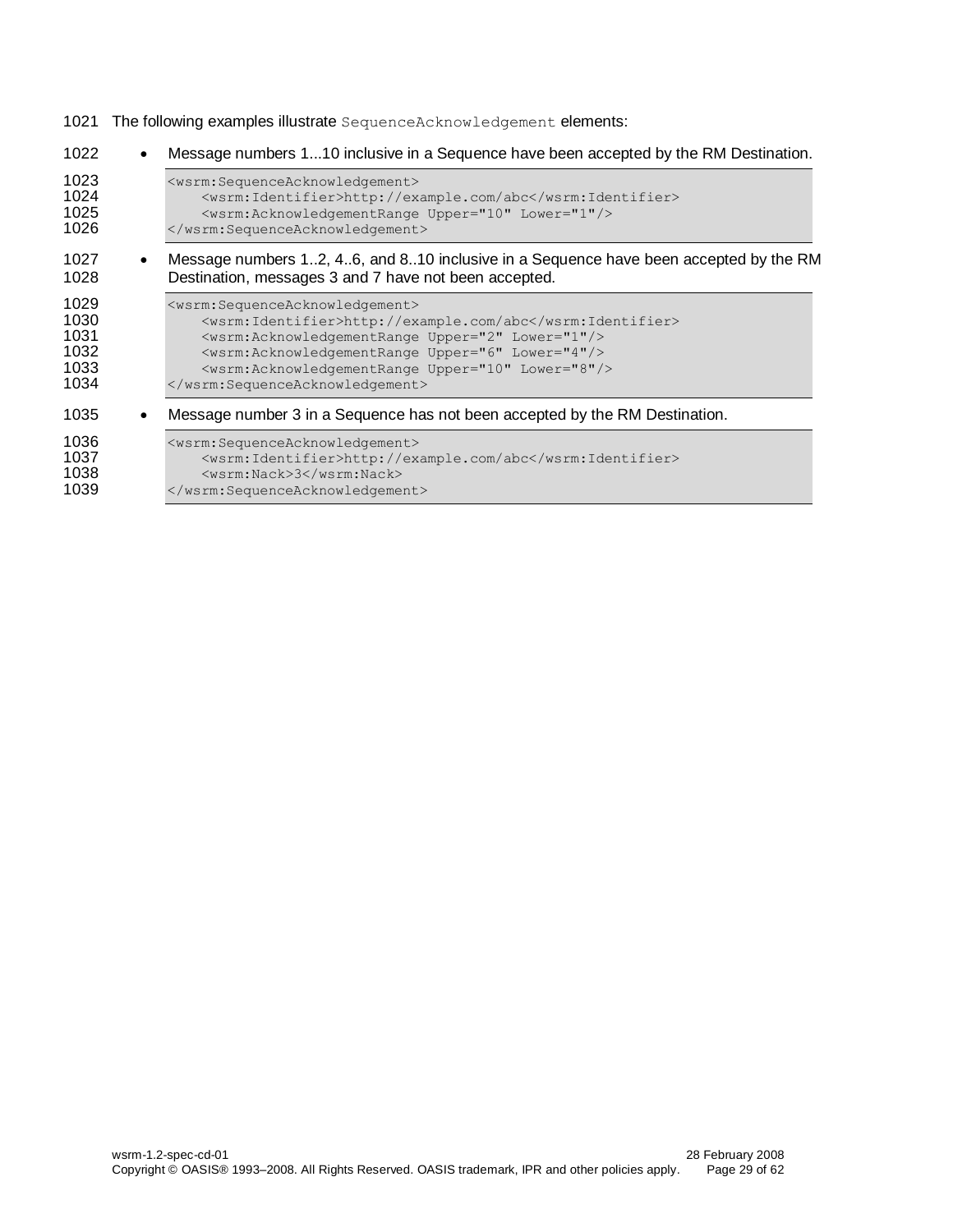# <span id="page-29-0"></span>**4 Faults**

Faults for the CreateSequence message exchange are treated as defined in WS-Addressing. Create

Sequence Refused is a possible fault reply for this operation. Unknown Sequence is a fault generated by

Endpoints when messages carrying RM header blocks targeted at unrecognized or terminated Sequences

1044 are detected. WSRMRequired is a fault generated by an RM Destination that requires the use of WS-RM on a Received message that did not use the protocol. All other faults in this section relate to known

Sequences. Destinations that generate faults related to known Sequences SHOULD transmit those faults.

If transmitted, such faults MUST be transmitted to the same [destination] as Acknowledgement messages.

 Entities that generate WS-ReliableMessaging faults MUST include as the [action] property the default fault action IRI defined below. The value from the W3C Recommendation is below for informational purposes:

http://docs.oasis-open.org/ws-rx/wsrm/200702/fault

 The faults defined in this section are generated if the condition stated in the preamble is met. Fault handling rules are defined in section 6 of WS-Addressing SOAP Binding.

The definitions of faults use the following properties:

[Code] The fault code.

[Subcode] The fault subcode.

[Reason] The English language reason element.

[Detail] The detail element(s). If absent, no detail element is defined for the fault. If more than one detail

element is defined for a fault, implementations MUST include the elements in the order that they are

specified.

Entities that generate WS-ReliableMessaging faults MUST set the [Code] property to either "Sender" or

"Receiver". These properties are serialized into text XML as follows:

| <b>SOAP Version</b> | <b>Sender</b> | Receiver   |
|---------------------|---------------|------------|
| SOAP 11             | S11:Client    | S11:Server |
| SOAP 1.2            | S:Sender      | S:Receiver |

The properties above bind to a SOAP 1.2 fault as follows:

| 1063 | $<$ S:Envelope $>$                                    |
|------|-------------------------------------------------------|
| 1064 | $<$ S:Header>                                         |
| 1065 | $<$ wsa:Action $>$                                    |
| 1066 | http://docs.oasis-open.org/ws-rx/wsrm/200702/fault    |
| 1067 | $\langle$ /wsa:Action>                                |
| 1068 | Headers elided for brevity.                           |
| 1069 | $\langle$ /S:Header>                                  |
| 1070 | $<$ S:Body>                                           |
| 1071 | $<$ S: Fault>                                         |
| 1072 | $<$ S:Code $>$                                        |
| 1073 | $\langle$ S:Value> [Code] $\langle$ /S:Value>         |
| 1074 | $\langle S:Subcode\rangle$                            |
| 1075 | <s:value> [Subcode] </s:value>                        |
| 1076 | $\langle$ /S: Subcode>                                |
| 1077 | $\langle$ /S:Code>                                    |
| 1078 | $<$ S: Reason>                                        |
| 1079 | $\leq$ S:Text xml:lang="en"> [Reason] $\leq$ /S:Text> |
| 1080 | $\langle$ /S: Reason>                                 |
| 1081 | $<$ S:Detail>                                         |
| 1082 | [Detail]                                              |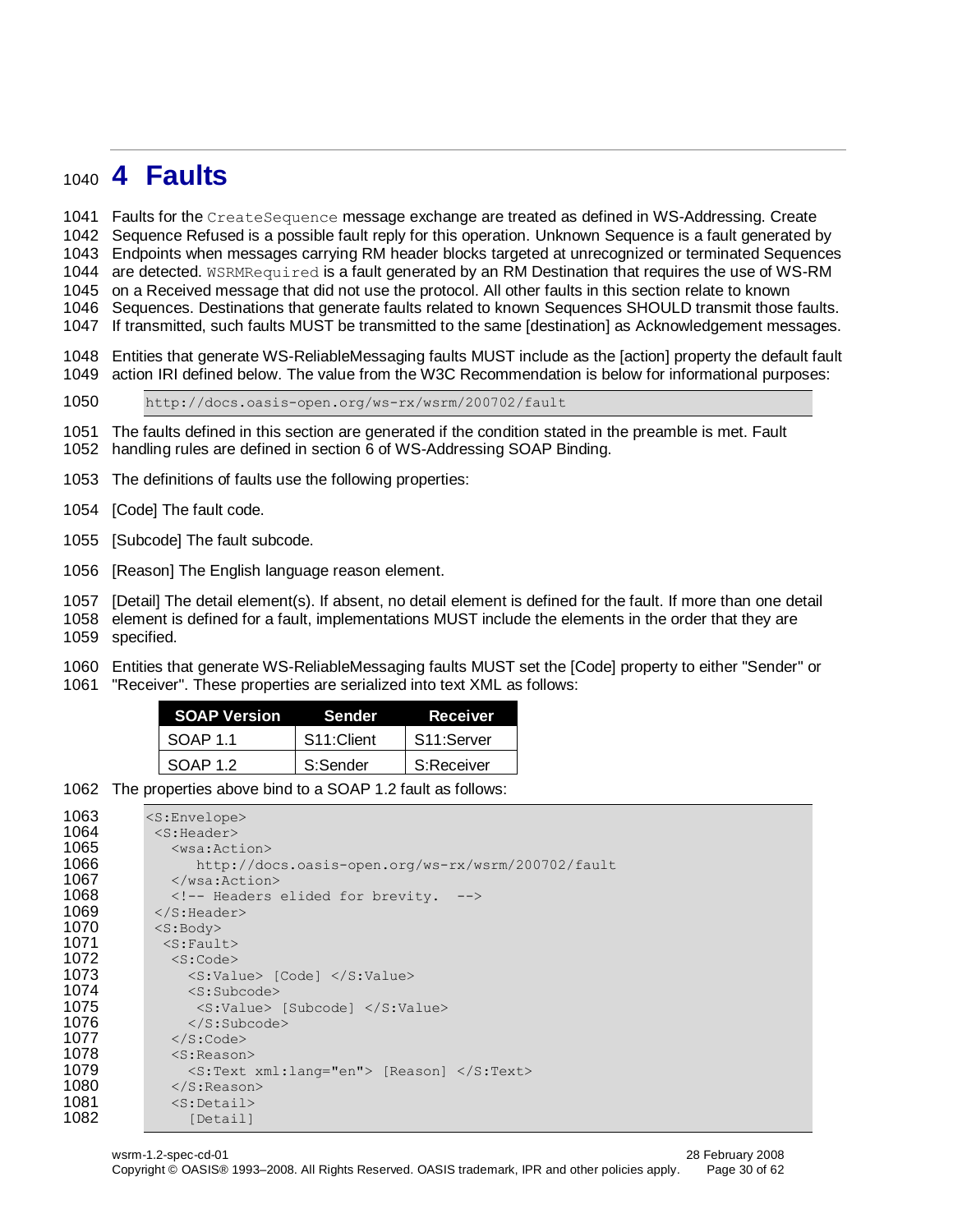1083<br>1084  $\langle$ S:Detail> 1085  $\langle$ S:Fault><br>1086  $\langle$ S:Body>  $\langle$ S:Body> 1087 </S:Envelope>

1088 The properties above bind to a SOAP 1.1 fault as follows when the fault is triggered by processing an RM 1089 header block:

| 1090 | $<$ S $11$ : Envelope $>$                          |
|------|----------------------------------------------------|
| 1091 | $<$ S11: Header>                                   |
| 1092 | <wsrm:sequencefault></wsrm:sequencefault>          |
| 1093 | <wsrm:faultcode> wsrm:FaultCodes </wsrm:faultcode> |
| 1094 | <wsrm:detail> [Detail] </wsrm:detail>              |
| 1095 | .                                                  |
| 1096 | $\langle$ /wsrm: Sequence Fault>                   |
| 1097 | <!-- Headers elided for brevity.<br>——>            |
| 1098 | $\langle$ /S11:Header>                             |
| 1099 | $<$ S $11$ : Body>                                 |
| 1100 | $<$ S11: Fault>                                    |
| 1101 | <faultcode> [Code] </faultcode>                    |
| 1102 | <faultstring> [Reason] </faultstring>              |
| 1103 | $\langle$ /S11: Fault>                             |
| 1104 | $\langle$ /S11:Body>                               |
| 1105 | $\langle$ /S11:Envelope>                           |

1106 The properties bind to a SOAP 1.1 fault as follows when the fault is generated as a result of processing a 1107 CreateSequence request message:

```
1108 <s11:Envelope><br>1109 <s11:Bodv>
           <S11:Body>
1110 <s11:Fault><br>1111 <faultcode
             1111 <faultcode> [Subcode] </faultcode>
1112 <faultstring> [Reason] </faultstring>
1113 </s11: Fault>
1114 </S11:Body>
1115 </S11:Envelope>
```
## <span id="page-30-0"></span>1116 **4.1 SequenceFault Element**

1117 The purpose of the Sequence Fault element is to carry the specific details of a fault generated during the 1118 reliable messaging specific processing of a message belonging to a Sequence. WS-ReliableMessaging

1119 nodes MUST use the Sequence Fault container only in conjunction with the SOAP 1.1 fault mechanism.

- 1120 WS-ReliableMessaging nodes MUST NOT use the Sequence Fault container in conjunction with the
- 1121 SOAP 1.2 binding.
- 1122 The following exemplar defines its syntax:

```
1123 <wsrm: Sequence Fault ...>
1124 <wsrm:FaultCode> wsrm:FaultCode </wsrm:FaultCode> 
1125 <wsrm:Detail> ... </wsrm:Detail> ?
1126 ...
1127 </wsrm:SequenceFault>
```
- 1128 The following describes the content model of the SequenceFault element.
- 1129 /wsrm:SequenceFault
- 1130 This is the element containing Sequence fault information for WS-ReliableMessaging
- 1131 /wsrm:SequenceFault/wsrm:FaultCode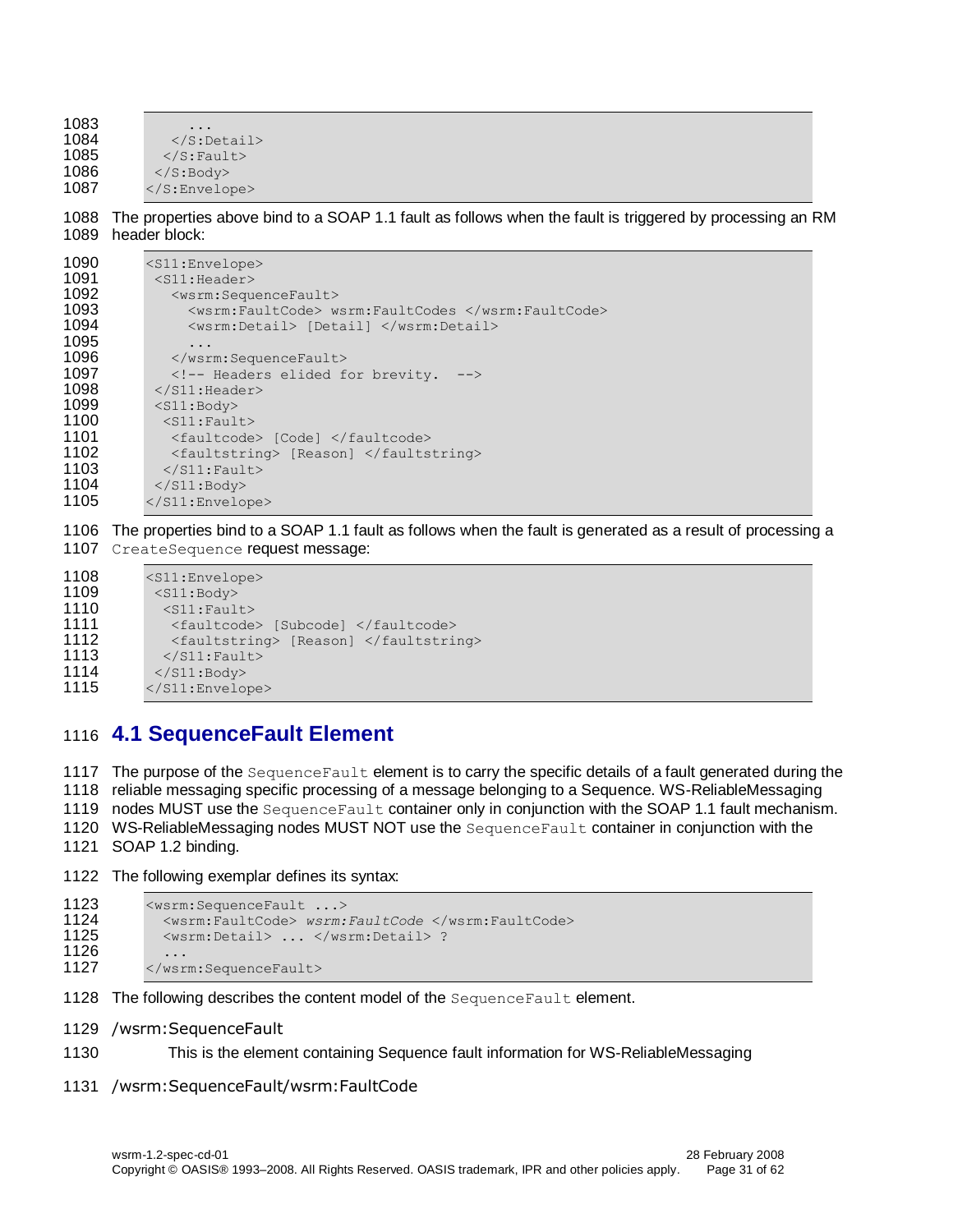- WS-ReliableMessaging nodes that generate a SequenceFault MUST set the value of this
- element to a qualified name from the set of faults [Subcodes] defined below.
- /wsrm:SequenceFault/wsrm:Detail
- This element, if present, carries application specific error information related to the fault being described.
- /wsrm:SequenceFault/wsrm:Detail/{any}
- The application specific error information related to the fault being described.
- /wsrm:SequenceFault/wsrm:Detail/@{any}
- The application specific error information related to the fault being described.
- /wsrm:SequenceFault/{any}
- This is an extensibility mechanism to allow different (extensible) types of information, based on a schema, to be passed.
- /wsrm:SequenceFault/@{any}
- This is an extensibility mechanism to allow additional attributes, based on schemas, to be added to the element.

# <span id="page-31-0"></span>**4.2 Sequence Terminated**

 The Endpoint that generates this fault SHOULD make every reasonable effort to notify the corresponding Endpoint of this decision.

- Properties:
- [Code] Sender or Receiver
- [Subcode] wsrm:SequenceTerminated
- [Reason] The Sequence has been terminated due to an unrecoverable error.
- [Detail]

```
1155 <wsrm:Identifier ...> xs:anyURI </wsrm:Identifier>
```

| Generated by                    | <b>Condition</b>                                                                            | <b>Action Upon</b><br>Generation | <b>Action Upon Receipt</b>                                     |
|---------------------------------|---------------------------------------------------------------------------------------------|----------------------------------|----------------------------------------------------------------|
| RM Source or RM<br>Destination. | Encountering an<br>unrecoverable condition<br>or detection of violation<br>of the protocol. | Sequence termination.            | MUST terminate the<br>Sequence if not<br>otherwise terminated. |

# <span id="page-31-1"></span>**4.3 Unknown Sequence**

- Properties:
- [Code] Sender
- [Subcode] wsrm:UnknownSequence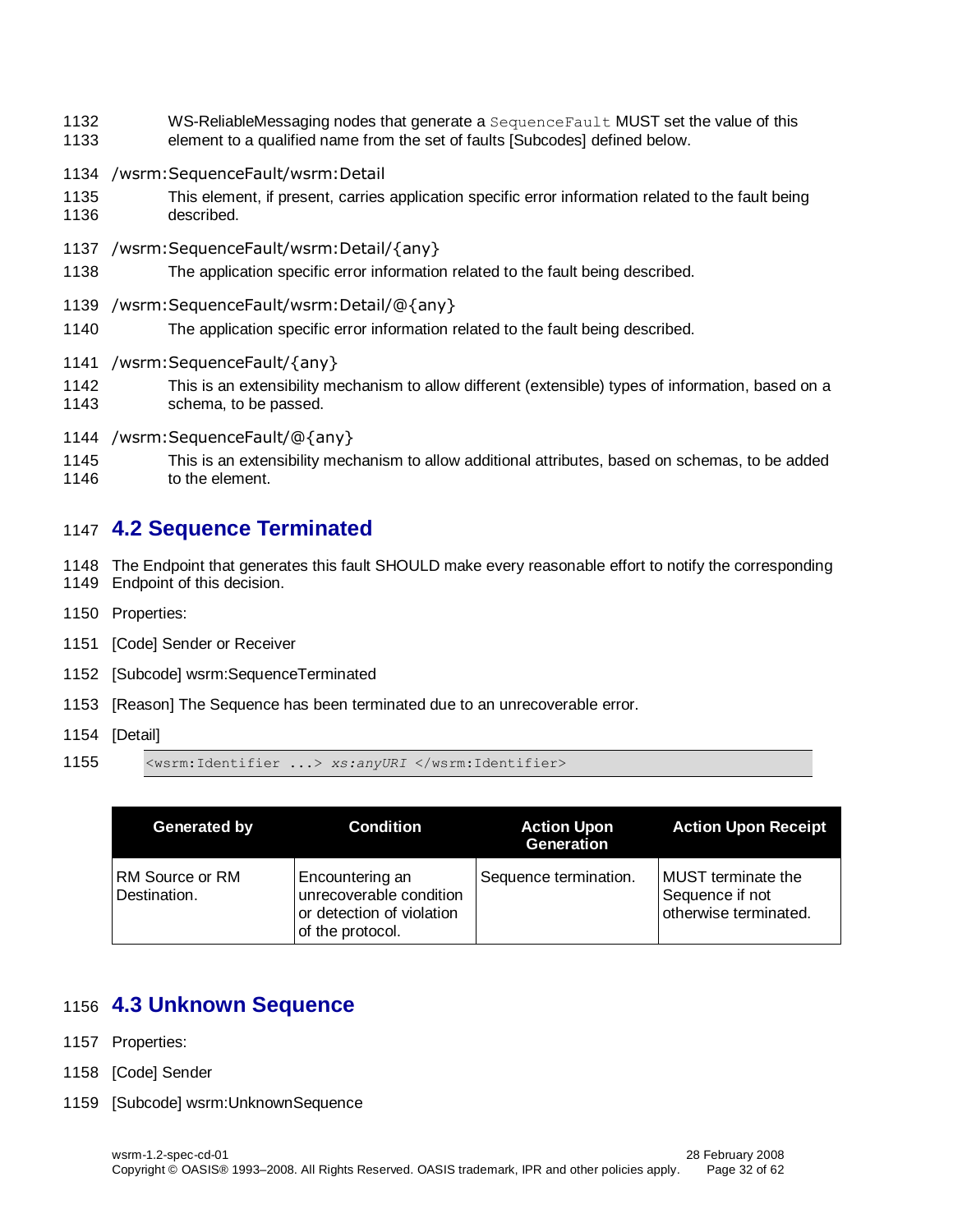- 1160 [Reason] The value of wsrm: Identifier is not a known Sequence identifier.
- 1161 [Detail]
- 1162 <wsrm:Identifier ...> *xs:anyURI* </wsrm:Identifier>

| Generated by                    | Condition                                                                                  | <b>Action Upon</b><br>Generation | <b>Action Upon Receipt</b>                                     |
|---------------------------------|--------------------------------------------------------------------------------------------|----------------------------------|----------------------------------------------------------------|
| RM Source or RM<br>Destination. | In response to a<br>message containing an<br>unknown or terminated<br>Sequence identifier. | None.                            | MUST terminate the<br>Sequence if not<br>otherwise terminated. |

# <span id="page-32-0"></span>1163 **4.4 Invalid Acknowledgement**

- 1164 An example of when this fault is generated is when a message is Received by the RM Source containing
- 1165 a SequenceAcknowledgement covering messages that have not been sent.
- 1166 [Code] Sender
- 1167 [Subcode] wsrm:InvalidAcknowledgement
- 1168 [Reason] The SequenceAcknowledgement violates the cumulative Acknowledgement invariant.
- 1169 [Detail]
- 1170 <wsrm: SequenceAcknowledgement ...> ... </wsrm: SequenceAcknowledgement>

| Generated by | <b>Condition</b>                                                                                                                                                                                                                                                                                                   | <b>Action Upon</b><br><b>Generation</b> | <b>Action Upon Receipt</b> |
|--------------|--------------------------------------------------------------------------------------------------------------------------------------------------------------------------------------------------------------------------------------------------------------------------------------------------------------------|-----------------------------------------|----------------------------|
| RM Source.   | In response to a<br>SequenceAcknowledg<br>ement, that violate the<br>invariants stated in 2.3<br>or any of the<br>requirements in 3.9<br>about valid combinations<br>of AckRange, Nack and<br>None in a single<br>SequenceAcknowledg<br>ement. element or with<br>respect to already<br>Received such<br>elements. | Unspecified.                            | Unspecified.               |

# <span id="page-32-1"></span>1171 **4.5 Message Number Rollover**

- 1172 If the condition listed below is reached, the RM Destination MUST generate this fault.
- 1173 Properties:
- 1174 [Code] Sender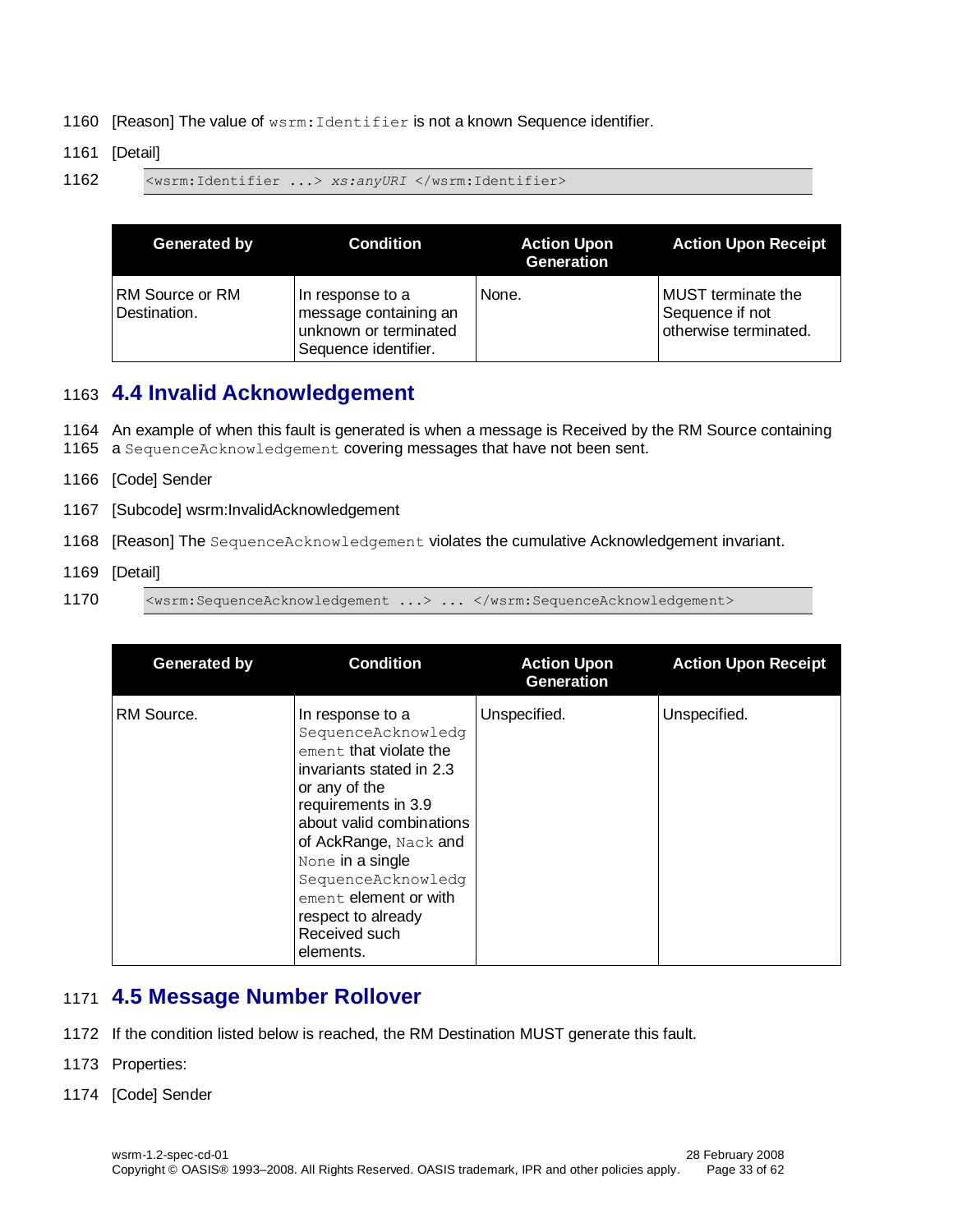- 1175 [Subcode] wsrm:MessageNumberRollover
- 1176 [Reason] The maximum value for wsrm: MessageNumber has been exceeded.

#### 1177 [Detail]

```
1178 <wsrm:Identifier ...> xs:anyURI </wsrm:Identifier><br>1179 <wsrm:MaxMessageNumber> wsrm:MessageNumberType </w
```
1179 <wsrm:MaxMessageNumber> *wsrm:MessageNumberType* </wsrm:MaxMessageNumber>

| <b>Generated by</b> | <b>Condition</b>                                                                                                                                                                                                        | <b>Action Upon</b><br>Generation                                                                                                | <b>Action Upon Receipt</b>                                                                                                  |
|---------------------|-------------------------------------------------------------------------------------------------------------------------------------------------------------------------------------------------------------------------|---------------------------------------------------------------------------------------------------------------------------------|-----------------------------------------------------------------------------------------------------------------------------|
| RM Destination.     | Message number in<br>/wsrm:Sequence/wsr<br>m:MessageNumber of<br>a Received message<br>exceeds the internal<br>limitations of an RM<br>Destination or reaches<br>the maximum value of<br>9,223,372,036,854,775,8<br>07. | <b>RM</b> Destination<br>SHOULD continue to<br>accept undelivered<br>messages until the<br>Sequence is closed or<br>terminated. | <b>RM Source SHOULD</b><br>continue to retransmit<br>undelivered messages<br>until the Sequence is<br>closed or terminated. |

## <span id="page-33-0"></span>1180 **4.6 Create Sequence Refused**

- 1181 Properties:
- 1182 [Code] Sender or Receiver
- 1183 [Subcode] wsrm:CreateSequenceRefused
- 1184 [Reason] The Create Sequence request has been refused by the RM Destination.
- 1185 [Detail]
- 1186 *xs:any*

| Generated by    | <b>Condition</b>                                                                                                       | <b>Action Upon</b><br><b>Generation</b> | <b>Action Upon Receipt</b> |
|-----------------|------------------------------------------------------------------------------------------------------------------------|-----------------------------------------|----------------------------|
| RM Destination. | In response to a<br>CreateSequence<br>message when the RM<br>Destination does not<br>wish to create a new<br>Sequence. | Unspecified.                            | Sequence terminated.       |

# <span id="page-33-1"></span>1187 **4.7 Sequence Closed**

- 1188 This fault is generated by an RM Destination to indicate that the specified Sequence has been closed.
- 1189 This fault MUST be generated when an RM Destination is asked to accept a message for a Sequence that 1190 is closed.
- 1191 Properties:
- 1192 [Code] Sender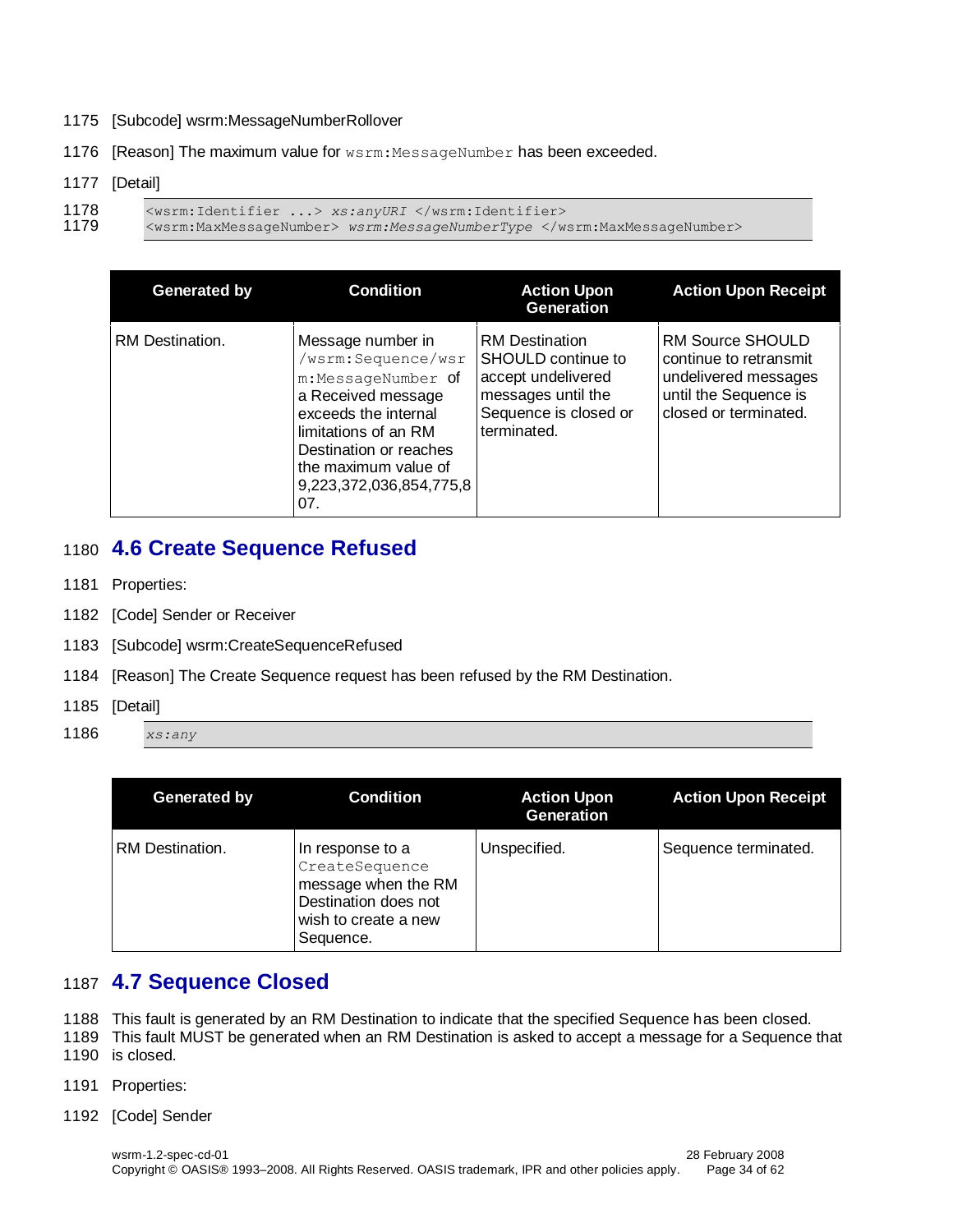- 1193 [Subcode] wsrm:SequenceClosed
- 1194 [Reason] The Sequence is closed and cannot accept new messages.

#### 1195 [Detail]

1196 <wsrm:Identifier...> *xs:anyURI* </wsrm:Identifier>

| Generated by    | <b>Condition</b>                                                                     | <b>Action Upon</b><br>Generation | <b>Action Upon Receipt</b> |
|-----------------|--------------------------------------------------------------------------------------|----------------------------------|----------------------------|
| RM Destination. | In response to a<br>message that belongs to<br>a Sequence that is<br>already closed. | Unspecified.                     | Sequence closed.           |

# <span id="page-34-0"></span>1197 **4.8 WSRM Required**

1198 If an RM Destination requires the use of WS-RM, this fault is generated when it Receives an incoming

- 1199 message that did not use this protocol.
- 1200 Properties:
- 1201 [Code] Sender
- 1202 [Subcode] wsrm:WSRMRequired
- 1203 [Reason] The RM Destination requires the use of WSRM.
- 1204 [Detail]

#### 1205 *xs:any*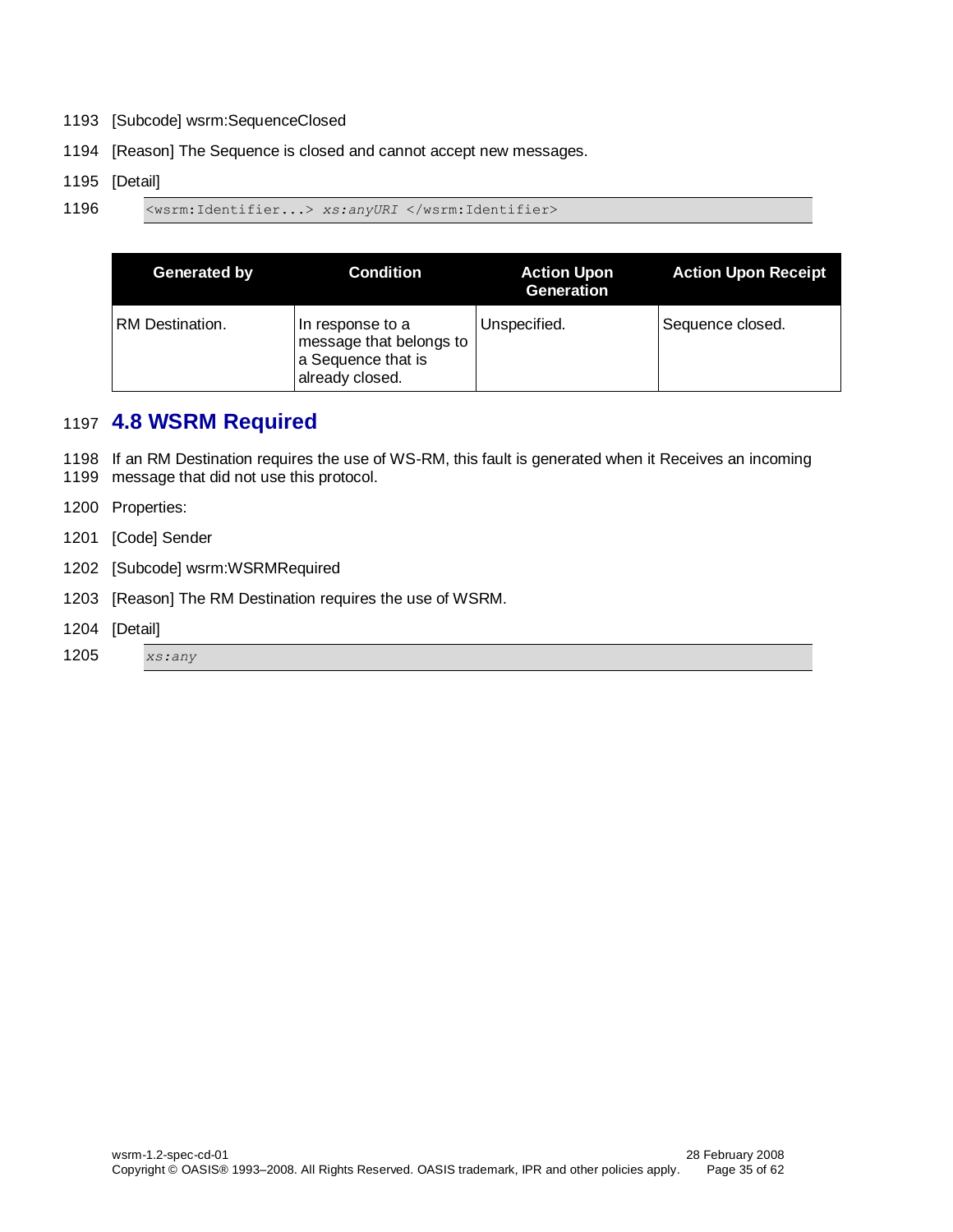# <span id="page-35-0"></span>**5 Security Threats and Countermeasures**

 This specification considers two sets of security requirements, those of the applications that use the WS-RM protocol and those of the protocol itself.

This specification makes no assumptions about the security requirements of the applications that use WS-

RM. However, once those requirements have been satisfied within a given operational context, the

addition of WS-RM to this operational context should not undermine the fulfillment of those requirements;

the use of WS-RM should not create additional attack vectors within an otherwise secure system.

 There are many other security concerns that one may need to consider when implementing or using this protocol. The material below should not be considered as a "check list". Implementers and users of this protocol are urged to perform a security analysis to determine their particular threat profile and the appropriate responses to those threats.

Implementers are also advised that there is a core tension between security and reliable messaging that

can be problematic if not addressed by implementations; one aspect of security is to prevent message

replay but one of the invariants of this protocol is to resend messages until they are acknowledged.

Consequently, if the security sub-system processes a message but a failure occurs before the reliable

messaging sub-system Receives that message, then it is possible (and likely) that the security sub-system

will treat subsequent copies as replays and discard them. At the same time, the reliable messaging sub-

system will likely continue to expect and even solicit the missing message(s). Care should be taken to

avoid and prevent this condition.

### <span id="page-35-1"></span>**5.1 Threats and Countermeasures**

The primary security requirement of this protocol is to protect the specified semantics and protocol

invariants against various threats. The following sections describe several threats to the integrity and

operation of this protocol and provide some general outlines of countermeasures to those threats.

Implementers and users of this protocol should keep in mind that all threats are not necessarily applicable

to all operational contexts.

### <span id="page-35-2"></span>**5.1.1 Integrity Threats**

In general, any mechanism which allows an attacker to alter the information in a Sequence Traffic

Message, Sequence Lifecycle Message, Acknowledgement Messages, Acknowledgement Request, or

Sequence-related fault, or which allows an attacker to alter the correlation of a RM Protocol Header Block

to its intended message represents a threat to the WS-RM protocol.

For example, if an attacker is able to swap Sequence headers on messages in transit between the RM

Source and RM Destination then they have undermined the implementation's ability to guarantee the first

 invariant described in section [2.3.](#page-11-1) The result is that there is no way of guaranteeing that messages will be Delivered to the Application Destination in the same order that they were sent by the Application Source.

#### **5.1.1.1 Countermeasures**

Integrity threats are generally countered via the use of digital signatures some level of the communication

protocol stack. Note that, in order to counter header swapping attacks, the signature SHOULD include

both the SOAP body and any relevant SOAP headers (e.g. Sequence header). Because some headers

(AckRequested, SequenceAcknowledgement) are independent of the body of the SOAP message in

which they occur, implementations MUST allow for signatures that cover only these headers.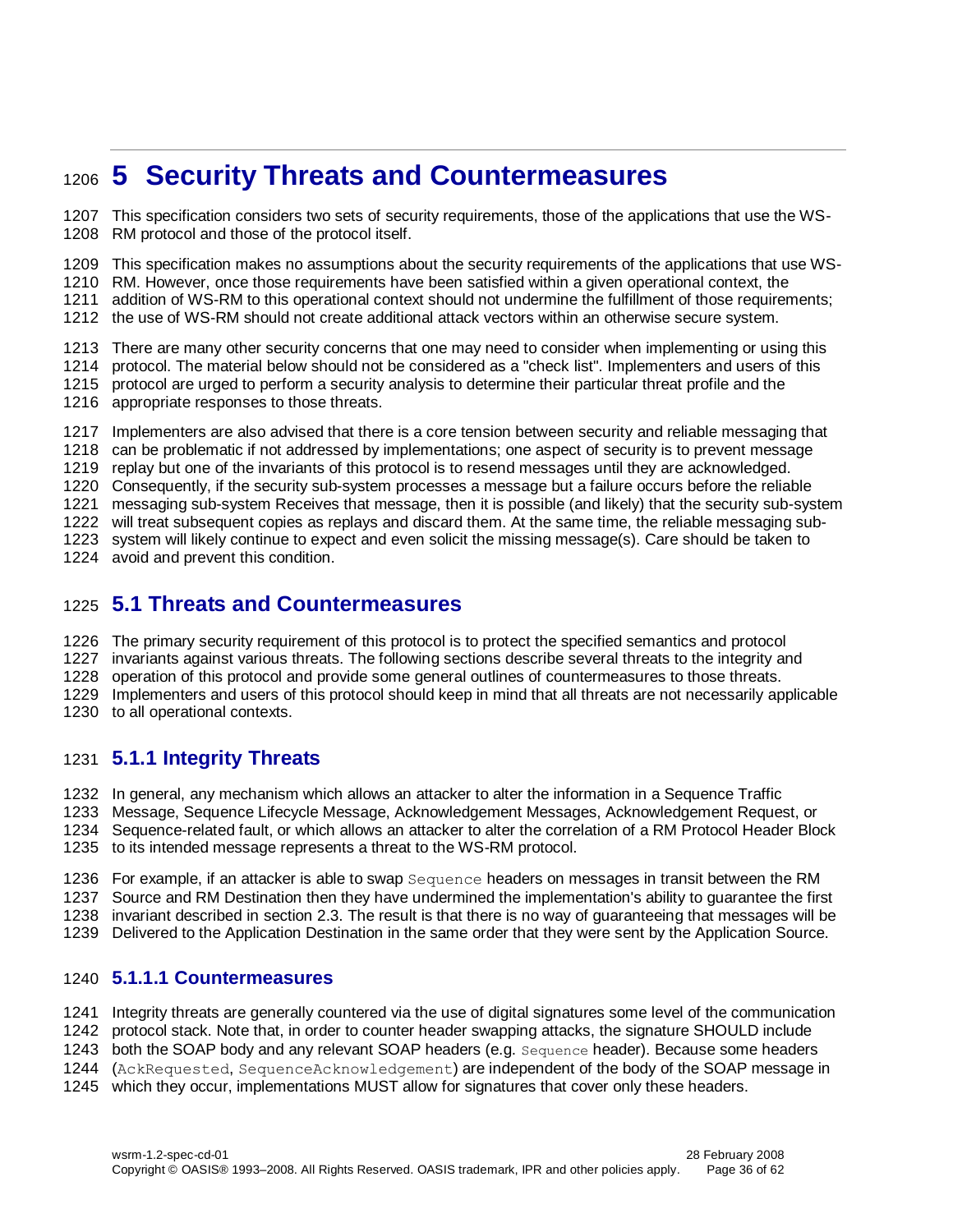### **5.1.2 Resource Consumption Threats**

The creation of a Sequence with an RM Destination consumes various resources on the systems used to

implement that RM Destination. These resources can include network connections, database tables,

message queues, etc. This behavior can be exploited to conduct denial of service attacks against an RM

1250 Destination. For example, a simple attack is to repeatedly send CreateSequence messages to an RM

Destination. Another attack is to create a Sequence for a service that is known to require in-order

message Delivery and use this Sequence to send a stream of very large messages to that service, making

sure to omit message number "1" from that stream.

#### <span id="page-36-0"></span>**5.1.2.1 Countermeasures**

There are a number of countermeasures against the described resource consumption threats. The

technique advocated by this specification is for the RM Destination to restrict the ability to create a

 Sequence to a specific set of entities/principals. This reduces the number of potential attackers and, in some cases, allows the identity of any attackers to be determined.

 The ability to restrict Sequence creation depends, in turn, upon the RM Destination's ability to identify and 1260 authenticate the RM Source that issued the CreateSequence message.

### **5.1.3 Sequence Spoofing Threats**

1262 Sequence spoofing is a class of threats in which the attacker uses knowledge of the Identifier for a

particular Sequence to forge Sequence Lifecycle or Traffic Messages. For example the attacker creates a

1264 fake TerminateSequence message that references the target Sequence and sends this message to the appropriate RM Destination. Some Sequence spoofing attacks also require up-to-date knowledge of the

- 1266 current MessageNumber for their target Sequence.
- In general any Sequence Lifecycle Message, RM Protocol Header Block, or Sequence-correlated SOAP

fault (e.g. InvalidAcknowledgement) can be used by someone with knowledge of the Sequence

1269 Identifier to attack the Sequence. These attacks are "two-way" in that an attacker may choose to

1270 target the RM Source by, for example, inserting a fake SequenceAcknowledgement header into a

1271 message that it sends to the AcksTo EPR of an RM Source.

### **5.1.3.1 Sequence Hijacking**

Sequence hijacking is a specific case of a Sequence spoofing attack. The attacker attempts to inject

1274 Sequence Traffic Messages into an existing Sequence by inserting fake Sequence headers into those messages.

 Note that "Sequence hijacking" should not be equated with "security session hijacking". Although a Sequence may be bound to some form of a security session in order to counter the threats described in

this section, applications MUST NOT rely on WS-RM-related information to make determinations about

the identity of the entity that created a message; applications SHOULD rely only upon information that is

established by the security infrastructure to make such determinations. Failure to observe this rule

creates, among other problems, a situation in which the absence of WS-RM may deprive an application of

the ability to authenticate its peers even though the necessary security processing has taken place.

#### <span id="page-36-1"></span>**5.1.3.2 Countermeasures**

There are a number of countermeasures against Sequence spoofing threats. The technique advocated by

- this specification is to consider the Sequence to be a shared resource that is jointly owned by the RM
- Source that initiated its creation (i.e. that sent the CreateSequence message) and the RM Destination
- that serves as its terminus (i.e. that sent the CreateSequenceResponse message). To counter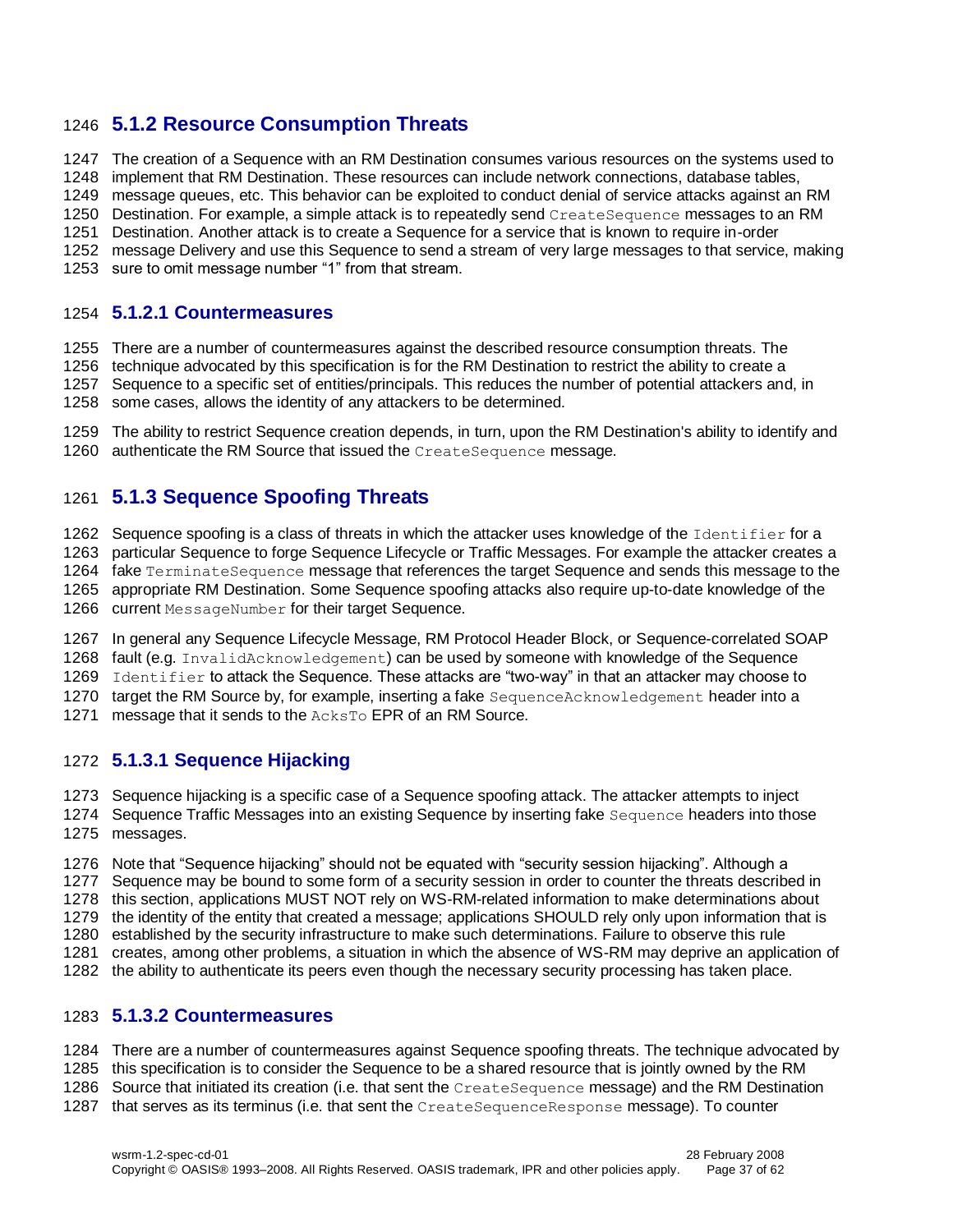- Sequence spoofing attempts the RM Destination SHOULD ensure that every message or fault that it
- Receives that refers to a particular Sequence originated from the RM Source that jointly owns the
- referenced Sequence. For its part the RM Source SHOULD ensure that every message or fault that it
- Receives that refers to a particular Sequence originated from the RM Destination that jointly owns the
- referenced Sequence.
- For the RM Destination to be able to identify its Sequence peer it MUST be able to identify and
- 1294 authenticate the entity that sent the CreateSequence message. Similarly for the RM Source to identify
- its Sequence peer it MUST be able to identify and authenticate the entity that sent the
- 1296 CreateSequenceResponse message. For either the RM Destination or the RM Source to determine if a
- message was sent by its Sequence peer it MUST be able to identify and authenticate the initiator of that
- message and, if necessary, correlate this identity with the Sequence peer identity established at
- Sequence creation time.

# <span id="page-37-0"></span>**5.2 Security Solutions and Technologies**

- The security threats described in the previous sections are neither new nor unique. The solutions that
- have been developed to secure other SOAP-based protocols can be used to secure WS-RM as well. This
- section maps the facilities provided by common web services security solutions against countermeasures
- described in the previous sections.
- Before continuing this discussion, however, some examination of the underlying requirements of the
- previously described countermeasures is necessary. Specifically it should be noted that the technique
- described in section [5.1.2.1](#page-36-0) has two components. Firstly, the RM Destination identifies and authenticates
- 1308 the issuer of a CreateSequence message. Secondly, the RM Destination performs an authorization
- check against this authenticated identity and determines if the RM Source is permitted to create
- Sequences with the RM Destination. Since the facilities for performing this authorization check (runtime
- infrastructure, policy frameworks, etc.) lie completely within the domain of individual implementations, any
- discussion of such facilities is considered to be beyond the scope of this specification.

# <span id="page-37-1"></span>**5.2.1 Transport Layer Security**

- 1314 This section describes how the facilities provided by SSL/TLS [\[RFC 4346\]](#page-7-4) can be used to implement the
- countermeasures described in the previous sections. The use of SSL/TLS is subject to the constraints
- defined in section 4 of the Basic Security Profile 1.0 [\[BSP 1.0\]](#page-6-15).
- The description provided here is general in nature and is not intended to serve as a complete definition on
- the use of SSL/TLS to protect WS-RM. In order to interoperate implementations need to agree on the
- choice of features as well as the manner in which they will be used. The mechanisms described in the
- 1320 Web Services Security Policy Language [Security Policy] MAY be used by services to describe the
- requirements and constraints of the use of SSL/TLS.

#### **5.2.1.1 Model**

- The basic model for using SSL/TLS is as follows:
- 1324 1. The RM Source establishes an SSL/TLS session with the RM Destination.
- 1325 2. The RM Source uses this SSL/TLS session to send a CreateSequence message to the RM Destination.
- 3. The RM Destination establishes an SSL/TLS session with the RM Source and sends an **asynchronous** CreateSequenceResponse using this session. Alternately it may respond with a 1329 synchronous CreateSequenceResponse using the session established in (1).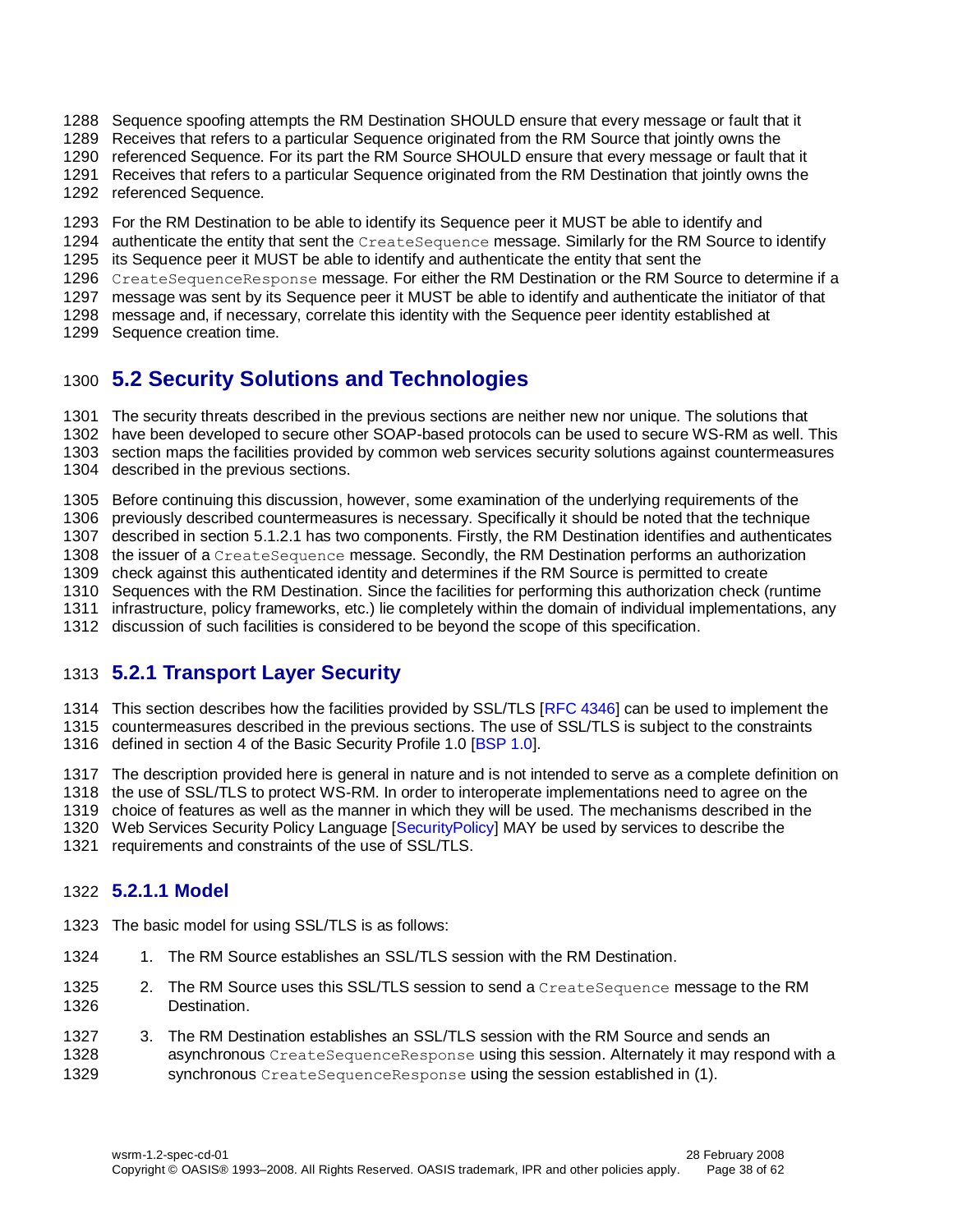- 4. For the lifetime of the Sequence the RM Source uses the SSL/TLS session from (1) to Transmit any and all messages or faults that refer to that Sequence.
- 5. For the lifetime of the Sequence the RM Destination either uses the SSL/TLS session established in (3) to Transmit any and all messages or faults that refer to that Sequence or, for synchronous exchanges, the RM Destination uses the SSL/TLS session established in (1).

### **5.2.1.2 Countermeasure Implementation**

 Used in its simplest fashion (without relying upon any authentication mechanisms), SSL/TLS provides the necessary integrity qualities to counter the threats described in section [5.1.1.](#page-35-2) Note, however, that the nature of SSL/TLS limits the scope of this integrity protection to a single transport level session. If SSL/TLS is the only mechanism used to provide integrity, any intermediaries between the RM Source and

the RM Destination MUST be trusted to preserve the integrity of the messages that flow through them.

 As noted, the technique described in sections [5.1.2.1](#page-36-0) involves the use of authentication. This specification advocates either of two mechanisms for authenticating entities using SSL/TLS. In both of these methods the SSL/TLS server (the party accepting the SSL/TLS connection) authenticates itself to the SSL/TLS client using an X.509 certificate that is exchanged during the SSL/TLS handshake.

- **HTTP Basic Authentication**: This method of authentication presupposes that a SOAP/HTTP binding is being used as part of the protocol stack beneath WS-RM. Subsequent to the establishment of the SSL/TLS session, the sending party authenticates itself to the receiving party using HTTP Basic Authentication [\[RFC 2617\].](#page-6-16) For example, a RM Source might authenticate itself 1349 to a RM Destination (e.g. when transmitting a Sequence Traffic Message) using BasicAuth. Similarly the RM Destination might authenticate itself to the RM Source (e.g. when sending an Acknowledgement) using BasicAuth.
- **SSL/TLS Client Authentication:** In this method of authentication, the party initiating the connection authenticates itself to the party accepting the connection using an X.509 certificate that is exchanged during the SSL/TLS handshake.

 To implement the countermeasures described in section [5.1.2.1](#page-36-0) the RM Source must authenticate itself using one the above mechanisms. The authenticated identity can then be used to determine if the RM Source is authorized to create a Sequence with the RM Destination.

 This specification advocates implementing the countermeasures described in section [5.1.3.2](#page-36-1) by requiring an RM node's Sequence peer to be equivalent to their SSL/TLS session peer. This allows the authorization decisions described in section [5.1.3.2](#page-36-1) to be based on SSL/TLS session identity rather than on authentication information. For example, an RM Destination can determine that a Sequence Traffic Message rightfully belongs to its referenced Sequence if that message arrived over the same SSL/TLS 1363 session that was used to carry the CreateSequence message for that Sequence. Note that requiring a one-to-one relationship between SSL/TLS session peer and Sequence peer constrains the lifetime of a SSL/TLS-protected Sequence to be less than or equal to the lifetime of the SSL/TLS session that is used to protect that Sequence.

- This specification does not preclude the use of other methods of using SSL/TLS to implement the
- countermeasures (such as associating specific authentication information with a Sequence) although such methods are not covered by this document.
- Issues specific to the life-cycle management of SSL/TLS sessions (such as the resumption of a SSL/TLS session) are outside the scope of this specification.

## **5.2.2 SOAP Message Security**

- The mechanisms described in WS-Security may be used in various ways to implement the
- countermeasures described in the previous sections. This specification advocates using the protocol
- described by WS-SecureConversation [\[SecureConversation\]](#page-7-6) (optionally in conjunction with WS-Trust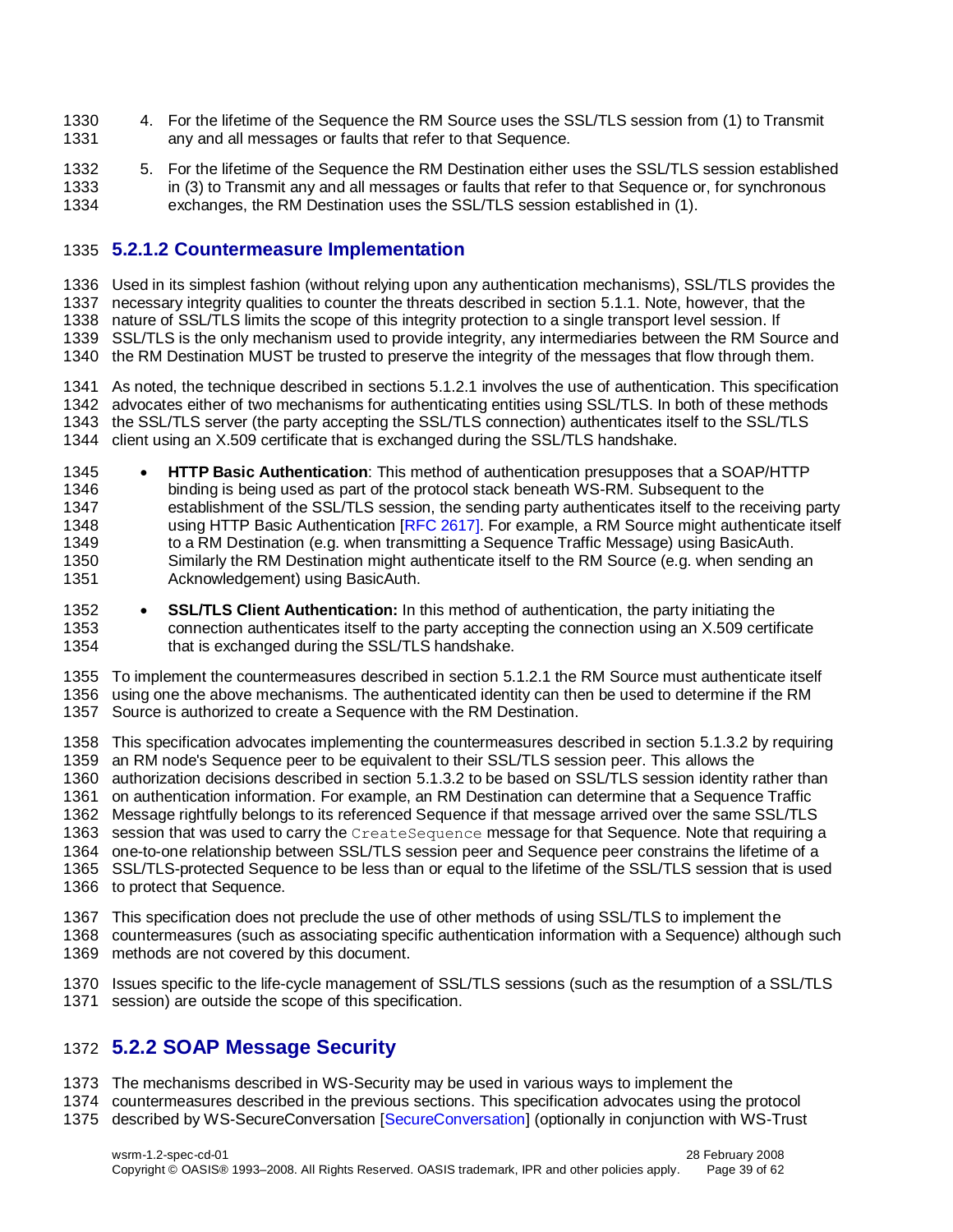- [\[Trust\]](#page-7-7)) as a mechanism for protecting Sequences. The use of WS-Security (as an underlying component of WS-SecureConversation) is subject to the constraints defined in the Basic Security Profile 1.0.
- The description provided here is general in nature and is not intended to serve as a complete definition on
- the use of WS-SecureConversation/WS-Trust to protect WS-RM. In order to interoperate implementations

need to agree on the choice of features as well as the manner in which they will be used. The

mechanisms described in the Web Services Security Policy Language MAY be used by services to

describe the requirements and constraints of the use of WS-SecureConversation.

### **5.2.2.1 Model**

- The basic model for using WS-SecureConversation is as follows:
- 1385 1 The RM Source and the RM Destination create a WS-SecureConversation security context. This may involve the participation of third parties such as a security token service. The tokens exchanged may contain authentication claims (e.g. X.509 certificates or Kerberos service tickets).
- 1389 2 During the CreateSequence exchange, the RM Source SHOULD explicitly identify the security context that will be used to protect the Sequence. This is done so that, in cases where the CreateSequence message is signed by more than one security context, the RM Source can indicate which security context should be used to protect the newly created Sequence.

 3 For the lifetime of the Sequence the RM Source and the RM Destination use the session key(s) associated with the security context to sign (as defined by WS-Security) at least the body and any relevant WS-RM-defined headers of any and all messages or faults that refer to that Sequence.

### **5.2.2.2 Countermeasure Implementation**

 Without relying upon any authentication information, the per-message signatures provide the necessary integrity qualities to counter the threats described in section [5.1.1.](#page-35-2)

To implement the countermeasures described in section [5.1.2.1](#page-36-0) some mutually agreed upon form of

authentication claims must be provided by the RM Source to the RM Destination during the establishment

 of the Security Context. These claims can then be used to determine if the RM Source is authorized to create a Sequence with the RM Destination.

- This specification advocates implementing the countermeasures described in section [5.1.3.2](#page-36-1) by requiring an RM node's Sequence peer to be equivalent to their security context session peer. This allows the authorization decisions described in section [5.1.3.2](#page-36-1) to be based on the identity of the message's security context rather than on any authentication claims that may have been established during security context initiation. Note that other methods of using WS-SecureConversation to implement the countermeasures (such as associating specific authentication claims to a Sequence) are possible but not covered by this document.
- As with transport security, the requisite equivalence of a security context peer with a Sequence peer limits
- the lifetime of a Sequence to the lifetime of the protecting security context. Unlike transport security, the
- association between a Sequence and its protecting security context cannot always be established
- 1414 implicitly at Sequence creation time. This is due to the fact that the CreateSequence and
- CreateSequenceResponse messages may be signed by more than one security context.
- Issues specific to the life-cycle management of WS-SecureConversation security contexts (such as
- amending or renewing contexts) are outside the scope of this specification.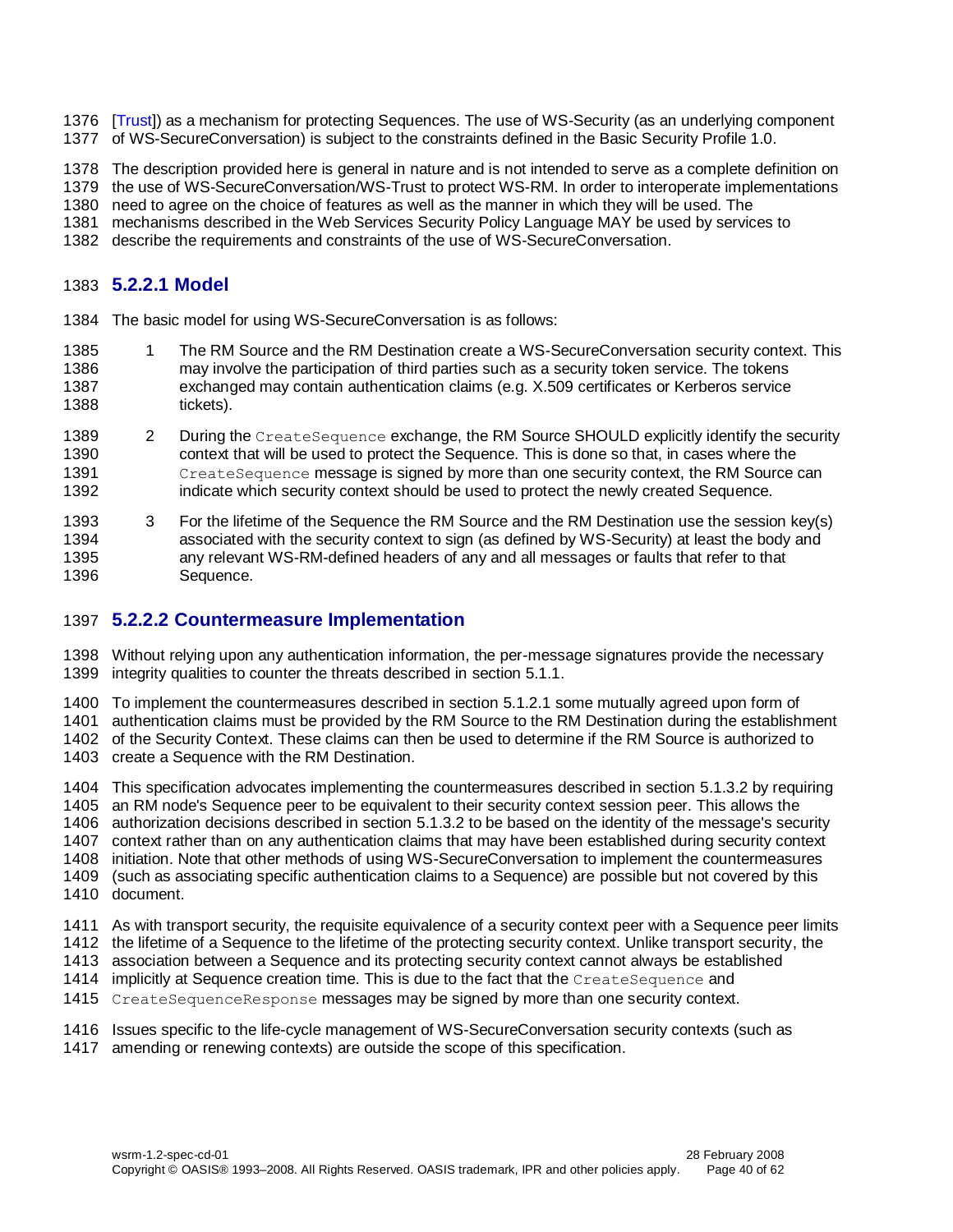# <span id="page-40-0"></span>**6 Securing Sequences**

As noted in section [5,](#page-35-0) the RM Source and RM Destination should be able to protect their shared

Sequences against the threat of Sequence Spoofing attacks. There are a number of OPTIONAL means of

achieving this objective depending upon the underlying security infrastructure.

# <span id="page-40-1"></span>**6.1 Securing Sequences Using WS-Security**

One mechanism for protecting a Sequence is to include a security token using a

1424 wsse: SecurityTokenReference element from WS-Security (see section 9 in WS-

SecureConversation) in the CreateSequence element. This establishes an association between the

created (and, if present, offered) Sequence(s) and the referenced security token, such that the RM Source

and Destination MUST use the security token as the basis for authorization of all subsequent interactions

1428 related to the Sequence(s). The wsse: SecurityTokenReference explicitly identifies the token as

there may be more than one token on a CreateSequence message or inferred from the communication

context (e.g. transport protection).

 It is RECOMMENDED that a message independent referencing mechanism be used to identify the token, if the token being referenced supports such mechanism.

1433 The following exemplar defines the CreateSequence syntax when extended to include a

wsse:SecurityTokenReference:

| 1435<br>1436<br>1437 | <wsrm:createsequence><br/><wsrm:acksto> wsa:EndpointReferenceType </wsrm:acksto><br/><wsrm:expires> xs:duration </wsrm:expires> ?</wsrm:createsequence> |
|----------------------|---------------------------------------------------------------------------------------------------------------------------------------------------------|
| 1438                 | $<$ wsrm: Offer $\ldots$                                                                                                                                |
| 1439                 | <wsrm:identifier> xs:anyURI </wsrm:identifier>                                                                                                          |
| 1440                 | <wsrm:endpoint> wsa:EndpointReferenceType </wsrm:endpoint>                                                                                              |
| 1441                 | <wsrm:expires> xs:duration </wsrm:expires> ?                                                                                                            |
| 1442                 | <wsrm: incompletesequencebehavior=""></wsrm:>                                                                                                           |
| 1443                 | wsrm: IncompleteSequenceBehaviorType                                                                                                                    |
| 1444                 | ?                                                                                                                                                       |
| 1445                 |                                                                                                                                                         |
| 1446                 | $\langle$ /wsrm:Offer> ?                                                                                                                                |
| 1447                 | .                                                                                                                                                       |
| 1448                 | <wsse:securitytokenreference></wsse:securitytokenreference>                                                                                             |
| 1449                 | .                                                                                                                                                       |
| 1450                 | ?                                                                                                                                                       |
| 1451                 |                                                                                                                                                         |
| 1452                 |                                                                                                                                                         |

1453 The following describes the content model of the additional CreateSequence elements.

#### /wsrm:CreateSequence/wsse:SecurityTokenReference

1455 This element uses the extensibility mechanism defined for the CreateSequence element (defined in section [3.4\)](#page-16-0) to communicate an explicit reference to the security token, using a wsse:SecurityTokenReference as documented in WS-Security, that the RM Source and Destination MUST use to authorize messages for the created (and, if present, the offered) Sequence(s). All subsequent messages related to the created (and, if present, the offered) Sequence(s) MUST demonstrate proof-of-possession of the secret associated with the token (e.g., by using or deriving from a private or secret key).

- When a RM Source transmits a CreateSequence that has been extended to include a
- 1463 wsse: SecurityTokenReference it SHOULD ensure that the RM Destination both understands and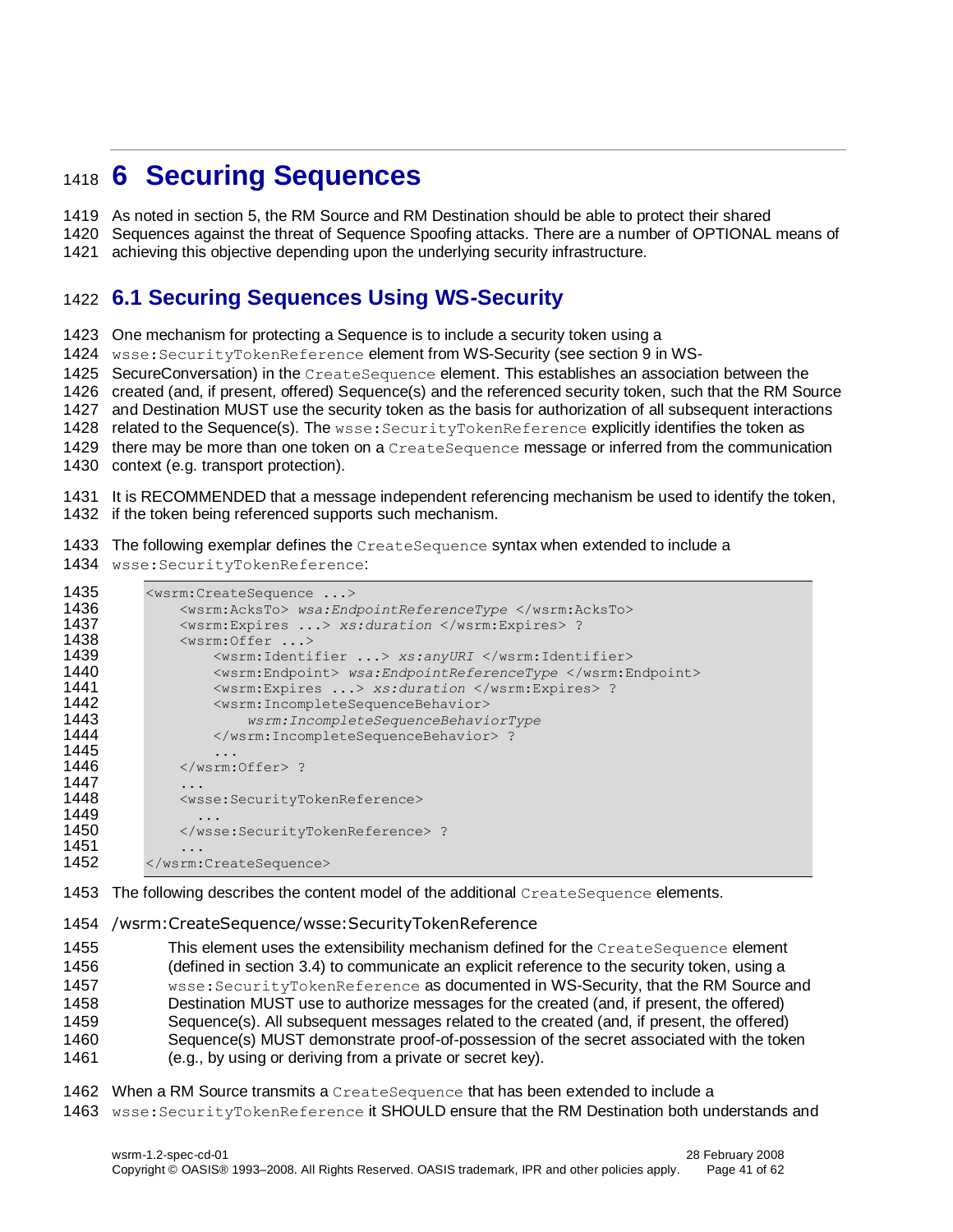will conform to the requirements listed above. In order to achieve this, the RM Source SHOULD include

1465 the UsesSequenceSTR element as a SOAP header block within the CreateSequence message. This

1466 element MUST include a soap: must Understand attribute with a value of 'true'. Thus the RM Source

1467 can be assured that a RM Destination that responds with a CreateSequenceResponse understands

 and conforms with the requirements listed above. Note that an RM Destination understanding this header does not mean that it has processed and understood any WS-Security headers, the fault behavior defined

in WS-Security still applies.

- 1471 The following exemplar defines the UsesSequenceSTR syntax:
- <wsrm:UsesSequenceSTR ... />
- 1473 The following describes the content model of the UsesSequenceSTR header block.
- /wsrm:UsesSequenceSTR

1475 This element SHOULD be included as a SOAP header block in CreateSequence messages that 1476 use the extensibility mechanism described above in this section. The soap: mustUnderstand **attribute value MUST be 'true'. The receiving RM Destination MUST understand and correctly** 1478 implement the extension described above or else generate a soap: MustUnderstand fault, thus aborting the requested Sequence creation.

#### 1480 The following is an example of a CreateSequence message using the

1481 wsse: SecurityTokenReference extension and the UsesSequenceSTR header block:

| 1482<br>1483 | $\langle$ soap:Envelope ><br><soap:header></soap:header>                 |
|--------------|--------------------------------------------------------------------------|
| 1484         | $\cdot$                                                                  |
| 1485         | <wsrm:usessequencestr soap:mustunderstand="true"></wsrm:usessequencestr> |
| 1486         | .                                                                        |
| 1487         | $\langle$ /soap:Header>                                                  |
| 1488         | $<$ soap:Body>                                                           |
| 1489         | <wsrm:createsequence></wsrm:createsequence>                              |
| 1490         | $<$ wsrm: $AcksTo$                                                       |
| 1491         | <wsa:address>http://Business456.com/serviceA/789</wsa:address>           |
| 1492         | $\langle$ /wsrm:AcksTo>                                                  |
| 1493         | <wsse:securitytokenreference></wsse:securitytokenreference>              |
| 1494         | .                                                                        |
| 1495         |                                                                          |
| 1496         |                                                                          |
| 1497         | $\langle$ /soap:Body>                                                    |
| 1498         |                                                                          |
|              |                                                                          |

# <span id="page-41-0"></span>**6.2 Securing Sequences Using SSL/TLS**

One mechanism for protecting a Sequence is to bind the Sequence to the underlying SSL/TLS session(s).

The RM Source indicates to the RM Destination that a Sequence is to be bound to the underlying

1502 SSL/TLS session(s) via the UsesSequenceSSL header block. If the RM Source wishes to bind a

1503 Sequence to the underlying SSL/TLS sessions(s) it MUST include the UsesSequenceSSL element as a

- 1504 SOAP header block within the CreateSequence message.
- 1505 The following exemplar defines the UsesSequenceSSL syntax:

| 1506 |  | $\leq$ wsrm:UsesSequenceSSL soap:mustUnderstand="true" $\geq$ |  |  |
|------|--|---------------------------------------------------------------|--|--|
|------|--|---------------------------------------------------------------|--|--|

- 1507 The following describes the content model of the UsesSequenceSSL header block.
- /wsrm:UsesSequenceSSL
- The RM Source MAY include this element as a SOAP header block of a CreateSequence message to indicate to the RM Destination that the resulting Sequence is to be bound to the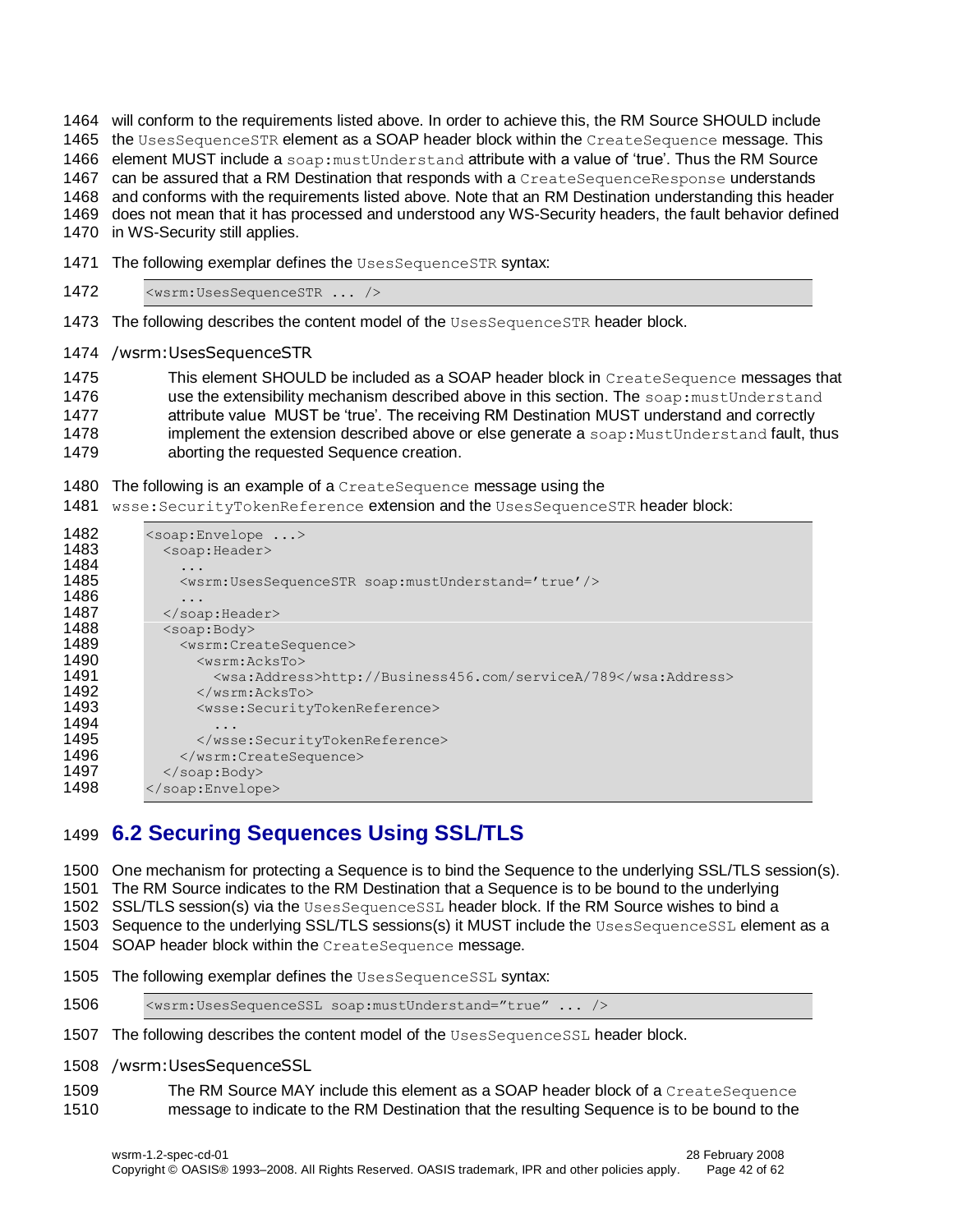- 1511 SSL/TLS session that was used to carry the CreateSequence message. If included, the RM
- 1512 Source MUST mark this header with a soap: mustUnderstand attribute with a value of 'true'.
- 1513 The receiving RM Destination MUST understand and correctly implement the functionality
- 1514 described in section [5.2.1](#page-37-1) or else generate a soap: MustUnderstand fault, thus aborting the
- 1515 requested Sequence creation.
- 1516 Note that the inclusion of the above header by the RM Source implies that all Sequence-related
- 1517 information (Sequence Lifecycle or Acknowledgment messages or Sequence-related faults) flowing from
- 1518 the RM Destination to the RM Source will be bound to the SSL/TLS session that is used to carry the
- 1519 CreateSequenceResponse message.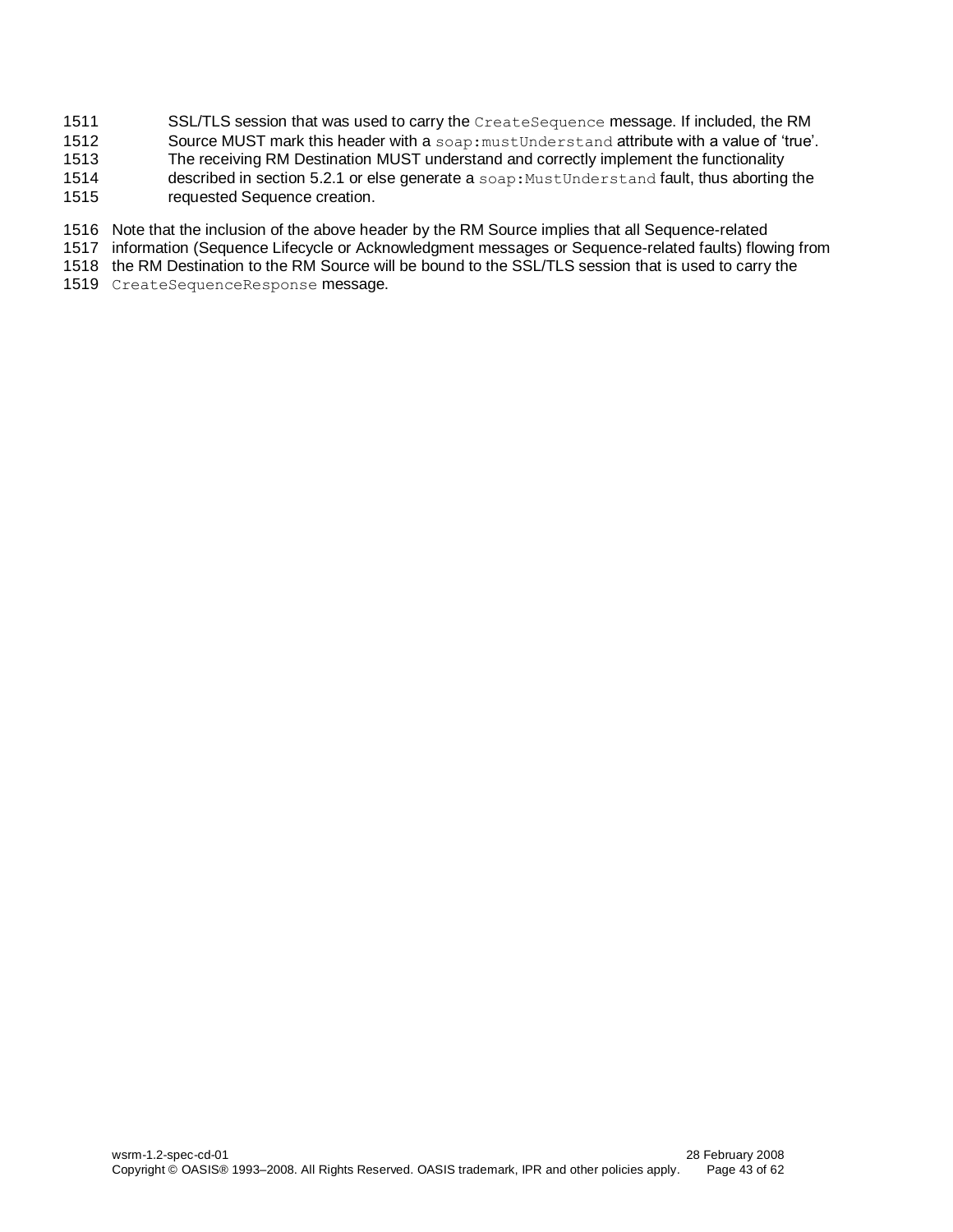# <span id="page-43-0"></span>**Appendix A. Schema**

The normative schema that is defined for WS-ReliableMessaging using [\[XML-Schema Part1\]](#page-6-10) and [\[XML-](#page-6-11)

[Schema Part2\]](#page-6-11) is located at:

<http://docs.oasis-open.org/ws-rx/wsrm/200702/wsrm-1.1-schema-200702.xsd>

The following copy is provided for reference.

```
1525 <?xml version="1.0" encoding="UTF-8"?><br>1526 <!-- Copyright(C) OASIS(R) 1993-2007.
1526 <!-- Copyright(C) OASIS(R) 1993-2007. All Rights Reserved.<br>1527 6 0ASIS trademark. IPR and other policies apply.
              OASIS trademark, IPR and other policies apply. -->
1528 <xs:schema xmlns:xs="http://www.w3.org/2001/XMLSchema" 
1529 xmlns:wsa="http://www.w3.org/2005/08/addressing" xmlns:wsrm="http://docs.oasis-
         1530 open.org/ws-rx/wsrm/200702" targetNamespace="http://docs.oasis-open.org/ws-
1531 rx/wsrm/200702" elementFormDefault="qualified"<br>1532 attributeFormDefault="unqualified">
1532 attributeFormDefault="unqualified"><br>1533 <xs:import namespace="http://www.
1533 <xs:import namespace="http://www.w3.org/2005/08/addressing" 
1534 schemaLocation="http://www.w3.org/2006/03/addressing/ws-addr.xsd"/><br>1535 <1-- Protocol Elements -->
           1535 <!-- Protocol Elements -->
1536 <xs:complexType name="SequenceType">
1537 <xs:sequence><br>1538 <xs:element
1538 <xs:element ref="wsrm:Identifier"/>
1539 <xs:element name="MessageNumber" type="wsrm:MessageNumberType"/>
1540 <xs:any namespace="##other" processContents="lax" minOccurs="0"<br>1541 maxOccurs="unbounded"/>
1541 maxOccurs="unbounded"/><br>1542 </xs:sequence>
             </xs:sequence>
1543 <xs:anyAttribute namespace="##other" processContents="lax"/>
1544 </xs:complexType><br>1545 <xs:element name=
1545 <xs:element name="Sequence" type="wsrm:SequenceType"/>
1546 <xs:element name="SequenceAcknowledgement">
1547 <xs:complexType>
1548 <xs:sequence>
                 1549 <xs:element ref="wsrm:Identifier"/>
1550 <xs:choice>
1551 <xs:sequence>
1552 <xs:choice>
1553 <xs:element name="AcknowledgementRange" maxOccurs="unbounded">
1554 <xs:complexType>
                           1555 <xs:sequence/>
1556 <xs:attribute name="Upper" type="xs:unsignedLong" 
         use="required"/>
1558 <xs:attribute name="Lower" type="xs:unsignedLong" 
1559 use="required"/>
1560 <xs:anyAttribute namespace="##other" processContents="lax"/>
1561 </xs:complexType>
                       </xs:element>
1563 <xs:element name="None">
1564 <xs:complexType>
                           <xs:sequence/1566 </xs:complexType><br>1567 </xs:element>
1567 </xs:element><br>1568 </xs:choice>
1568 </xs:choice>
1569 <xs:element name="Final" minOccurs="0"><br>1570 <xs:complexType>
                       1570 <xs:complexType>
1571 <xs:sequence/>
                       </xs:complexType>
1573 </xs:element>
1574 </xs:sequence>
                   1575 <xs:element name="Nack" type="xs:unsignedLong"
```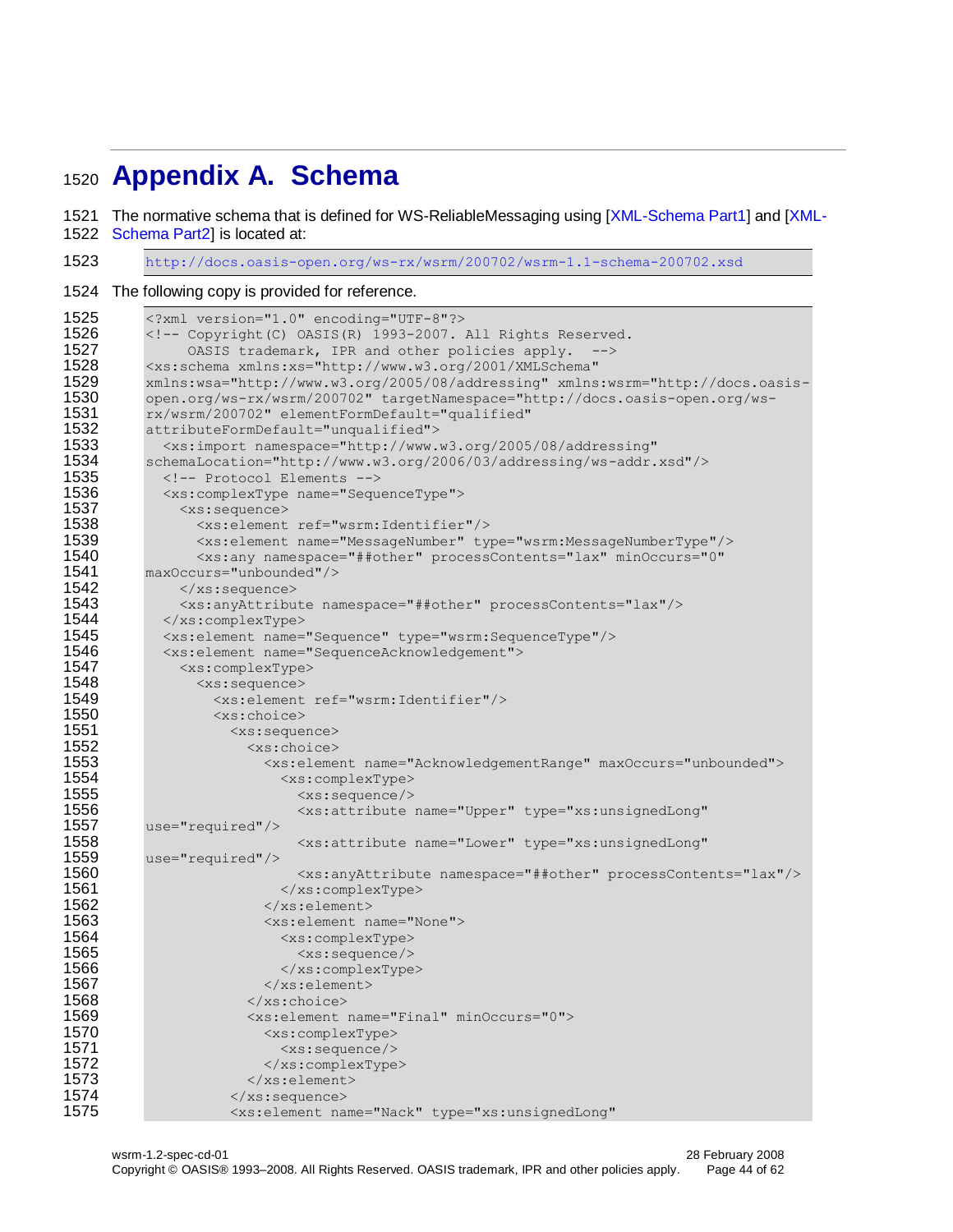| 1576         | $maxOccurs="unbounded"$                                                                                                                        |
|--------------|------------------------------------------------------------------------------------------------------------------------------------------------|
| 1577         | $\langle xs:choice\rangle$                                                                                                                     |
| 1578         | <xs:any <="" minoccurs="0" namespace="##other" processcontents="lax" th=""></xs:any>                                                           |
| 1579         | $maxOccurs="unbounded"$ />                                                                                                                     |
| 1580         | $\langle xs:sequence \rangle$                                                                                                                  |
| 1581         | <xs:anyattribute namespace="##other" processcontents="lax"></xs:anyattribute>                                                                  |
| 1582         | $\langle xs:complexType\rangle$                                                                                                                |
| 1583         |                                                                                                                                                |
| 1584         | <xs:complextype name="AckRequestedType"></xs:complextype>                                                                                      |
| 1585         | <xs:sequence></xs:sequence>                                                                                                                    |
| 1586         | <xs:element ref="wsrm:Identifier"></xs:element>                                                                                                |
| 1587         | <xs:any <="" minoccurs="0" namespace="##other" processcontents="lax" th=""></xs:any>                                                           |
| 1588         | maxOccurs="unbounded"/>                                                                                                                        |
| 1589         | $\langle xs:sequence \rangle$                                                                                                                  |
| 1590         | <xs:anyattribute namespace="##other" processcontents="lax"></xs:anyattribute>                                                                  |
| 1591         |                                                                                                                                                |
| 1592         | <xs:element name="AckRequested" type="wsrm:AckRequestedType"></xs:element>                                                                     |
| 1593         | <xs:element name="Identifier"></xs:element>                                                                                                    |
| 1594         | <xs:complextype></xs:complextype>                                                                                                              |
| 1595         | <xs:annotation></xs:annotation>                                                                                                                |
| 1596<br>1597 | <xs:documentation></xs:documentation>                                                                                                          |
| 1598         | This type is for elements whose [children] is an anyURI and can have                                                                           |
| 1599         | arbitrary attributes.<br>$\langle x s :$ documentation>                                                                                        |
| 1600         |                                                                                                                                                |
| 1601         | $\langle x s : \text{annotation} \rangle$<br><xs:simplecontent></xs:simplecontent>                                                             |
| 1602         | <xs:extension base="xs:anyURI"></xs:extension>                                                                                                 |
| 1603         | <xs:anyattribute namespace="##other" processcontents="lax"></xs:anyattribute>                                                                  |
| 1604         |                                                                                                                                                |
| 1605         |                                                                                                                                                |
| 1606         |                                                                                                                                                |
| 1607         |                                                                                                                                                |
| 1608         | <xs:element name="Address"></xs:element>                                                                                                       |
| 1609         | <xs:complextype></xs:complextype>                                                                                                              |
| 1610         | <xs:simplecontent></xs:simplecontent>                                                                                                          |
| 1611         | <xs:extension base="xs:anyURI"></xs:extension>                                                                                                 |
| 1612         | <xs:anyattribute namespace="##other" processcontents="lax"></xs:anyattribute>                                                                  |
| 1613         |                                                                                                                                                |
| 1614         |                                                                                                                                                |
| 1615         |                                                                                                                                                |
| 1616         | $\langle x s : \text{element} \rangle$                                                                                                         |
| 1617         | <xs:simpletype name="MessageNumberType"></xs:simpletype>                                                                                       |
| 1618         | <xs: base="xs: unsignedLong" restriction=""></xs:>                                                                                             |
| 1619         | <xs:mininclusive value="1"></xs:mininclusive>                                                                                                  |
| 1620         | <xs:maxinclusive value="9223372036854775807"></xs:maxinclusive>                                                                                |
| 1621         | $\langle xs:restriction$                                                                                                                       |
| 1622         |                                                                                                                                                |
| 1623         | Fault Container and Codes                                                                                                                      |
| 1624         | <xs:simpletype name="FaultCodes"></xs:simpletype>                                                                                              |
| 1625<br>1626 | <xs: base="xs: QName" restriction=""></xs:>                                                                                                    |
| 1627         | <xs:enumeration value="wsrm: SequenceTerminated"></xs:enumeration>                                                                             |
| 1628         | <xs:enumeration value="wsrm: UnknownSequence"></xs:enumeration>                                                                                |
| 1629         | <xs:enumeration value="wsrm: InvalidAcknowledgement"></xs:enumeration><br><xs:enumeration value="wsrm:MessageNumberRollover"></xs:enumeration> |
| 1630         | <xs:enumeration value="wsrm:CreateSequenceRefused"></xs:enumeration>                                                                           |
| 1631         | <xs:enumeration value="wsrm: SequenceClosed"></xs:enumeration>                                                                                 |
| 1632         | <xs:enumeration value="wsrm:WSRMRequired"></xs:enumeration>                                                                                    |
| 1633         | $\langle x \rangle$ xs: restriction>                                                                                                           |
| 1634         | $\langle x s :$ simpleType>                                                                                                                    |
| 1635         | <xs:complextype name="SequenceFaultType"></xs:complextype>                                                                                     |
| 1636         | $<$ xs: sequence>                                                                                                                              |
| 1637         | <xs:element name="FaultCode" type="wsrm:FaultCodes"></xs:element>                                                                              |
| 1638         | <xs:element minoccurs="0" name="Detail" type="wsrm:DetailType"></xs:element>                                                                   |
| 1639         | <xs:any <="" minoccurs="0" namespace="##other" processcontents="lax" th=""></xs:any>                                                           |
|              |                                                                                                                                                |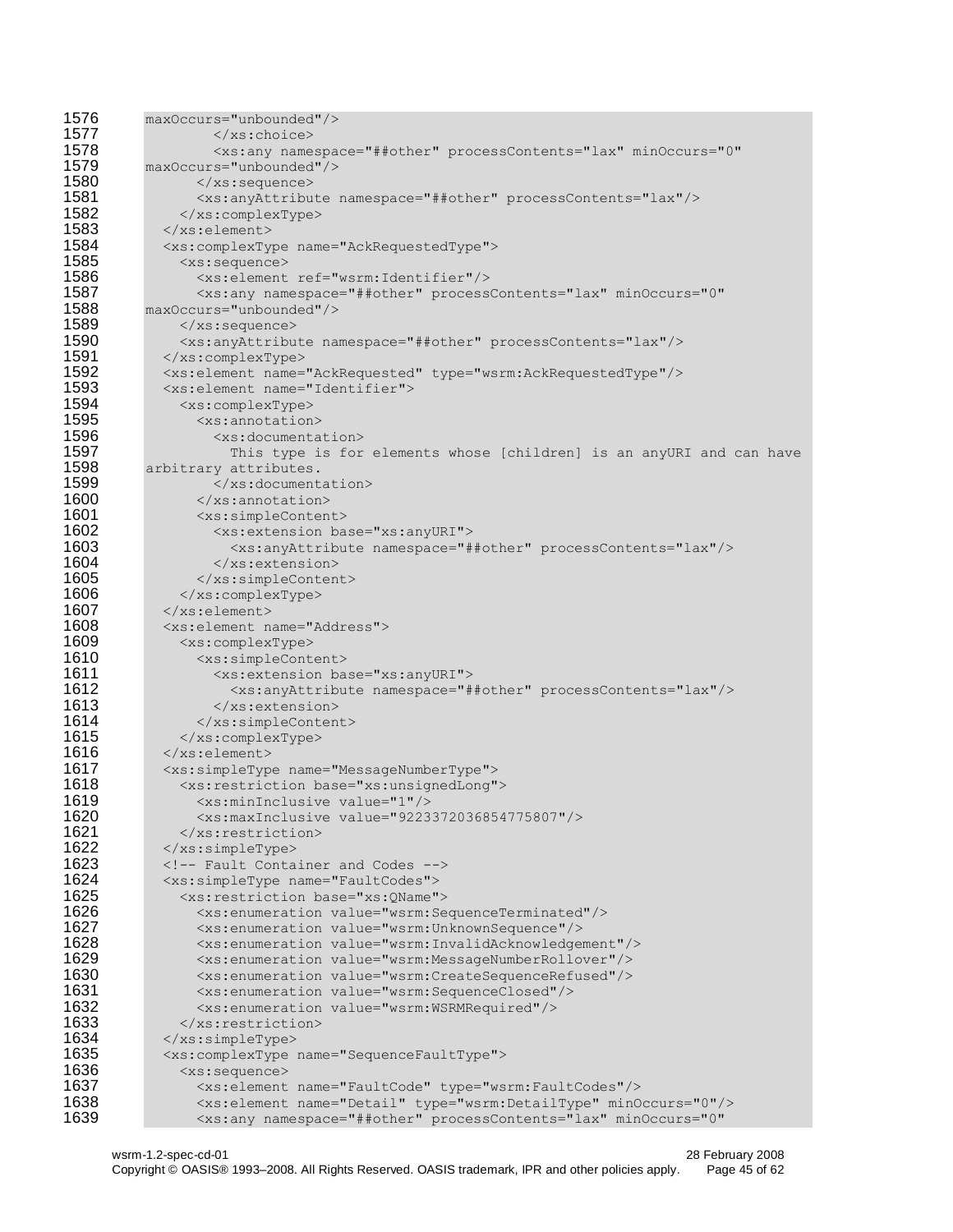```
1640 maxOccurs="unbounded"/><br>1641 </xs:sequence>
1641 </xs:sequence><br>1642 <xs:anvAttribu>
1642 <xs:anyAttribute namespace="##other" processContents="lax"/><br>1643 </xs:complexType>
1643 </xs:complexType>
            1644 <xs:complexType name="DetailType">
1645 <xs:sequence><br>1646 <xs:any name
1646 <xs:any namespace="##other" processContents="lax" minOccurs="0" 
          1647 maxOccurs="unbounded"/>
1648 </xs:sequence><br>1649 <xs:anvAttribu
1649 <xs:anyAttribute namespace="##other" processContents="lax"/>
1650 </xs:complexType>
1651 <xs:element name="SequenceFault" type="wsrm:SequenceFaultType"/>
1652 <xs:element name="CreateSequence" type="wsrm:CreateSequenceType"/>
1653 <xs:element name="CreateSequenceResponse"<br>1654 type="wsrm:CreateSequenceResponseType"/>
          1654 type="wsrm:CreateSequenceResponseType"/>
1655 <xs:element name="CloseSequence" type="wsrm:CloseSequenceType"/>
1656 <xs:element name="CloseSequenceResponse" 
1657 type="wsrm:CloseSequenceResponseType"/>
1658 <xs:element name="TerminateSequence" type="wsrm:TerminateSequenceType"/>
1659 <xs:element name="TerminateSequenceResponse"<br>1660 type="wsrm:TerminateSequenceResponseType"/>
1660 type="wsrm:TerminateSequenceResponseType"/>
1661 <xs:complexType name="CreateSequenceType"><br>1662 <xs:sequence>
              <xs:sequence>
1663 <xs:element ref="wsrm:AcksTo"/>
1664 <xs:element ref="wsrm:Expires" minOccurs="0"/>
1665 <xs:element name="Offer" type="wsrm:OfferType" minOccurs="0"/>
1666 \timesxs:any namespace="##other" processContents="lax" minOccurs="0"<br>1667 maxOccurs="unbounded">
1667 maxOccurs="unbounded"><br>1668 <xs:annotation
1668 <xs:annotation><br>1669 <xs:documenta
                     1669 <xs:documentation>
1670 It is the authors intent that this extensibility be used to
1671 transfer a Security Token Reference as defined in WS-Security.
                     </xs:documentation>
1673 \langle x \rangle \langle x \rangle \langle x \rangle annotation>
                \langle x \ranglexs:any>
1675 \langle x\text{ s}: \text{sequence}\rangle1676 <xs:anyAttribute namespace="##other" processContents="lax"/>
1677 \langle x s : \text{complexType} \rangle1678 <xs:complexType name="CreateSequenceResponseType"><br>1679 <xs:sequence>
1679 <xs:sequence>
1680 <xs:element ref="wsrm:Identifier"/>
1681 <xs:element ref="wsrm:Expires" minOccurs="0"/>
                 1682 <xs:element name="IncompleteSequenceBehavior" 
1683 type="wsrm:IncompleteSequenceBehaviorType" minOccurs="0"/>
1684 <xs:element name="Accept" type="wsrm:AcceptType" minOccurs="0"/>
1685 <xs:any namespace="##other" processContents="lax" minOccurs="0" 
1686 maxOccurs="unbounded"/><br>1687 </xs:sequence>
1687 </xs:sequence>
1688 <xs:anyAttribute namespace="##other" processContents="lax"/>
            1689 </xs:complexType>
1690 <xs:complexType name="CloseSequenceType">
1691 <xs:sequence><br>1692 <xs:element
1692 <xs:element ref="wsrm:Identifier"/>
1693 <xs:element name="LastMsgNumber" type="wsrm:MessageNumberType"<br>1694 minOccurs="0"/>
1694 minOccurs="0"/><br>1695 <xs:any n
1695 <xs:any namespace="##other" processContents="lax" minOccurs="0" 
1696 maxOccurs="unbounded"/><br>1697 </xs:sequence>
              1697 </xs:sequence>
1698 <xs:anyAttribute namespace="##other" processContents="lax"/><br>1699 </xs:complexType>
1699 </xs:complexType>
1700 <xs:complexType name="CloseSequenceResponseType"><br>1701 <xs:sequence>
1701 <xs:sequence>
                1702 <xs:element ref="wsrm:Identifier"/>
1703 <xs:any namespace="##other" processContents="lax" minOccurs="0"
```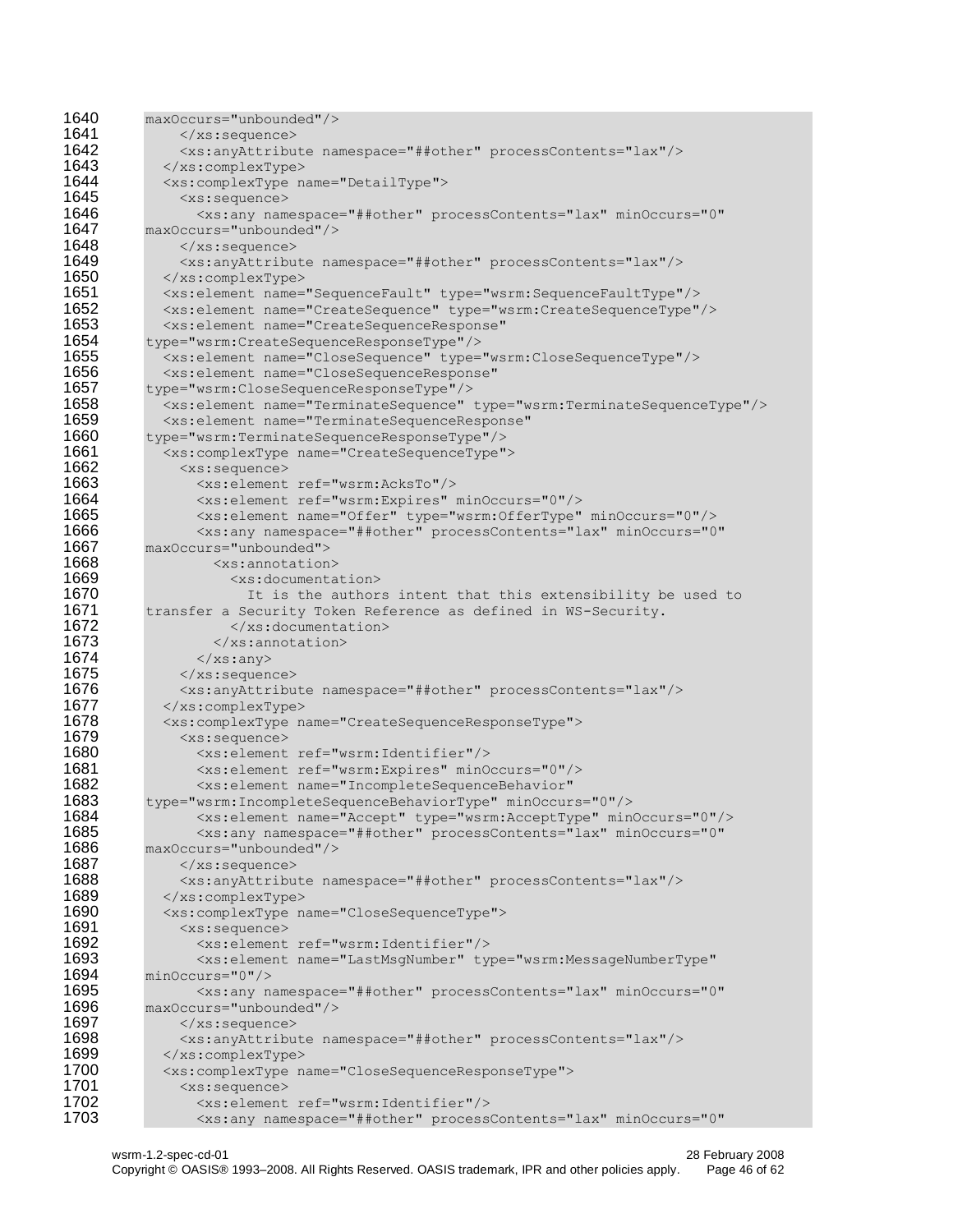```
1704 maxOccurs="unbounded"/><br>1705 </xs:sequence>
1705 </xs:sequence><br>1706 <xs:anvAttribu
1706 <xs:anyAttribute namespace="##other" processContents="lax"/><br>1707 </xs:complexType>
1707 </xs:complexType>
1708 <xs:complexType name="TerminateSequenceType"><br>1709 <xs:sequence>
1709 <xs:sequence>
1710 <xs:element ref="wsrm:Identifier"/>
                  1711 <xs:element name="LastMsgNumber" type="wsrm:MessageNumberType" 
1712 minOccurs="0"/><br>1713 <xs:any n
1713 <xs:any namespace="##other" processContents="lax" minOccurs="0"<br>1714 maxOccurs="unbounded"/>
1714 maxOccurs="unbounded"/><br>1715 </xs:sequence>
1715 </xs:sequence>
1716 <xs:anyAttribute namespace="##other" processContents="lax"/><br>1717 </xs:complexType>
1717 </xs:complexType><br>1718 <xs:complexType n
              1718 <xs:complexType name="TerminateSequenceResponseType">
1719 <xs:sequence>
1720 <xs:element ref="wsrm:Identifier"/>
1721 <xs:any namespace="##other" processContents="lax" minOccurs="0"<br>1722 maxOccurs="unbounded"/>
1722 maxOccurs="unbounded"/><br>1723 </xs:sequence>
1723 </xs:sequence><br>1724 <xs:anyAttribu
1724 <xs:anyAttribute namespace="##other" processContents="lax"/><br>1725 </xs:complexType>
1725 </xs:complexType><br>1726 <xs:element.name=
             1726 <xs:element name="AcksTo" type="wsa:EndpointReferenceType"/>
1727 <xs:complexType name="OfferType"><br>1728 <xs:sequence>
1728 <xs:sequence>
1729 <xs:element ref="wsrm:Identifier"/><br>1730 <xs:element name="Endpoint" type="w
1730 <xs:element name="Endpoint" type="wsa:EndpointReferenceType"/><br>1731 <xs:element ref="wsrm:Expires" minOccurs="0"/>
1731 <xs:element ref="wsrm:Expires" minOccurs="0"/><br>1732 <xs:element name="IncompleteSequenceBehavior"
1732 <xs:element name="IncompleteSequenceBehavior" 
           1733 type="wsrm:IncompleteSequenceBehaviorType" minOccurs="0"/>
1734 <xs:any namespace="##other" processContents="lax" minOccurs="0" 
1735 maxOccurs="unbounded"/><br>1736 </xs:sequence>
1736 </xs:sequence>
1737 <xs:anyAttribute namespace="##other" processContents="lax"/>
             1738 </xs:complexType>
1739 <xs:complexType name="AcceptType">
1740 <xs:sequence>
1741 <xs:element ref="wsrm:AcksTo"/><br>1742 <xs:any namespace="##other" pro
1742 <xs:any namespace="##other" processContents="lax" minOccurs="0" 
1743 maxOccurs="unbounded"/><br>1744 </xs:sequence>
1744 </xs:sequence>
1745 <xs:anyAttribute namespace="##other" processContents="lax"/>
              1746 </xs:complexType>
1747 <xs:element name="Expires"><br>1748 <xs:complexType>
1748 <xs:complexType>
1749 <xs:simpleContent>
1750 <xs:extension base="xs:duration">
1751 <xs:anyAttribute namespace="##other" processContents="lax"/><br>1752 </xs:extension>
1752 </xs:extension>
                  1753 </xs:simpleContent>
1754 </xs:complexType><br>1755 </xs:element><br>1756 <xs:simpleType name
             \langle xs: \text{element}\rangle1756 <xs:simpleType name="IncompleteSequenceBehaviorType"><br>1757 <xs:restriction base="xs:string">
1757 <xs:restriction base="xs:string"><br>1758 <xs:enumeration value="DiscardE
1758 <xs:enumeration value="DiscardEntireSequence"/>
1759 <xs:enumeration value="DiscardFollowingFirstGap"/>
1760 <xs:enumeration value="NoDiscard"/><br>1761 </xs:restriction>
                </xs:restriction>
1762 </xs:simpleType><br>1763 <xs:element name>
              1763 <xs:element name="UsesSequenceSTR">
1764 <xs:complexType><br>1765 <xs:sequence/>
1765 <xs:sequence/>
                  1766 <xs:anyAttribute namespace="##other" processContents="lax"/>
1767 </xs:complexType>
```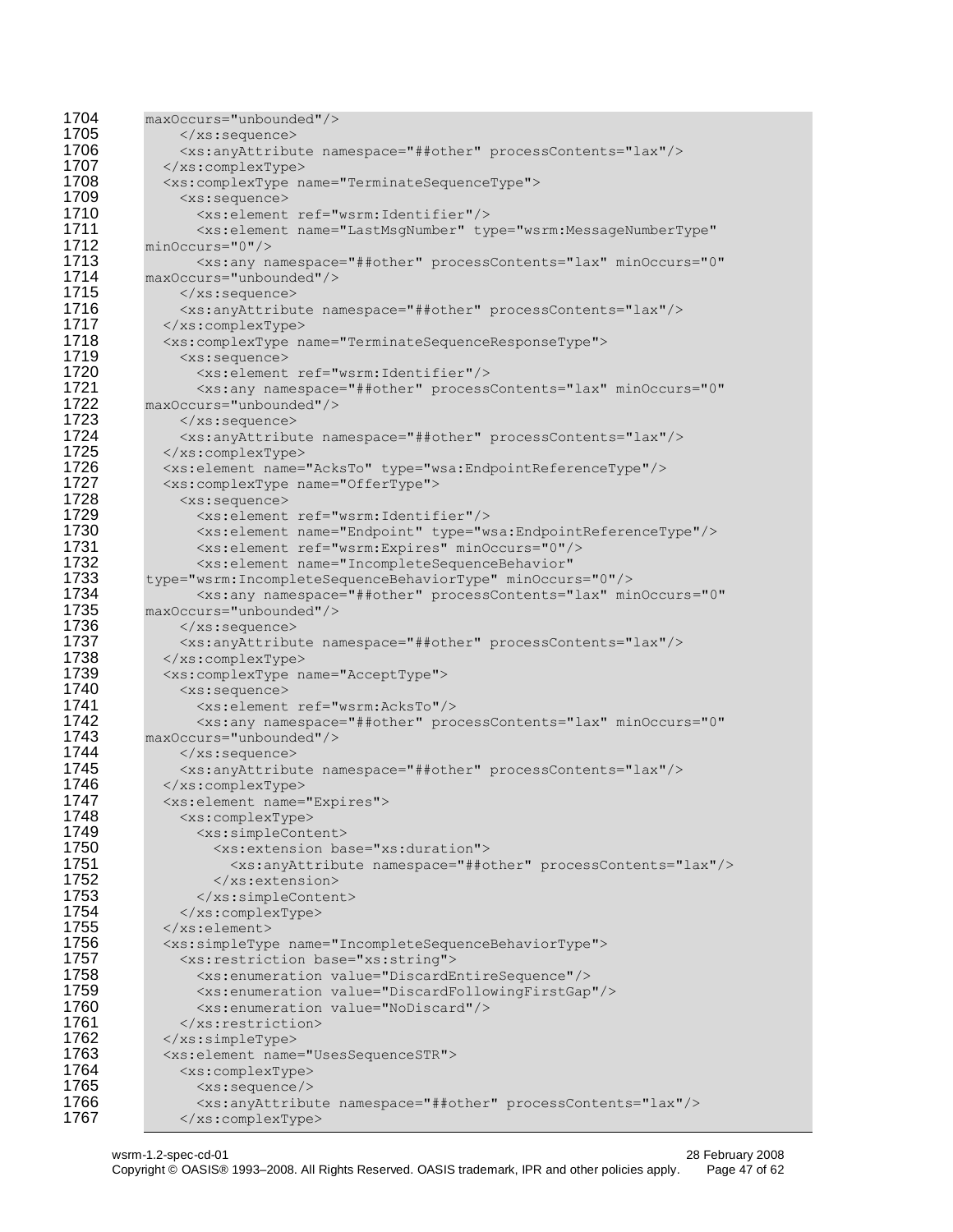| 1768 | $\langle x s : \text{element} \rangle$                                        |
|------|-------------------------------------------------------------------------------|
| 1769 | <xs:element name="UsesSequenceSSL"></xs:element>                              |
| 1770 | <xs:complextype></xs:complextype>                                             |
| 1771 | <xs:sequence></xs:sequence>                                                   |
| 1772 | <xs:anyattribute namespace="##other" processcontents="lax"></xs:anyattribute> |
| 1773 | $\langle xs:complexType \rangle$                                              |
| 1774 | $\langle xs : \text{element} \rangle$                                         |
| 1775 | <xs:element name="UnsupportedElement"></xs:element>                           |
| 1776 | $<$ xs: simpleType>                                                           |
| 1777 | <xs:restriction base="xs:0Name"></xs:restriction>                             |
| 1778 | $\langle x s : \text{simpleType} \rangle$                                     |
| 1779 | $\langle x s : \text{element} \rangle$                                        |
| 1780 | $\langle x s : \text{scheme}\rangle$                                          |
|      |                                                                               |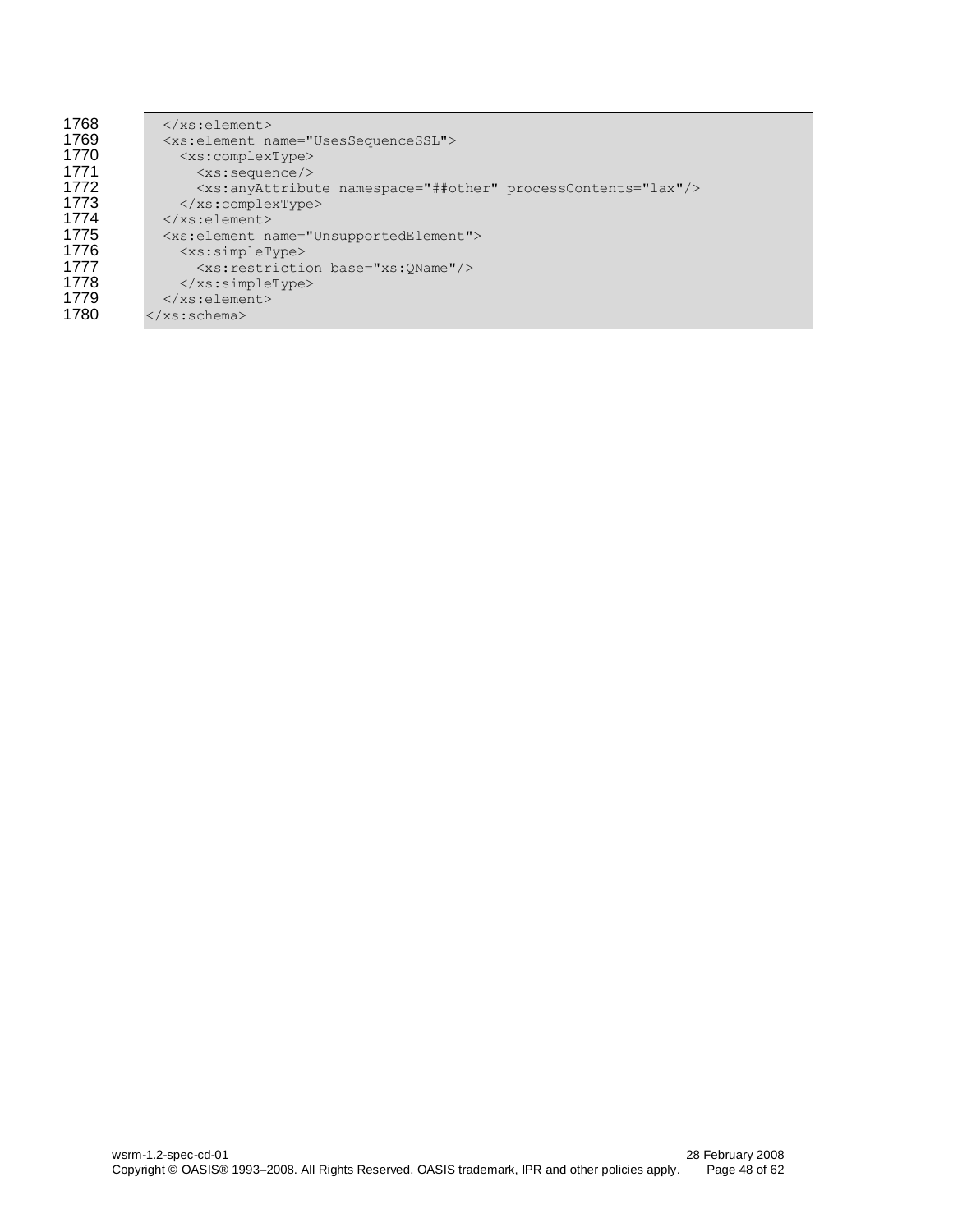# <span id="page-48-0"></span><sup>1781</sup> **Appendix B. WSDL**

1782 This WSDL describes the WS-RM protocol from the point of view of an RM Destination. In the case where 1783 an endpoint acts both as an RM Destination and an RM Source, note that additional messages may be 1784 present in exchanges with that endpoint.

1785 Also note that this WSDL is intended to describe the internal structure of the WS-RM protocol, and will not 1786 generally appear in a description of a WS-RM-capable Web service. See WS-RM Policy [\[WS-RM Policy\]](#page-6-13) 1787 for a higher-level mechanism to indicate that WS-RM is engaged.

1788 The normative WSDL 1.1 definition for WS-ReliableMessaging is located at:

1789 [http://docs.oasis-open.org/ws-rx/wsrm/200702/wsrm-1.1-wsdl-200702e1.wsdl](http://docs.oasis-open.org/ws-rx/wsrm/200702/wsrm-1.1-wsdl-200702.wsdl) 1790 The following non-normative copy is provided for reference.

```
1791 <?xml version="1.0" encoding="utf-8"?><br>1792 <1-- Copyright (C) QASIS(R) 1993-2007.
1792 <!-- Copyright(C) OASIS(R) 1993-2007. All Rights Reserved.<br>1793 6851S trademark. IPR and other policies apply. -->
                 OASIS trademark, IPR and other policies apply. -->
1794 <wsdl:definitions xmlns:wsdl="http://schemas.xmlsoap.org/wsdl/" 
1795 xmlns:xs="http://www.w3.org/2001/XMLSchema"<br>1796 xmlns:wsa="http://www.w3.org/2005/08/addres
           xmlns:wsa="http://www.w3.org/2005/08/addressing"
1797 xmlns:wsam="http://www.w3.org/2007/05/addressing/metadata" 
1798 xmlns:rm="http://docs.oasis-open.org/ws-rx/wsrm/200702" 
1799 xmlns:tns="http://docs.oasis-open.org/ws-rx/wsrm/200702/wsdl" 
           1800 targetNamespace="http://docs.oasis-open.org/ws-rx/wsrm/200702/wsdl">
1801
1802 <wsdl:types>
                <xs:schema>
1804 <xs:import namespace="http://docs.oasis-open.org/ws-rx/wsrm/200702" 
1805 schemaLocation="http://docs.oasis-open.org/ws-rx/wsrm/200702/wsrm-1.1-schema-
1806 200702.xsd"/><br>1807 - 1807
1807 \langle x \rangle /xs:schema><br>1808 \langle y \rangle /wsdl:types>
              </wsdl:types>
1809
              1810 <wsdl:message name="CreateSequence">
1811 <wsdl:part name="create" element="rm:CreateSequence"/>
1812 </wsdl:message><br>1813 <wsdl:message n
              1813 <wsdl:message name="CreateSequenceResponse">
1814 <wsdl:part name="createResponse" element="rm:CreateSequenceResponse"/><br>1815 </wsdl:message>
1815 </wsdl:message><br>1816 <wsdl:message n
              1816 <wsdl:message name="CloseSequence">
1817 <wsdl:part name="close" element="rm:CloseSequence"/><br>1818 </wsdl:message>
              \langle/wsdl:message>
1819 <wsdl:message name="CloseSequenceResponse"><br>1820 <wsdl:part name="closeResponse" element="
1820 <wsdl:part name="closeResponse" element="rm:CloseSequenceResponse"/>
1821 </wsdl:message>
1822 <wsdl:message name="TerminateSequence"><br>1823 <wsdl:part name="terminate" element="
1823 <wsdl:part name="terminate" element="rm:TerminateSequence"/><br>1824 </wsdl:message>
              1824 </wsdl:message>
1825 <wsdl:message name="TerminateSequenceResponse"><br>1826 <wsdl:part name="terminateResponse"
1826 <wsdl:part name="terminateResponse" 
1827 element="rm:TerminateSequenceResponse"/>
              </wsdl:message>
1829
1830 <wsdl:portType name="SequenceAbstractPortType"><br>1831 <wsdl:operation name="CreateSequence">
                1831 <wsdl:operation name="CreateSequence">
1832 <wsdl:input message="tns:CreateSequence" wsam:Action="http://docs.oasis-
1833 open.org/ws-rx/wsrm/200702/CreateSequence"/>
                  1834 <wsdl:output message="tns:CreateSequenceResponse"
```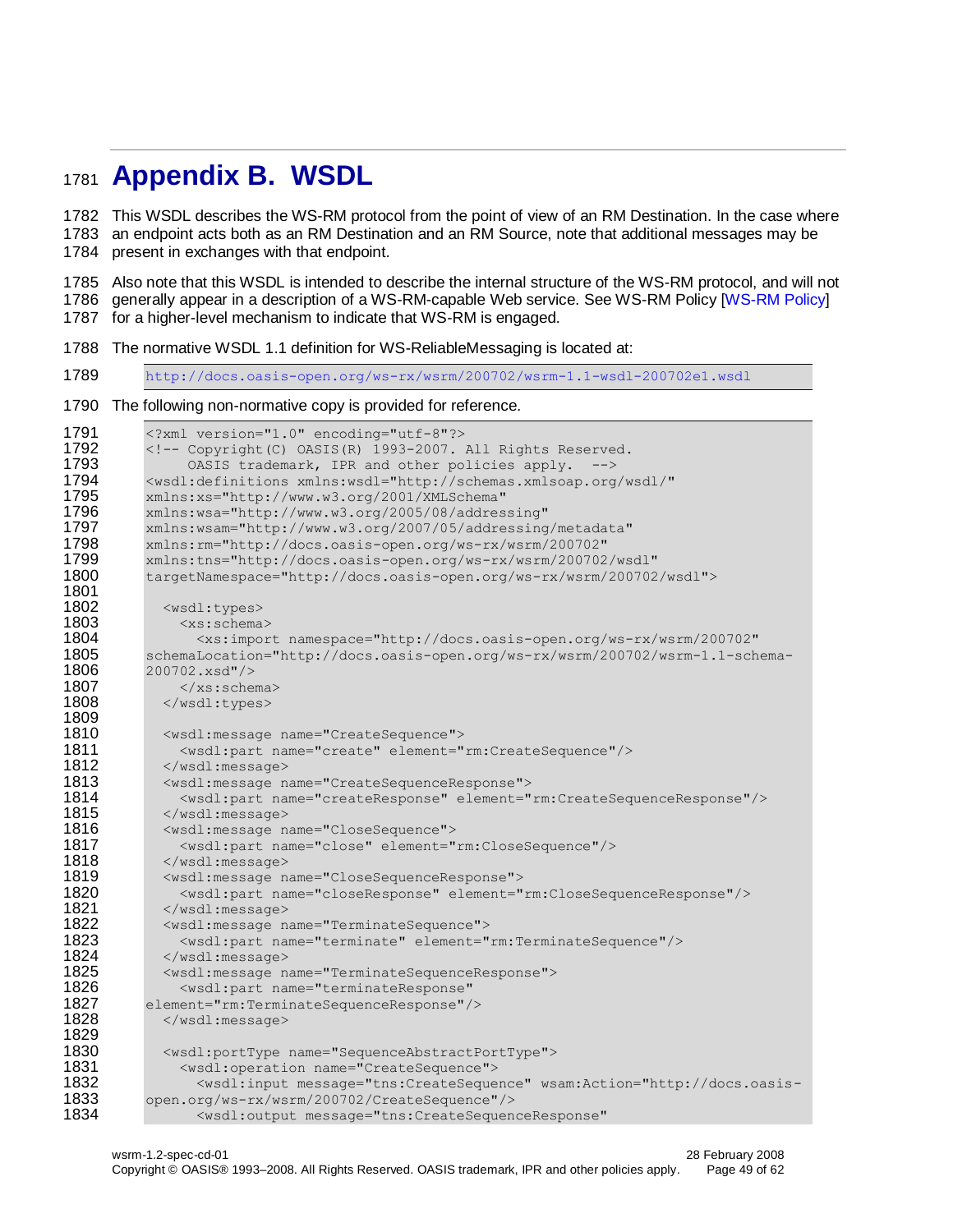| 1835 | wsam:Action="http://docs.oasis-open.org/ws-                                                                                                                                                             |
|------|---------------------------------------------------------------------------------------------------------------------------------------------------------------------------------------------------------|
| 1836 | rx/wsrm/200702/CreateSequenceResponse"/>                                                                                                                                                                |
| 1837 |                                                                                                                                                                                                         |
| 1838 | <wsdl:operation name="CloseSequence"></wsdl:operation>                                                                                                                                                  |
| 1839 | <wsdl:input action="http://docs.oasis-&lt;/th&gt;&lt;/tr&gt;&lt;tr&gt;&lt;th&gt;1840&lt;/th&gt;&lt;th&gt;open.org/ws-rx/wsrm/200702/CloseSequence" message="tns: Close Sequence" wsam:=""></wsdl:input> |
| 1841 | <wsdl:output <="" message="tns:CloseSequenceResponse" th=""></wsdl:output>                                                                                                                              |
| 1842 | wsam:Action="http://docs.oasis-open.org/ws-                                                                                                                                                             |
| 1843 | rx/wsrm/200702/CloseSequenceResponse"/>                                                                                                                                                                 |
| 1844 | $\langle$ /wsdl:operation>                                                                                                                                                                              |
| 1845 | <wsdl:operation name="TerminateSequence"></wsdl:operation>                                                                                                                                              |
| 1846 | <wsdl:input <="" message="tns:TerminateSequence" th=""></wsdl:input>                                                                                                                                    |
| 1847 | wsam:Action="http://docs.oasis-open.org/ws-rx/wsrm/200702/TerminateSequence"/>                                                                                                                          |
| 1848 | <wsdl:output <="" message="tns:TerminateSequenceResponse" th=""></wsdl:output>                                                                                                                          |
| 1849 | wsam:Action="http://docs.oasis-open.org/ws-                                                                                                                                                             |
| 1850 | rx/wsrm/200702/TerminateSequenceResponse"/>                                                                                                                                                             |
| 1851 |                                                                                                                                                                                                         |
| 1852 |                                                                                                                                                                                                         |
| 1853 |                                                                                                                                                                                                         |
| 1854 |                                                                                                                                                                                                         |
|      |                                                                                                                                                                                                         |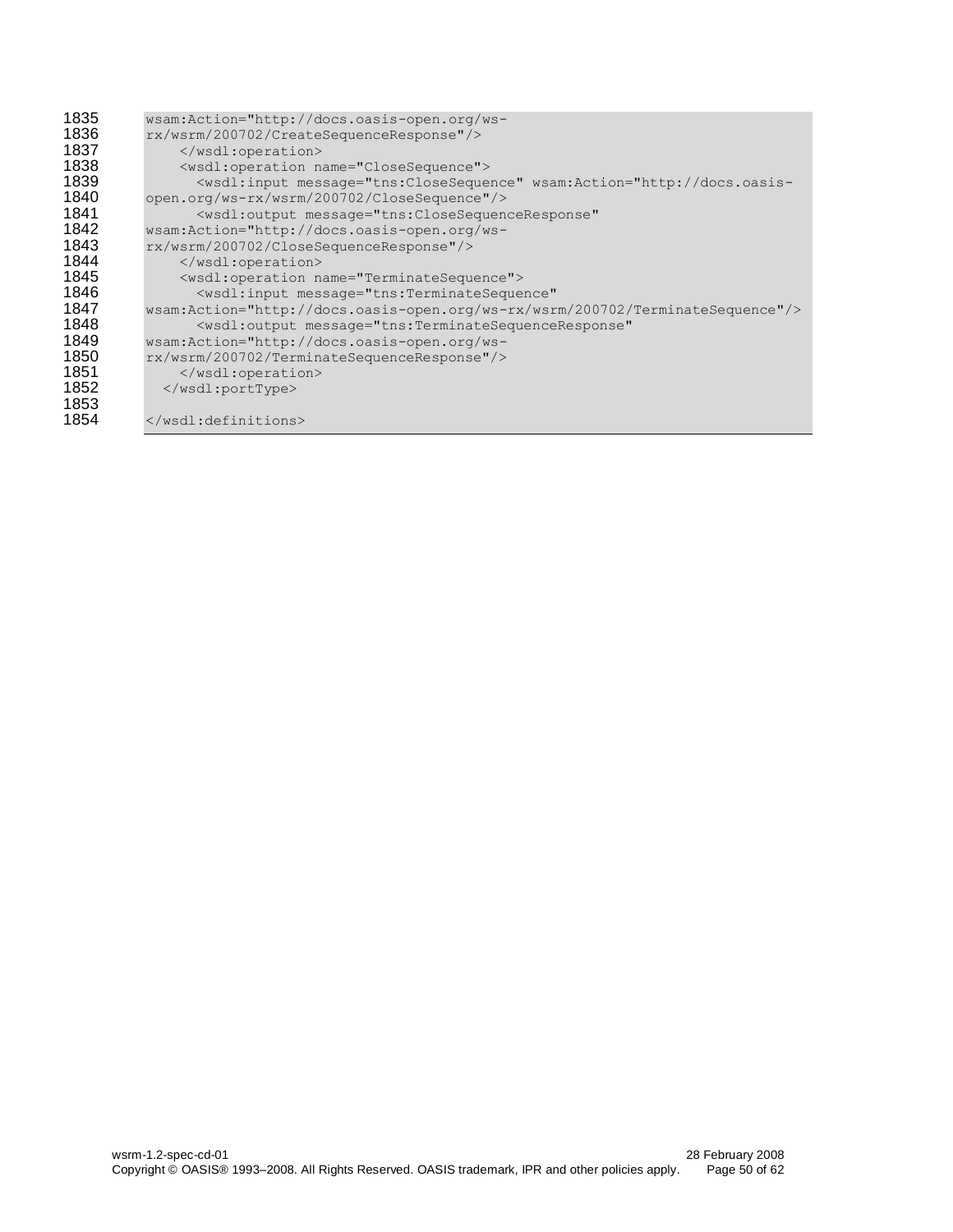# <span id="page-50-0"></span>**Appendix C. Message Examples**

# <span id="page-50-1"></span>**Appendix C.1 Create Sequence**

#### **Create Sequence**

| 1858 | xml version="1.0" encoding="UTF-8"?                                                    |
|------|----------------------------------------------------------------------------------------|
| 1859 | <s:envelope <="" th="" xmlns:s="http://www.w3.org/2003/05/soap-envelope"></s:envelope> |
| 1860 | xmlns:wsrm="http://docs.oasis-open.org/ws-rx/wsrm/200702"                              |
| 1861 | xmlns:wsa="http://www.w3.org/2005/08/addressing">                                      |
| 1862 | $<$ S: Header>                                                                         |
| 1863 | <wsa:messageid></wsa:messageid>                                                        |
| 1864 | http://Business456.com/guid/0baaf88d-483b-4ecf-a6d8-a7c2eb546817                       |
| 1865 |                                                                                        |
| 1866 | <wsa:to>http://example.com/serviceB/123</wsa:to>                                       |
| 1867 | <wsa:action>http://docs.oasis-open.org/ws-</wsa:action>                                |
| 1868 | rx/wsrm/200702/CreateSequence                                                          |
| 1869 | <wsa:replyto></wsa:replyto>                                                            |
| 1870 | <wsa:address>http://Business456.com/serviceA/789</wsa:address>                         |
| 1871 | $\langle$ /wsa:ReplyTo>                                                                |
| 1872 | $\langle$ /S:Header>                                                                   |
| 1873 | $<$ S:Body>                                                                            |
| 1874 | <wsrm:createsequence></wsrm:createsequence>                                            |
| 1875 | <wsrm:acksto></wsrm:acksto>                                                            |
| 1876 | <wsa:address>http://Business456.com/serviceA/789</wsa:address>                         |
| 1877 | $\langle$ /wsrm:AcksTo>                                                                |
| 1878 |                                                                                        |
| 1879 | $\langle$ /S:Body>                                                                     |
| 1880 |                                                                                        |
| 1881 | <b>Create Sequence Response</b>                                                        |
| 1882 | xml version="1.0" encoding="UTF-8"?                                                    |
| 1883 | <s:envelope <="" th="" xmlns:s="http://www.w3.org/2003/05/soap-envelope"></s:envelope> |
| 1884 | xmlns:wsrm="http://docs.oasis-open.org/ws-rx/wsrm/200702"                              |
| 1885 | $xmlns:wsa="http://www.w3.org/2005/08/addressing"$                                     |

```
1885 xmlns:wsa="http://www.w3.org/2005/08/addressing">
1886 <s: Header><br>1887 < wsa: To
1887 <wsa:To>http://Business456.com/serviceA/789</wsa:To>
1888 <wsa:RelatesTo><br>1889 http://Busine.
1889 http://Business456.com/guid/0baaf88d-483b-4ecf-a6d8a7c2eb546817<br>1890 </wsa:RelatesTo>
1890 </wsa:RelatesTo><br>1891 <wsa:Action>
                <wsa:Action>
1892 http://docs.oasis-open.org/ws-rx/wsrm/200702/CreateSequenceResponse<br>1893 </wsa:Action>
1893 </wsa:Action><br>1894 </s:Header>
1894 \langle/S:Header><br>1895 \langleS:Body>
1895 <s:Body><br>1896 <wsrm:
1896 <wsrm:CreateSequenceResponse>
1897 <wsrm:Identifier>http://Business456.com/RM/ABC</wsrm:Identifier><br>1898 </wsrm:CreateSequenceResponse>
                </wsrm:CreateSequenceResponse>
1899 </S:Body><br>1900 </S:Envelop
           </S:Envelope>
```
# <span id="page-50-2"></span>**Appendix C.2 Initial Transmission**

The following example WS-ReliableMessaging headers illustrate the message exchange in the above

 figure. The three messages have the following headers; the third message is identified as the last message in the Sequence: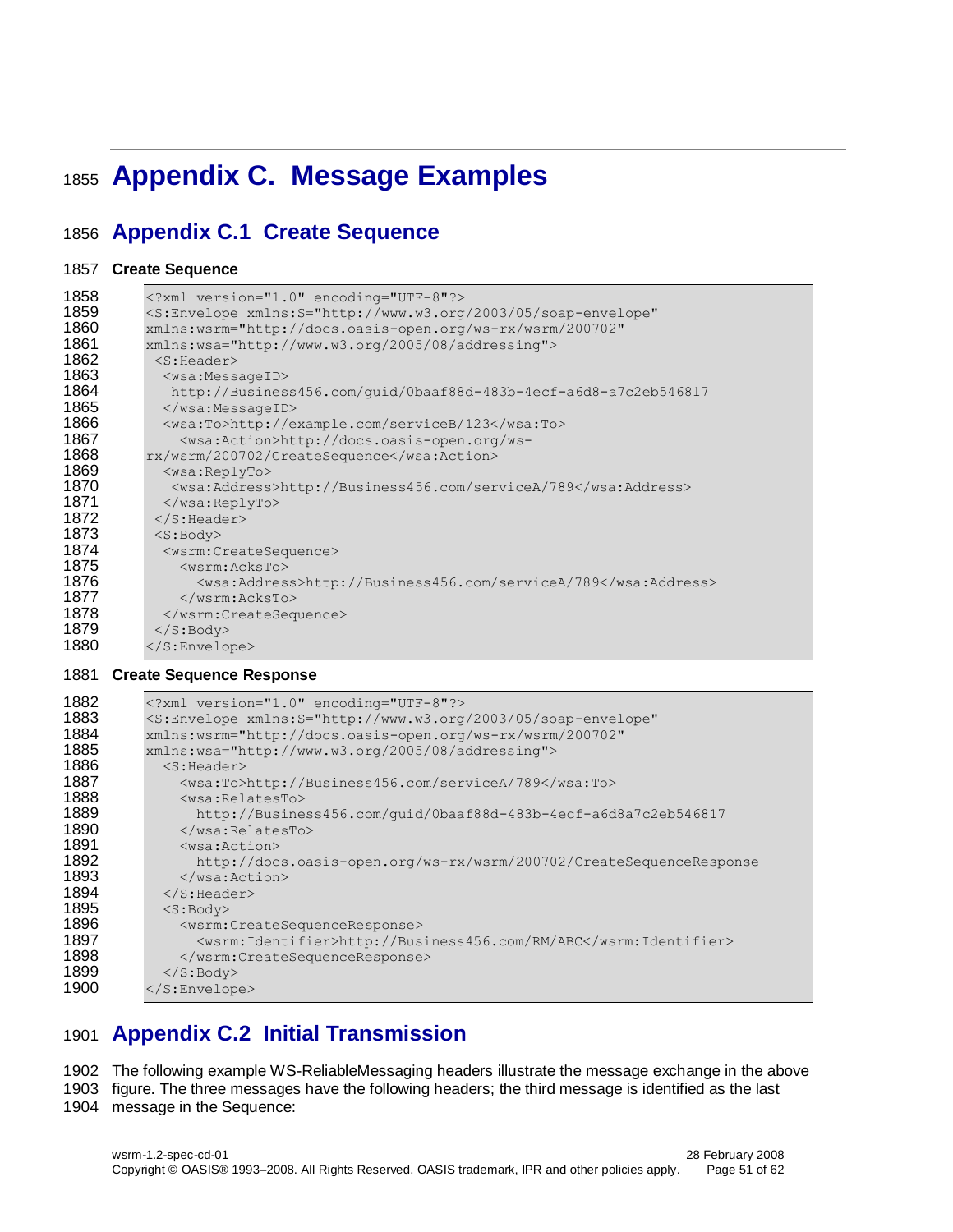#### **Message 1**

| 1906 | xml version="1.0" encoding="UTF-8"?                                                    |
|------|----------------------------------------------------------------------------------------|
| 1907 | <s:envelope <="" th="" xmlns:s="http://www.w3.org/2003/05/soap-envelope"></s:envelope> |
| 1908 | xmlns:wsrm="http://docs.oasis-open.org/ws-rx/wsrm/200702"                              |
| 1909 | xmlns:wsa="http://www.w3.org/2005/08/addressing">                                      |
| 1910 | $<$ S:Header>                                                                          |
| 1911 | <wsa:messageid></wsa:messageid>                                                        |
| 1912 | http://Business456.com/quid/71e0654e-5ce8-477b-bb9d-34f05cfcbc9e                       |
| 1913 |                                                                                        |
| 1914 | <wsa:to>http://example.com/serviceB/123</wsa:to>                                       |
| 1915 | $<$ wsa: From>                                                                         |
| 1916 | <wsa:address>http://Business456.com/serviceA/789</wsa:address>                         |
| 1917 | $\langle$ /wsa:From>                                                                   |
| 1918 | <wsa:action>http://example.com/serviceB/123/request</wsa:action>                       |
| 1919 | <wsrm:sequence></wsrm:sequence>                                                        |
| 1920 | <wsrm:identifier>http://Business456.com/RM/ABC</wsrm:identifier>                       |
| 1921 | <wsrm:messagenumber>1</wsrm:messagenumber>                                             |
| 1922 |                                                                                        |
| 1923 | $\langle$ /S: Header>                                                                  |
| 1924 | $<$ S:Body>                                                                            |
| 1925 | Some Application Data                                                                  |
| 1926 | $\langle$ S: Body>                                                                     |
| 1927 | $\langle$ /S:Envelope>                                                                 |

#### **Message 2**

| 1929 | xml version="1.0" encoding="UTF-8"?                                                    |
|------|----------------------------------------------------------------------------------------|
| 1930 | <s:envelope <="" th="" xmlns:s="http://www.w3.org/2003/05/soap-envelope"></s:envelope> |
| 1931 | xmlns:wsrm="http://docs.oasis-open.org/ws-rx/wsrm/200702"                              |
| 1932 | xmlns:wsa="http://www.w3.org/2005/08/addressing">                                      |
| 1933 | $<$ S:Header>                                                                          |
| 1934 | <wsa:messageid></wsa:messageid>                                                        |
| 1935 | http://Business456.com/quid/daa7d0b2-c8e0-476e-a9a4-d164154e38de                       |
| 1936 |                                                                                        |
| 1937 | <wsa:to>http://example.com/serviceB/123</wsa:to>                                       |
| 1938 | $<$ wsa: From $>$                                                                      |
| 1939 | <wsa:address>http://Business456.com/serviceA/789</wsa:address>                         |
| 1940 | $\langle$ /wsa:From>                                                                   |
| 1941 | <wsa:action>http://example.com/serviceB/123/request</wsa:action>                       |
| 1942 | <wsrm:sequence></wsrm:sequence>                                                        |
| 1943 | <wsrm:identifier>http://Business456.com/RM/ABC</wsrm:identifier>                       |
| 1944 | <wsrm:messagenumber>2</wsrm:messagenumber>                                             |
| 1945 |                                                                                        |
| 1946 | $\langle$ /S: Header>                                                                  |
| 1947 | $<$ S:Body>                                                                            |
| 1948 | Some Application Data                                                                  |
| 1949 | $\langle$ /S: Body>                                                                    |
| 1950 | $\langle$ /S:Envelope>                                                                 |

#### **Message 3**

| 1952 | xml version="1.0" encoding="UTF-8"?                                                    |
|------|----------------------------------------------------------------------------------------|
| 1953 | <s:envelope <="" th="" xmlns:s="http://www.w3.org/2003/05/soap-envelope"></s:envelope> |
| 1954 | xmlns:wsrm="http://docs.oasis-open.org/ws-rx/wsrm/200702"                              |
| 1955 | xmlns:wsa="http://www.w3.org/2005/08/addressing">                                      |
| 1956 | $<$ S: Header>                                                                         |
| 1957 | $<$ wsa:MessageID>                                                                     |
| 1958 | http://Business456.com/quid/0baaf88d-483b-4ecf-a6d8-a7c2eb546819                       |
| 1959 | $\langle$ /wsa:MessageID>                                                              |
| 1960 | <wsa:to>http://example.com/serviceB/123</wsa:to>                                       |
| 1961 | $<$ wsa: $From$                                                                        |
| 1962 | <wsa:address>http://Business456.com/serviceA/789</wsa:address>                         |
| 1963 | $\langle$ /wsa:From>                                                                   |
| 1964 | <wsa:action>http://example.com/serviceB/123/request</wsa:action>                       |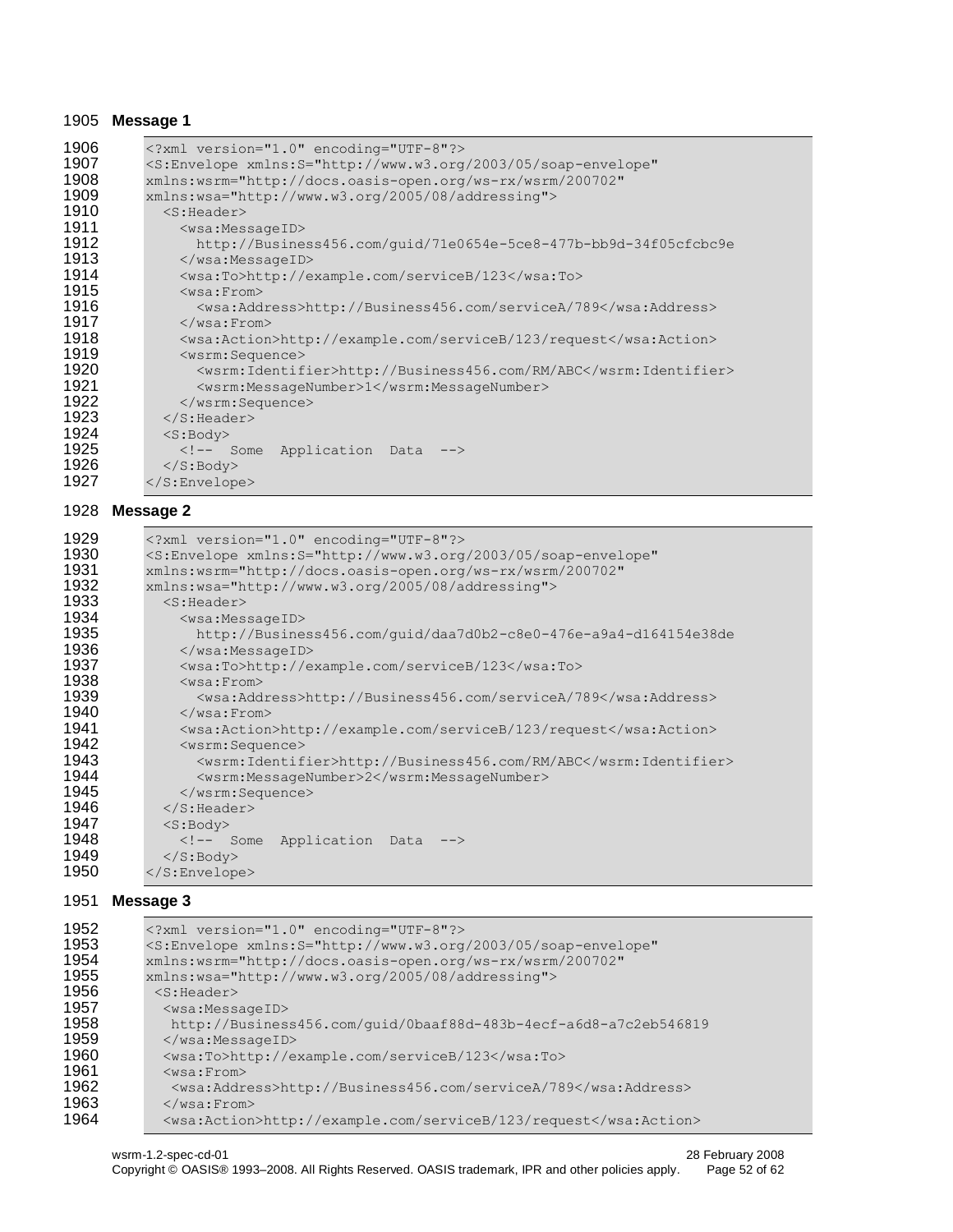| 1965 | <wsrm:sequence></wsrm:sequence>                                  |
|------|------------------------------------------------------------------|
| 1966 | <wsrm:identifier>http://Business456.com/RM/ABC</wsrm:identifier> |
| 1967 | <wsrm:messagenumber>3</wsrm:messagenumber>                       |
| 1968 | $\langle$ /wsrm:Sequence>                                        |
| 1969 | <wsrm:ackrequested></wsrm:ackrequested>                          |
| 1970 | <wsrm:identifier>http://Business456.com/RM/ABC</wsrm:identifier> |
| 1971 |                                                                  |
| 1972 | $\langle$ S:Header>                                              |
| 1973 | $<$ S:Body>                                                      |
| 1974 | Some Application Data                                            |
| 1975 | $\langle$ /S:Body>                                               |
| 1976 | $\langle$ /S:Envelope>                                           |
|      |                                                                  |

## <span id="page-52-0"></span>**Appendix C.3 First Acknowledgement**

 Message number 2 has not been accepted by the RM Destination due to some transmission error so it responds with an Acknowledgement for messages 1 and 3:

```
1980 <?xml version="1.0" encoding="UTF-8"?><br>1981 <S:Envelope xmlns:S="http://www.w3.org
1981 < S: Envelope xmlns: S="http://www.w3.org/2003/05/soap-envelope"<br>1982 xmlns: wsrm="http://docs.oasis-open.org/ws-rx/wsrm/200702"
1982 xmlns:wsrm="http://docs.oasis-open.org/ws-rx/wsrm/200702"<br>1983 xmlns:wsa="http://www.w3.org/2005/08/addressing">
1983 xmlns:wsa="http://www.w3.org/2005/08/addressing">
1984 <S:Header>
1985 <wsa:MessageID><br>1986 http://example
1986 http://example.com/guid/0baaf88d-483b-4ecf-a6d8-a7c2eb546810<br>1987 </wsa:MessageID>
              </wsa:MessageID>
1988 <wsa:To>http://Business456.com/serviceA/789</wsa:To><br>1989 <wsa:From>
1989 <wsa:From>
1990 <wsa:Address>http://example.com/serviceB/123</wsa:Address>
1991 </wsa:From><br>1992 <wsa:Action
1992 <wsa:Action><br>1993 http://doc
1993 http://docs.oasis-open.org/ws-rx/wsrm/200702/SequenceAcknowledgement<br>1994 </wsa:Action>
              </wsa:Action>
1995 <wsrm:SequenceAcknowledgement>
1996 <wsrm:Identifier>http://Business456.com/RM/ABC</wsrm:Identifier>
1997 <wsrm:AcknowledgementRange Upper="1" Lower="1"/>
1998 <wsrm:AcknowledgementRange Upper="3" Lower="3"/><br>1999 </wsrm:SequenceAcknowledgement>
1999 </wsrm:SequenceAcknowledgement><br>2000 </S:Header>
2000 \langle/S:Header><br>2001 \langleS:Body/>
             <S:Body/>
2002 </S:Envelope>
```
## <span id="page-52-1"></span>**Appendix C.4 Retransmission**

 The RM Sourcediscovers that message number 2 was not accepted so it resends the message and requests an Acknowledgement:

| 2006 | xml version="1.0" encoding="UTF-8"?                                                    |
|------|----------------------------------------------------------------------------------------|
| 2007 | <s:envelope <="" th="" xmlns:s="http://www.w3.org/2003/05/soap-envelope"></s:envelope> |
| 2008 | xmlns:wsrm="http://docs.oasis-open.org/ws-rx/wsrm/200702"                              |
| 2009 | xmlns:wsa="http://www.w3.org/2005/08/addressing">                                      |
| 2010 | $<$ S:Header>                                                                          |
| 2011 | <wsa:messageid></wsa:messageid>                                                        |
| 2012 | http://Business456.com/quid/daa7d0b2-c8e0-476e-a9a4-d164154e38de                       |
| 2013 | $\langle$ /wsa:MessageID>                                                              |
| 2014 | <wsa:to>http://example.com/serviceB/123</wsa:to>                                       |
| 2015 | $<$ wsa: $From$                                                                        |
| 2016 | <wsa:address>http://Business456.com/serviceA/789</wsa:address>                         |
| 2017 | $\langle$ /wsa: From>                                                                  |
| 2018 | <wsa:action>http://example.com/serviceB/123/request</wsa:action>                       |
| 2019 | <wsrm:sequence></wsrm:sequence>                                                        |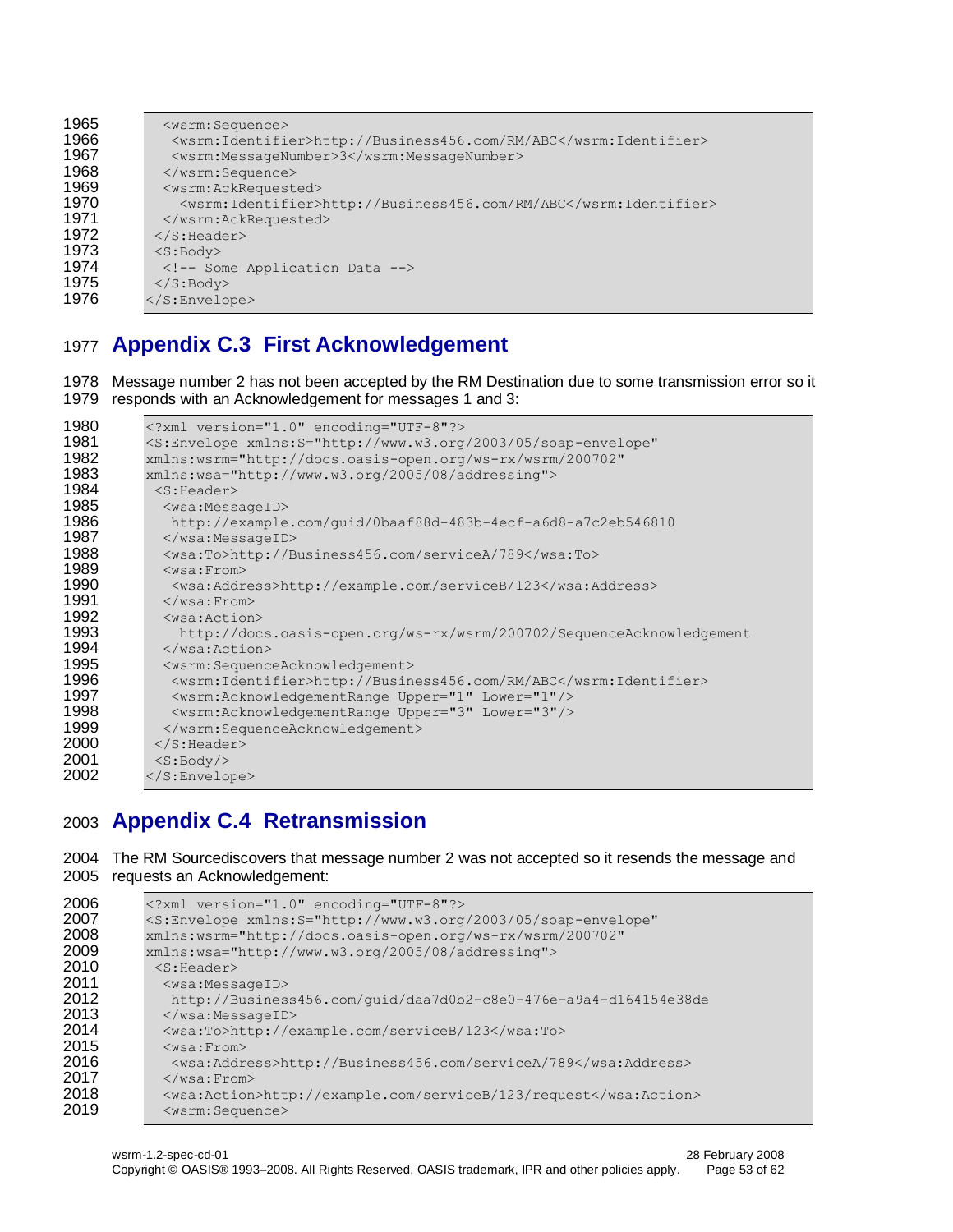| 2020 | <wsrm:identifier>http://Business456.com/RM/ABC</wsrm:identifier> |
|------|------------------------------------------------------------------|
| 2021 | <wsrm:messagenumber>2</wsrm:messagenumber>                       |
| 2022 | $\langle$ /wsrm:Sequence>                                        |
| 2023 | <wsrm:ackrequested></wsrm:ackrequested>                          |
| 2024 | <wsrm:identifier>http://Business456.com/RM/ABC</wsrm:identifier> |
| 2025 |                                                                  |
| 2026 | $\langle$ /S:Header>                                             |
| 2027 | $<$ S:Body>                                                      |
| 2028 | Some Application Data                                            |
| 2029 | $\langle$ /S:Body>                                               |
| 2030 | $\langle$ /S:Envelope>                                           |
|      |                                                                  |

# <span id="page-53-0"></span>**Appendix C.5 Termination**

```
2032 The RM Destination now responds with an Acknowledgement for the complete Sequence which can then 
2033 be terminated:
```

| 2034 | xml version="1.0" encoding="UTF-8"?                                                    |
|------|----------------------------------------------------------------------------------------|
| 2035 | <s:envelope <="" th="" xmlns:s="http://www.w3.org/2003/05/soap-envelope"></s:envelope> |
| 2036 | xmlns:wsrm="http://docs.oasis-open.org/ws-rx/wsrm/200702"                              |
| 2037 | xmlns:wsa="http://www.w3.org/2005/08/addressing">                                      |
| 2038 | $<$ S: Header>                                                                         |
| 2039 | <wsa:messageid></wsa:messageid>                                                        |
| 2040 | http://example.com/quid/0baaf88d-483b-4ecf-a6d8-a7c2eb546811                           |
| 2041 | $\langle$ /wsa:MessageID>                                                              |
| 2042 | <wsa:to>http://Business456.com/serviceA/789</wsa:to>                                   |
| 2043 | $<$ wsa: From $>$                                                                      |
| 2044 | <wsa:address>http://example.com/serviceB/123</wsa:address>                             |
| 2045 | $\langle$ /wsa:From>                                                                   |
| 2046 | $<$ wsa: Action $>$                                                                    |
| 2047 | http://docs.oasis-open.org/ws-rx/wsrm/200702/SequenceAcknowledgement                   |
| 2048 | $\langle$ /wsa:Action>                                                                 |
| 2049 | <wsrm:sequenceacknowledgement></wsrm:sequenceacknowledgement>                          |
| 2050 | <wsrm:identifier>http://Business456.com/RM/ABC</wsrm:identifier>                       |
| 2051 | <wsrm:acknowledgementrange lower="1" upper="3"></wsrm:acknowledgementrange>            |
| 2052 |                                                                                        |
| 2053 | $\langle$ /S:Header>                                                                   |
| 2054 | $<$ S:Body/>                                                                           |
| 2055 | $\langle$ /S:Envelope>                                                                 |

#### **Terminate Sequence**

| 2057 | xml version="1.0" encoding="UTF-8"?                                                    |
|------|----------------------------------------------------------------------------------------|
| 2058 | <s:envelope <="" th="" xmlns:s="http://www.w3.org/2003/05/soap-envelope"></s:envelope> |
| 2059 | xmlns:wsrm="http://docs.oasis-open.org/ws-rx/wsrm/200702"                              |
| 2060 | xmlns:wsa="http://www.w3.org/2005/08/addressing">                                      |
| 2061 | $<$ S: Header>                                                                         |
| 2062 | <wsa:messageid></wsa:messageid>                                                        |
| 2063 | http://Business456.com/quid/0baaf88d-483b-4ecf-a6d8-a7c2eb546812                       |
| 2064 |                                                                                        |
| 2065 | <wsa:to>http://example.com/serviceB/123</wsa:to>                                       |
| 2066 | $<$ wsa: Action $>$                                                                    |
| 2067 | http://docs.oasis-open.org/ws-rx/wsrm/200702/TerminateSequence                         |
| 2068 |                                                                                        |
| 2069 | $<$ wsa: $From$                                                                        |
| 2070 | <wsa:address>http://Business456.com/serviceA/789</wsa:address>                         |
| 2071 | $\langle$ /wsa:From>                                                                   |
| 2072 | $\langle$ /S:Header>                                                                   |
| 2073 | $<$ S: Body>                                                                           |
| 2074 | <wsrm:terminatesequence></wsrm:terminatesequence>                                      |
| 2075 | <wsrm:identifier>http://Business456.com/RM/ABC</wsrm:identifier>                       |
| 2076 | <wsrm:lastmsqnumber> 3 </wsrm:lastmsqnumber>                                           |
| 2077 |                                                                                        |
|      |                                                                                        |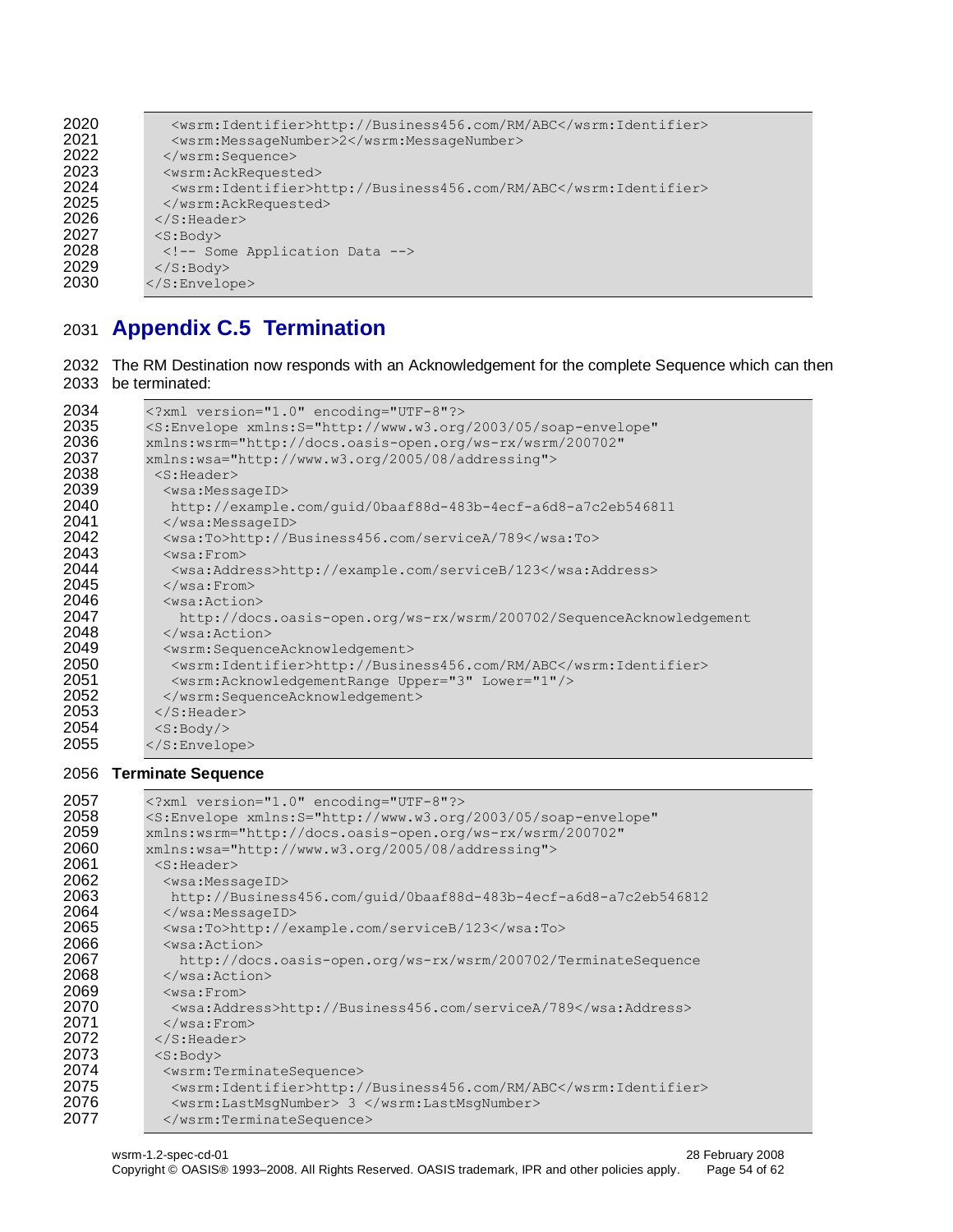2078 </S:Body><br>2079 </S:Envelop  $\langle$ /S:Envelope>

#### **Terminate Sequence Response**

| 2081 | xml version="1.0" encoding="UTF-8"?                                                    |
|------|----------------------------------------------------------------------------------------|
| 2082 | <s:envelope <="" th="" xmlns:s="http://www.w3.org/2003/05/soap-envelope"></s:envelope> |
| 2083 | xmlns:wsrm="http://docs.oasis-open.org/ws-rx/wsrm/200702"                              |
| 2084 | xmlns:wsa="http://www.w3.org/2005/08/addressing">                                      |
| 2085 | $<$ S:Header>                                                                          |
| 2086 | <wsa:messageid></wsa:messageid>                                                        |
| 2087 | http://Business456.com/quid/0baaf88d-483b-4ecf-a6d8-a7c2eb546813                       |
| 2088 |                                                                                        |
| 2089 | <wsa:to>http://example.com/serviceA/789</wsa:to>                                       |
| 2090 | $<$ wsa: Action $>$                                                                    |
| 2091 | http://docs.oasis-open.org/ws-rx/wsrm/200702/TerminateSequenceResponse                 |
| 2092 | $\langle$ /wsa:Action>                                                                 |
| 2093 | $<$ wsa:RelatesTo $>$                                                                  |
| 2094 | http://Business456.com/quid/0baaf88d-483b-4ecf-a6d8-a7c2eb546812                       |
| 2095 | $\langle$ /wsa:RelatesTo>                                                              |
| 2096 | $<$ wsa: $From$ >                                                                      |
| 2097 | <wsa:address>http://Business456.com/serviceA/789</wsa:address>                         |
| 2098 | $\langle$ /wsa: From>                                                                  |
| 2099 | $\langle$ /S:Header>                                                                   |
| 2100 | $<$ S: Body>                                                                           |
| 2101 | <wsrm:terminatesequenceresponse></wsrm:terminatesequenceresponse>                      |
| 2102 | <wsrm:identifier>http://Business456.com/RM/ABC</wsrm:identifier>                       |
| 2103 |                                                                                        |
| 2104 | $\langle$ /S:Body>                                                                     |
| 2105 | $\langle$ /S:Envelope>                                                                 |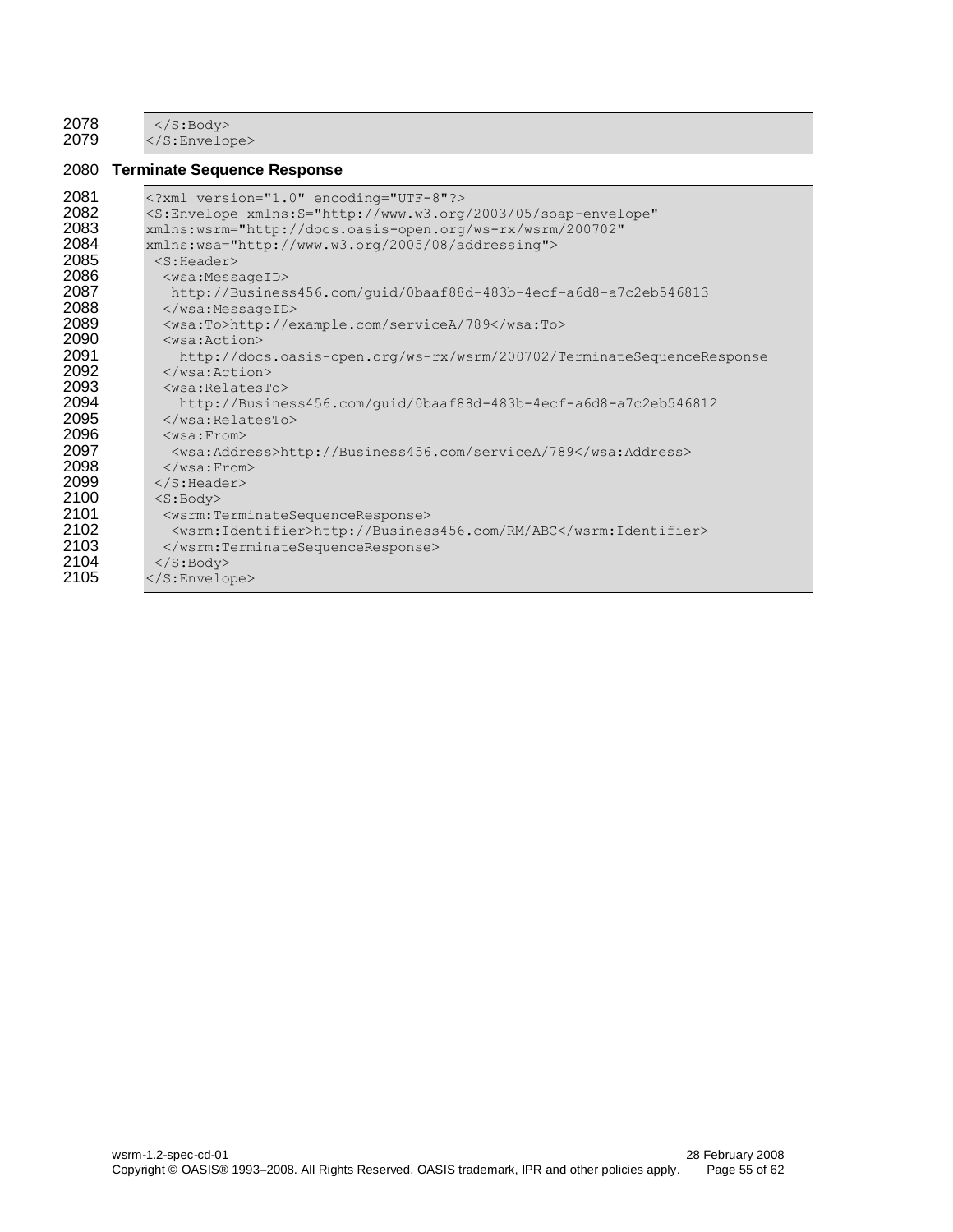# <span id="page-55-0"></span>**Appendix D. State Tables**

- This appendix specifies the non-normative state transition tables for RM Source and RM Destination.
- The state tables describe the lifetime of a Sequence in both the RM Source and the RM Destination
- Legend:
- The first column of these tables contains the motivating event and has the following format:

| 2111<br><b>Event</b>   |
|------------------------|
| Event name<br>[source] |
| $\{ref\}$              |

- Where:
- Event Name: indicates the name of the event. Event Names surrounded by "<>" are optional as described by the specification.
- 2115 [source]: indicates the source of the event; one of:
- **b c** [msg] a Received message
- o [int]: an internal event such as the firing of a timer
- o [app]: the application
- **b c** [unspec]: the source is unspecified
- Each event / state combination cell in the tables in this appendix has the following format:

| <b>State Name</b>              |
|--------------------------------|
| Action to take<br>[next state] |
| $\{ref\}$                      |

#### Where:

- 2122 action to take: indicates that the state machine performs the following action. Actions surrounded by "<>" are optional as described by the specification. "Xmit" is used as a short form for the word "Transmit"
- 2125 [next state]: indicates the state to which the state machine will advance upon the performance of the action. For ease of reading the next state "same" indicates that the state does not change.
- 2127  $\bullet$  {ref} is a reference to the document section describing the behavior in this cell

 "N/A" in a cell indicates a state / event combination self-inconsistent with the state machine; should these conditions occur, it would indicate an implementation error. A blank cell indicates that the behavior is not described in this specification and does not indicate normal protocol operation. Implementations MAY generate a Sequence Terminated fault (see section [4.2\)](#page-31-0) in these circumstances. Robust implementations MUST be able to operate in a stable manner despite the occurrence of unspecified event / state combinations.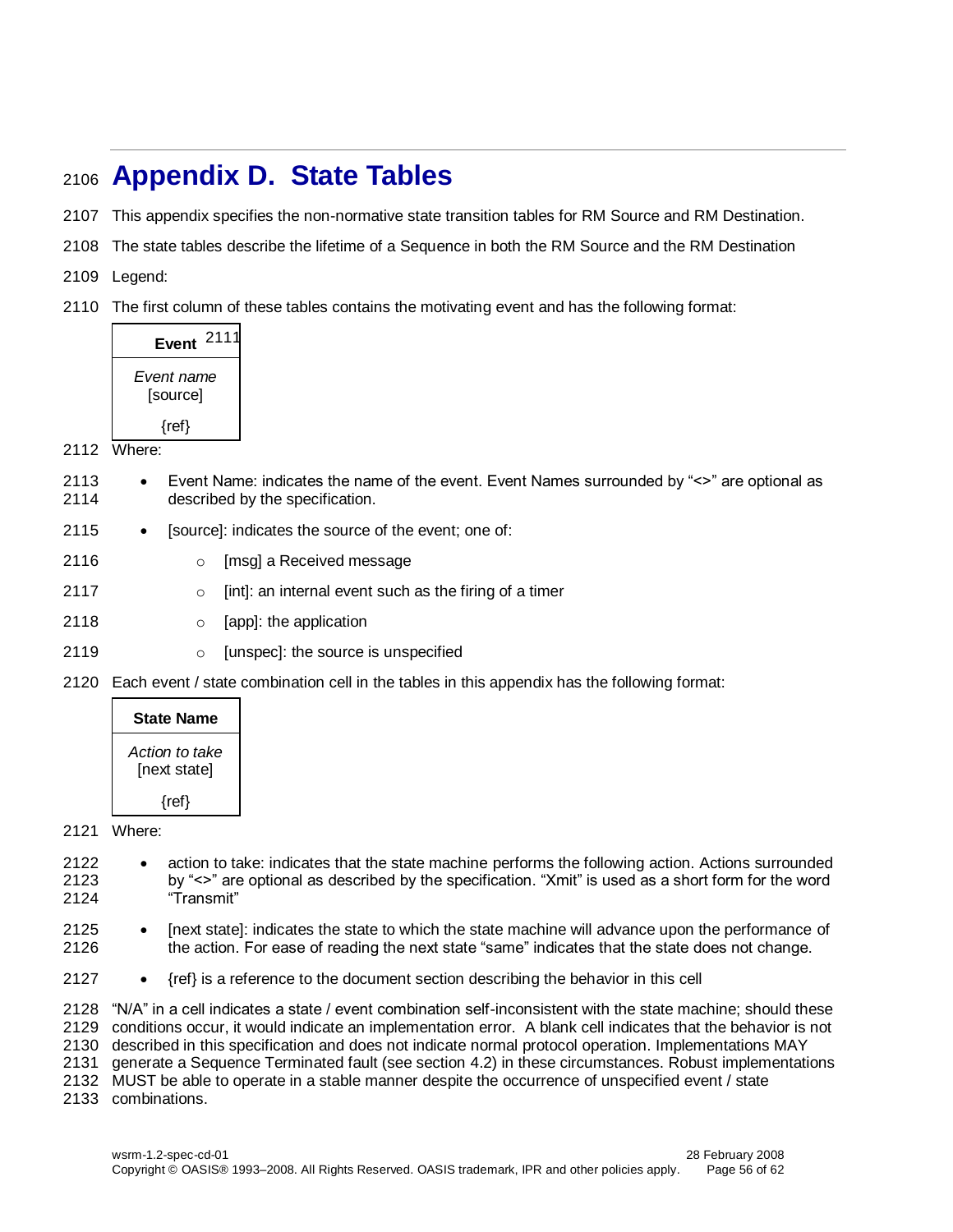#### 2134 Table 1 RM Source Sequence State Transition Table

|                                                                    | <b>Sequence States</b>                                               |                                                                      |                                                                 |                                                                 |                                                          |                                                            |
|--------------------------------------------------------------------|----------------------------------------------------------------------|----------------------------------------------------------------------|-----------------------------------------------------------------|-----------------------------------------------------------------|----------------------------------------------------------|------------------------------------------------------------|
| <b>Events</b>                                                      | <b>None</b>                                                          | <b>Creating</b>                                                      | <b>Created</b>                                                  | <b>Closing</b>                                                  | <b>Closed</b>                                            | <b>Terminating</b>                                         |
| <b>Create Sequence</b><br>[unspec]<br>${3.4}$                      | <b>Xmit Create</b><br>Sequence<br><b>[Creating]</b><br>${3.4}$       | N/A                                                                  | N/A                                                             | N/A                                                             | N/A                                                      | N/A                                                        |
| <b>Create Sequence</b><br>Response<br>[msg]<br>(3.4)               |                                                                      | Process<br>Create<br>Sequence<br>Response<br>[Created]<br>${3.4}$    |                                                                 |                                                                 |                                                          |                                                            |
| <b>Create Sequence</b><br><b>Refused Fault</b><br>[msq]<br>${3.4}$ |                                                                      | No action<br>[None]<br>${4.6}$                                       |                                                                 |                                                                 |                                                          |                                                            |
| Send message<br>[app]<br>${2.1}$                                   | N/A                                                                  | N/A                                                                  | Xmit message<br>[Same]<br>${2}$                                 | No action<br>[Same]<br>$\{2\}$                                  | N/A                                                      | N/A                                                        |
| <b>Retransmit of un-</b><br>ack'd message<br>[int]                 | N/A                                                                  | N/A                                                                  | Xmit message<br>[Same]<br>${2.3}$                               | Xmit message<br>[Same]<br>${2.3}$                               | N/A                                                      | N/A                                                        |
| SeqAck (non-final)<br>[msq]<br>${3.9}$                             | Generate<br><b>Unknown</b><br>Sequence<br>Fault<br>[Same]<br>${4.3}$ | Generate<br>Unknown<br>Sequence<br>Fault<br>[Same]<br>${4.3}$        | Process Ack<br>ranges<br>[Same]<br>${3.9}$                      | Process Ack<br>ranges<br>[Same]<br>${3.9}$                      | Process Ack<br>ranges<br>[Same]<br>${3.9}$               | Process Ack<br>ranges<br>[Same]<br>${3.9}$                 |
| <b>Nack</b><br>[msq]<br>(3.9)                                      | Generate<br><b>Unknown</b><br>Sequence<br>Fault<br>[Same]<br>${4.3}$ | Generate<br><b>Unknown</b><br>Sequence<br>Fault<br>[Same]<br>${4.3}$ | <xmit<br>message(s)<br/>[Same]<br/><math>{3.9}</math></xmit<br> | <xmit<br>message(s)<br/>[Same]<br/><math>{3.9}</math></xmit<br> | No action<br>[Same]                                      | No action<br>[Same]                                        |
| <b>Message Number</b><br><b>Rollover Fault</b><br>[msg]            | Generate<br><b>Unknown</b><br>Sequence<br>Fault<br>[Same]<br>${4.3}$ | Generate<br><b>Unknown</b><br>Sequence<br>Fault<br>[Same]<br>${4.3}$ | No action<br>[Same]                                             | No action<br>[Same]                                             | No action<br>[Same]                                      | No action<br>[Same]                                        |
| <b>CloseSequence</b><br>[msg]<br>${3.5}$                           | Generate<br>Unknown<br>Sequence<br>Fault<br>[Same]<br>${4.3}$        | Generate<br>Unknown<br>Sequence<br>Fault<br>[Same]<br>${4.3}$        | Xmit<br>CloseSequence<br>Response<br>[Closed]<br>${3.5}$        | Xmit<br>CloseSequence<br>Response<br>[Closed]<br>${3.5}$        | Xmit<br>CloseSequence<br>Response<br>[Closed]<br>${3.5}$ | Generate<br>Unknown<br>Sequence Fault<br>[Same]<br>${4.3}$ |
| <close sequence=""><br/>[int]<br/><math>{3.5}</math></close>       | N/A                                                                  |                                                                      | Xmit Close<br>Sequence<br>[Closing]<br>${3.5}$                  | N/A                                                             | N/A                                                      | N/A                                                        |
| <b>Close Sequence</b><br>Response<br>[msg]<br>${3.5}$              | Generate<br>Unknown<br>Sequence<br>Fault<br>[Same]<br>${4.3}$        | Generate<br>Unknown<br>Sequence<br>Fault<br>[Same]<br>${4.3}$        |                                                                 | No action<br>[Closed]<br>${3.5}$                                | No action<br>[Same]<br>${3.5}$                           | No action<br>[Same]<br>${3.5}$                             |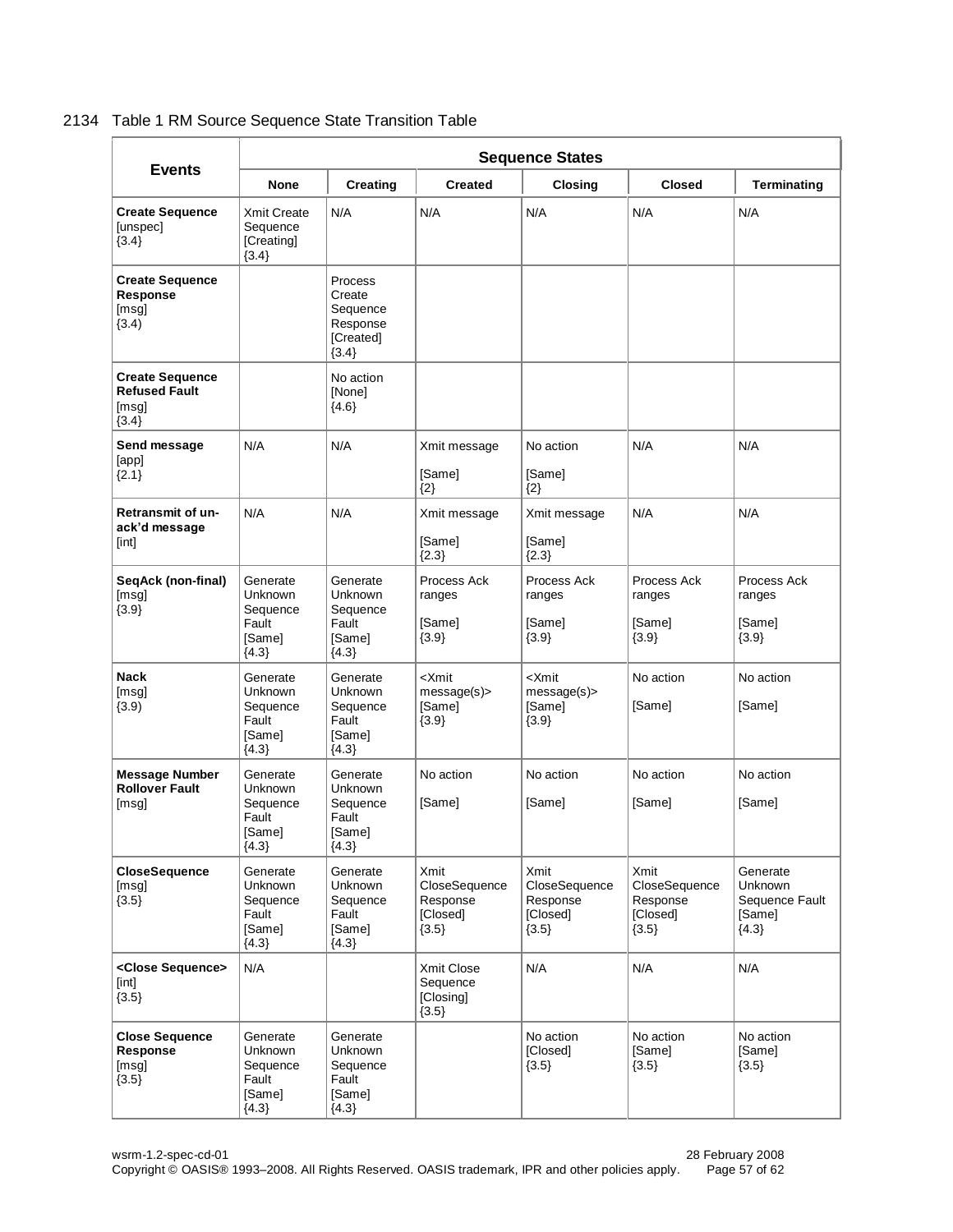|                                                             | <b>Sequence States</b>                                               |                                                                      |                                                                    |                                                                    |                                                                    |                                                                    |
|-------------------------------------------------------------|----------------------------------------------------------------------|----------------------------------------------------------------------|--------------------------------------------------------------------|--------------------------------------------------------------------|--------------------------------------------------------------------|--------------------------------------------------------------------|
| <b>Events</b>                                               | <b>None</b>                                                          | <b>Creating</b>                                                      | <b>Created</b>                                                     | <b>Closing</b>                                                     | <b>Closed</b>                                                      | <b>Terminating</b>                                                 |
| SeqAck (final)<br>[msg]<br>${3.9}$                          | Generate<br><b>Unknown</b><br>Sequence<br>Fault<br>[Same]<br>${4.3}$ | Generate<br><b>Unknown</b><br>Sequence<br>Fault<br>[Same]<br>${4.3}$ | Process Ack<br>ranges<br>[Closed]<br>${3.9}$                       | Process Ack<br>ranges<br>[Closed]<br>${3.9}$                       | Process Ack<br>ranges<br>[Same]                                    | Process Ack<br>ranges<br>[Same]                                    |
| <b>Sequence Closed</b><br>Fault<br>[msg]<br>${4.7}$         | Generate<br><b>Unknown</b><br>Sequence<br>Fault<br>[Same]<br>${4.3}$ | Generate<br><b>Unknown</b><br>Sequence<br>Fault<br>[Same]<br>${4.3}$ | No action<br>[Closed]<br>${4.7}$                                   | No action<br>[Closed]<br>${4.7}$                                   | No action<br>[Same]                                                | No action<br>[Same]                                                |
| <b>Unknown Sequence</b><br><b>Fault</b><br>[msg]<br>${4.3}$ |                                                                      |                                                                      | Terminate<br>Sequence<br>[None]<br>${4.3}$                         | Terminate<br>Sequence<br>[None]<br>${4.3}$                         | Terminate<br>Sequence<br>[None]<br>${4.3}$                         | Terminate<br>Sequence<br>[None]<br>${4.3}$                         |
| Sequence<br><b>Terminated Fault</b><br>[msq]<br>${4.2}$     | N/A                                                                  |                                                                      | Terminate<br>Sequence<br>[None]<br>${4.2}$                         | Terminate<br>Sequence<br>[None]<br>${4.2}$                         | Terminate<br>Sequence<br>[None]<br>${4.2}$                         | Terminate<br>Sequence<br>[None]<br>${4.2}$                         |
| <b>TerminateSequence</b><br>[msq]<br>${3.6}$                | Generate<br>Unknown<br>Sequence<br>Fault<br>[Same]<br>${4.3}$        | Generate<br><b>Unknown</b><br>Sequence<br>Fault<br>[Same]<br>${4.3}$ | <b>Xmit Terminate</b><br>Sequence<br>Response<br>[None]<br>${3.6}$ | Xmit Terminate<br>Sequence<br>Response<br>[None]<br>${3.6}$        | Xmit Terminate<br>Sequence<br>Response<br>[None]<br>${3.6}$        | Generate<br>Unknown<br>Sequence Fault<br>[Same]<br>${4.3}$         |
| <b>Terminate</b><br>Sequence<br>[int]                       | N/A                                                                  | No action<br>[None]<br>$\{unspec\}$                                  | Xmit Terminate<br>Sequence<br>[Terminating]                        | Xmit Terminate<br>Sequence<br>[Terminating]                        | Xmit Terminate<br>Sequence<br>[Terminating]                        | N/A                                                                |
| Terminate<br>Sequence<br>Response<br>[msg]                  | Generate<br><b>Unknown</b><br>Sequence<br>Fault<br>[Same]<br>${4.3}$ | Generate<br><b>Unknown</b><br>Sequence<br>Fault<br>[Same]<br>${4.3}$ |                                                                    |                                                                    |                                                                    | Terminate<br>Sequence<br>[None]<br>$\{3.6\}$                       |
| <b>Expires exceeded</b><br>[int]                            | N/A                                                                  | Terminate<br>Sequence<br>[None]<br>${3.4}$                           | Terminate<br>Sequence<br>[None]<br>${3.4}$                         | Terminate<br>Sequence<br>[None]<br>${3.4}$                         | Terminate<br>Sequence<br>[None]<br>${3.4}$                         | Terminate<br>Sequence<br>[None]<br>${3.4}$                         |
| Invalid<br>Acknowledgement<br>[msg]<br>${4.4}$              | Generate<br>Unknown<br>Sequence<br>Fault<br>[Same]<br>${4.3}$        | Generate<br>Unknown<br>Sequence<br>Fault<br>[Same]<br>${4.3}$        | Generate Invalid<br>Acknowledgeme<br>nt Fault<br>[Same]<br>${4.4}$ | Generate Invalid<br>Acknowledgeme<br>nt Fault<br>[Same]<br>${4.4}$ | Generate Invalid<br>Acknowledgeme<br>nt Fault<br>[Same]<br>${4.4}$ | Generate Invalid<br>Acknowledgeme<br>nt Fault<br>[Same]<br>${4.4}$ |

#### 2135 Table 2 RM Destination Sequence State Transition Table

| <b>Events</b>                                                 | <b>Sequence States</b>                                            |                |               |             |  |
|---------------------------------------------------------------|-------------------------------------------------------------------|----------------|---------------|-------------|--|
|                                                               | <b>None</b>                                                       | <b>Created</b> | <b>Closed</b> | Terminating |  |
| <b>CreateSequence</b><br>(successful)<br>[msg/int]<br>${3.4}$ | <b>Xmit Create Sequence</b><br>Response<br>[Created]<br>$\{3.4\}$ | N/A            | N/A           |             |  |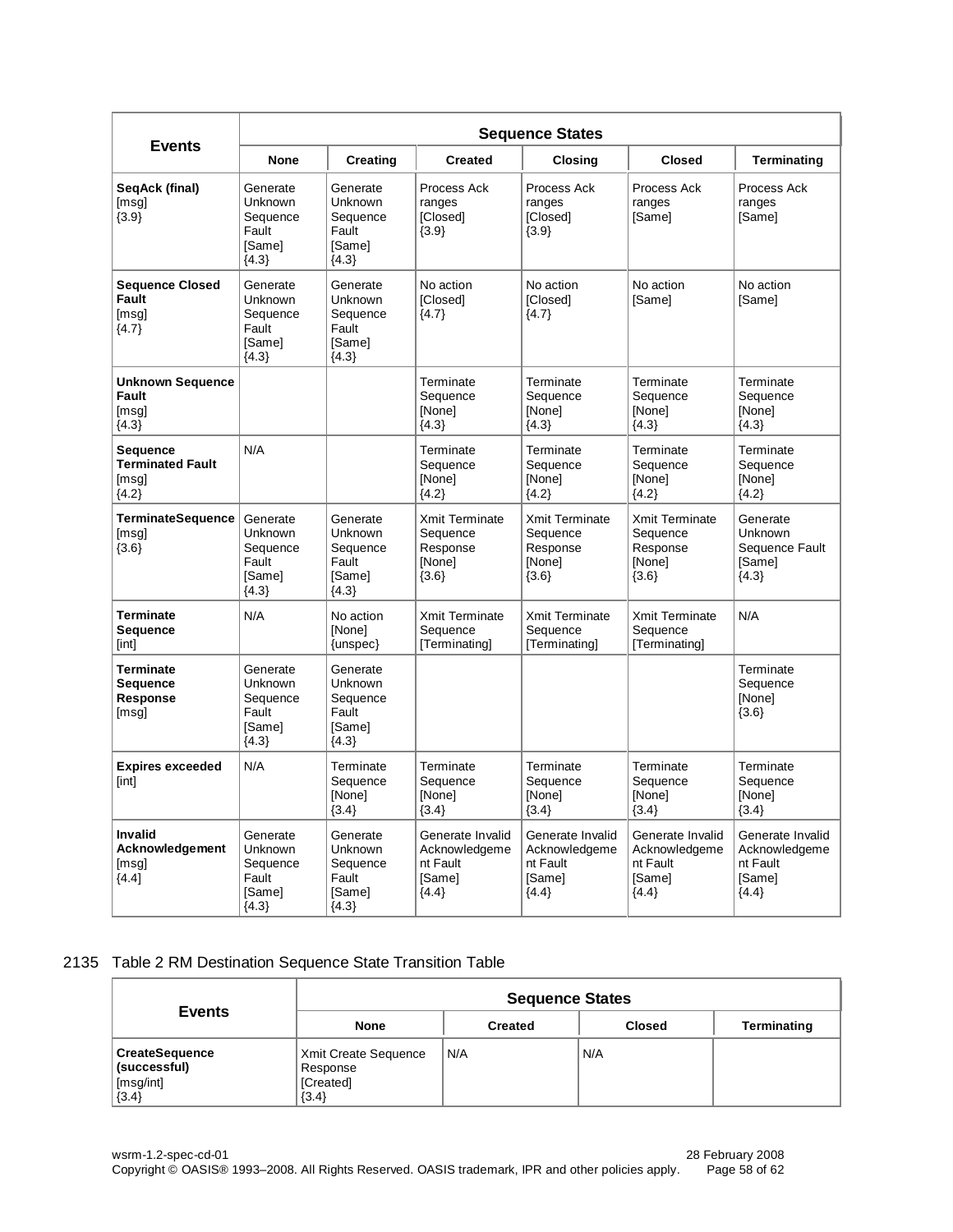|                                                                         | <b>Sequence States</b>                                                |                                                                            |                                                                               |                                                                            |  |  |
|-------------------------------------------------------------------------|-----------------------------------------------------------------------|----------------------------------------------------------------------------|-------------------------------------------------------------------------------|----------------------------------------------------------------------------|--|--|
| <b>Events</b>                                                           | <b>None</b>                                                           | <b>Created</b>                                                             | <b>Closed</b>                                                                 | <b>Terminating</b>                                                         |  |  |
| <b>CreateSequence</b><br>(unsuccessful)<br>[msg/int]<br>${3.4}$         | <b>Generate Create</b><br>Sequence Refused Fault<br>[None]<br>${3.4}$ | N/A                                                                        | N/A                                                                           |                                                                            |  |  |
| <b>Message (with message</b><br>number within range)<br>[msg]           | Generate Unknown<br>Sequence Fault<br>[Same]<br>${4.3}$               | Accept Message;<br><xmit seqack=""><br/>[Same]</xmit>                      | Generate Sequence<br>Closed Fault (with<br>SeqAck+Final)<br>[Same]<br>${3.5}$ | Generate Sequence<br><b>Terminated Fault</b><br>[Same]<br>${4.2}$          |  |  |
| <b>Message (with message</b><br>number outside of range)<br>[msg]       | Generate Unknown<br>Sequence Fault<br>[Same]<br>${4.3}$               | Xmit Message Number<br><b>Rollover Fault</b><br>[Same]<br>${3.7}{4.5}$     | Generate Sequence<br>Closed Fault (with<br>SeqAck+Final)<br>[Same]<br>${3.5}$ | Generate Sequence<br><b>Terminated Fault</b><br>[Same]<br>${4.2}$          |  |  |
| <ackrequested><br/>[msg]<br/><math>{3.8}</math></ackrequested>          | Generate Unknown Seq<br>Fault<br>[Same]<br>${4.3}$                    | Xmit SeqAck<br>[Same]<br>${3.8}$                                           | Xmit SeqAck+Final<br>[Same]<br>${3.9}$                                        | Generate Sequence<br><b>Terminated Fault</b><br>[Same]<br>${4.2}$          |  |  |
| <b>CloseSequence</b><br>[msq]<br>${3.5}$                                | Generate Unknown<br>Sequence Fault<br>[Same]<br>${4.3}$               | Xmit CloseSequence<br>Response with<br>SeqAck+Final<br>[Closed]<br>${3.5}$ | Xmit CloseSequence<br>Response with<br>SeqAck+Final<br>[Closed]<br>${3.5}$    | Generate Sequence<br><b>Terminated Fault</b><br>[Same]<br>${4.2}$          |  |  |
| <closesequence<br>autonomously&gt;<br/>[int]</closesequence<br>         |                                                                       | Xmit CloseSequence<br>with SeqAck+Final<br>[Closed]<br>${3.5}$             | Xmit CloseSequence<br>with SeqAck+Final<br>[Same]<br>${3.5}$                  |                                                                            |  |  |
| CloseSequenceResponse<br>[msg]<br>${3.5}$                               | Generate Unknown<br>Sequence Fault<br>[Same]<br>${4.3}$               |                                                                            | No Action<br>[Closed]<br>${3.5}$                                              | Generate Sequence<br><b>Terminated Fault</b><br>[Same]<br>${4.2}$          |  |  |
| <b>TerminateSequence</b><br>[msg]<br>(3.6)                              | Generate Unknown<br>Sequence Fault<br>[Same]<br>${4.3}$               | Xmit Terminate<br>Sequence Response<br>[None]<br>${3.6}$                   | <b>Xmit Terminate</b><br>Sequence Response<br>[None]<br>${3.6}$               | <b>Xmit Terminate</b><br>Sequence Response<br>[None]<br>${3.6}$            |  |  |
| <terminatesequence<br>autonomously&gt;<br/>[int]</terminatesequence<br> |                                                                       | Xmit<br>TerminateSequence<br>with SeqAck+Final<br>[Terminating]<br>${3.6}$ | Xmit<br>TerminateSequence<br>with SeqAck+Final<br>[Terminating]<br>${3.6}$    | Xmit<br>TerminateSequence<br>with SeqAck+Final<br>[Terminating]<br>${3.6}$ |  |  |
| <b>TerminateSequenceRespons</b><br>е<br>[msg]                           | Generate Unknown<br>Sequence Fault<br>[Same]<br>${4.3}$               |                                                                            |                                                                               | Terminate Sequence<br>[None]                                               |  |  |
| <b>UnknownSequence Fault</b><br>[msq]<br>${4.3}$                        |                                                                       | <b>Terminate Sequence</b><br>[None]<br>${4.3}$                             | <b>Terminate Sequence</b><br>[None]<br>${4.3}$                                | <b>Terminate Sequence</b><br>[None]<br>${4.3}$                             |  |  |
| <b>SequenceTerminated Fault</b><br>[msg]<br>${4.2}$                     |                                                                       | <b>Terminate Sequence</b><br>[None]<br>${4.2}$                             | <b>Terminate Sequence</b><br>[None]<br>${4.2}$                                | <b>Terminate Sequence</b><br>[None]<br>${4.3}$                             |  |  |
| <b>Invalid Acknowledgement</b><br>Fault<br>[msg]<br>${4.4}$             | N/A                                                                   |                                                                            |                                                                               |                                                                            |  |  |
| <b>Expires exceeded</b><br>[int]                                        | N/A                                                                   | Terminate Sequence<br>[None]                                               | Terminate Sequence<br>[None]                                                  |                                                                            |  |  |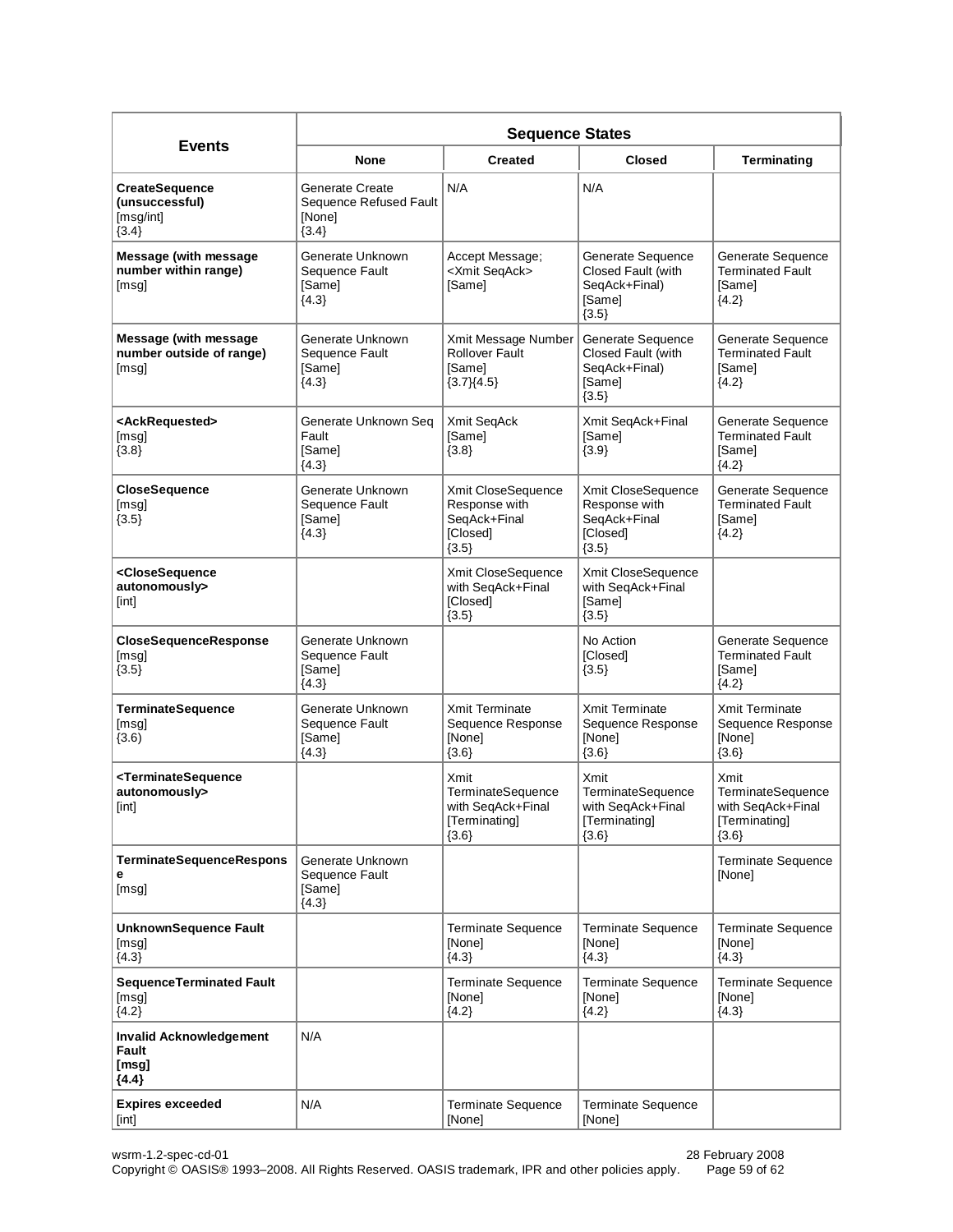| <b>Events</b>                                                                      | <b>Sequence States</b>                                     |                                                            |                                                            |             |  |
|------------------------------------------------------------------------------------|------------------------------------------------------------|------------------------------------------------------------|------------------------------------------------------------|-------------|--|
|                                                                                    | <b>None</b>                                                | <b>Created</b>                                             | <b>Closed</b>                                              | Terminating |  |
|                                                                                    |                                                            | $\{3.4\}$                                                  | $\{3.4\}$                                                  |             |  |
| <seq acknowledgement<br="">autonomously&gt;<br/>[int]<br/><math>{3.9}</math></seq> | N/A                                                        | Xmit SegAck<br>[Same]<br>${3.9}$                           | Xmit SeqAck+Final<br>[Same]<br>$\{3.9\}$                   |             |  |
| Non WSRM message when<br><b>WSRM</b> required<br>[msg]<br>${4.8}$                  | Generate<br><b>WSRMRequired Fault</b><br>[Same]<br>${4.8}$ | Generate<br><b>WSRMRequired Fault</b><br>[Same]<br>${4.8}$ | Generate<br><b>WSRMRequired Fault</b><br>[Same]<br>${4.8}$ |             |  |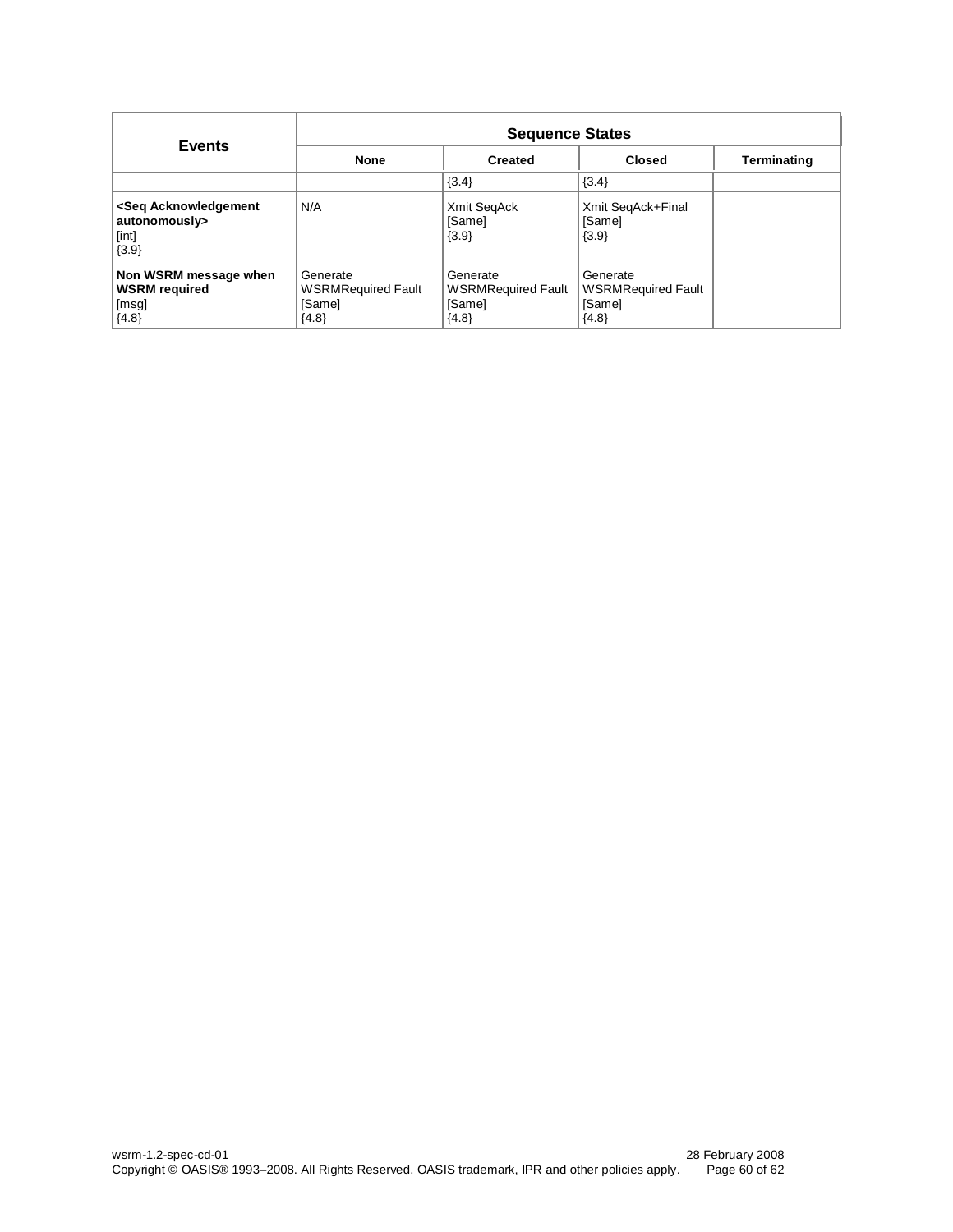# <span id="page-60-0"></span>**Appendix E. Acknowledgments**

 This document is based on initial contribution to OASIS WS-RX Technical Committee by the following authors: Ruslan Bilorusets, BEA Don Box, Microsoft Luis Felipe Cabrera, Microsoft Doug Davis, IBM Donald Ferguson, IBM Christopher Ferris, IBM Tom Freund. IBM Mary Ann Hondo, IBM John Ibbotson, IBM Lei Jin, BEA Chris Kaler, Microsoft David Langworthy-Editor, Microsoft Amelia Lewis, TIBCO Software Rodney Limprecht, Microsoft Steve Lucco, Microsoft Don Mullen, TIBCO Software Anthony Nadalin, IBM Mark Nottingham, BEA David Orchard, BEA Jamie Roots, IBM Shivajee Samdarshi, TIBCO Software John Shewchuk, Microsoft Tony Storey, IBM The following individuals have provided invaluable input into the initial contribution: Keith Ballinger, Microsoft Stefan Batres, Microsoft Rebecca Bergersen, Iona Allen Brown, Microsoft Michael Conner, IBM George Copeland, Microsoft Francisco Curbera, IBM Paul Fremantle, IBM Steve Graham, IBM Pat Helland, Microsoft Rick Hill, Microsoft Scott Hinkelman, IBM Tim Holloway, IBM Efim Hudis, Microsoft David Ingham, Microsoft Gopal Kakivaya, Microsoft Johannes Klein, Microsoft Frank Leymann, IBM Martin Nally, IBM Peter Niblett, IBM Jeffrey Schlimmer, Microsoft James Snell, IBM Keith Stobie, Microsoft Satish Thatte, Microsoft Stephen Todd, IBM Sanjiva Weerawarana, IBM Roger Wolter, Microsoft The following individuals were members of the committee during the development of this specification: Abbie Barbir, Nortel Charlton Barreto, Adobe Stefan Batres, Microsoft Hamid Ben Malek, Fujitsu Andreas Bjarlestam, Ericsson Toufic Boubez, Layer 7 Doug Bunting, Sun Lloyd Burch, Novell Steve Carter, Novell Martin Chapman, Oracle Dave Chappell, Sonic Paul Cotton, Microsoft Glen Daniels, Sonic Doug Davis, IBM Blake Dournaee, Intel Jacques Durand, Fujitsu Colleen Evans, Microsoft Christopher Ferris, IBM Paul Fremantle, WSO2 Robert Freund, Hitachi Peter Furniss, Erebor Marc Goodner, Microsoft Alastair Green, Choreology Mike Grogan, Sun Ondrej Hrebicek, Microsoft Kazunori Iwasa, Fujitsu Chamikara Jayalath, WSO2 Lei Jin, BEA Ian Jones, BTplc Anish Karmarkar, Oracle Paul Knight, Nortel Dan Leshchiner, Tibco Mark Little, JBoss Lily Liu, webMethods Matt Lovett, IBM Ashok Malhotra, Oracle Jonathan Marsh, Microsoft Daniel Millwood, IBM